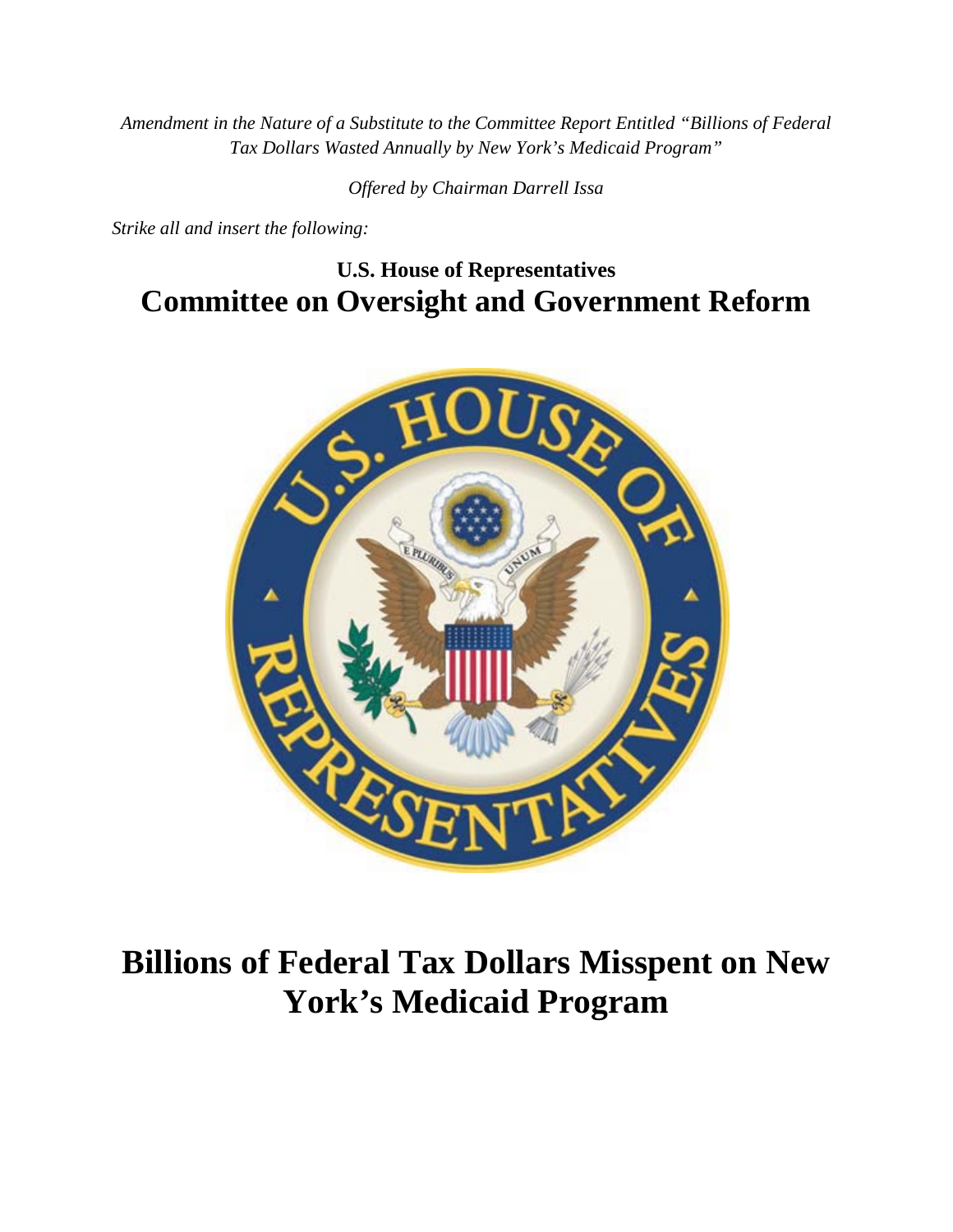# **COMMITTEE REPORT U.S. HOUSE OF REPRESENTATIVES 113TH CONGRESS COMMITTEE ON OVERSIGHT AND GOVERNMENT REFORM FEBRUARY 14, 2013**

# **Table of Contents**

| Misspending in New York's long-term care Medicaid program <sup>1</sup>       |
|------------------------------------------------------------------------------|
| Overpayments to New York Developmental Centers                               |
| Abuses of Medicaid Eligibility Rules in New York                             |
| Excessive Salaries Paid to Executives of Medicaid-funded Organizations       |
| IV. Patient Abuse Within the Developmentally Disabled System in New York  15 |
|                                                                              |
| VI. Allegations of Problems with State Oversight of the Medicaid Program 18  |
|                                                                              |
|                                                                              |
|                                                                              |
|                                                                              |
|                                                                              |
|                                                                              |

<span id="page-1-0"></span><sup>&</sup>lt;sup>1</sup> For more information about Personal Care Services in New York and Dr. Feldman's testimony before the Committee, see the Committee Staff Report entitled *Uncovering Waste, Fraud, and Abuse in the Medicaid Program*, U.S. House Committee on Oversight & Gov't Reform (April 25, 2012) [hereinafter COMMITTEE STAFF REPORT].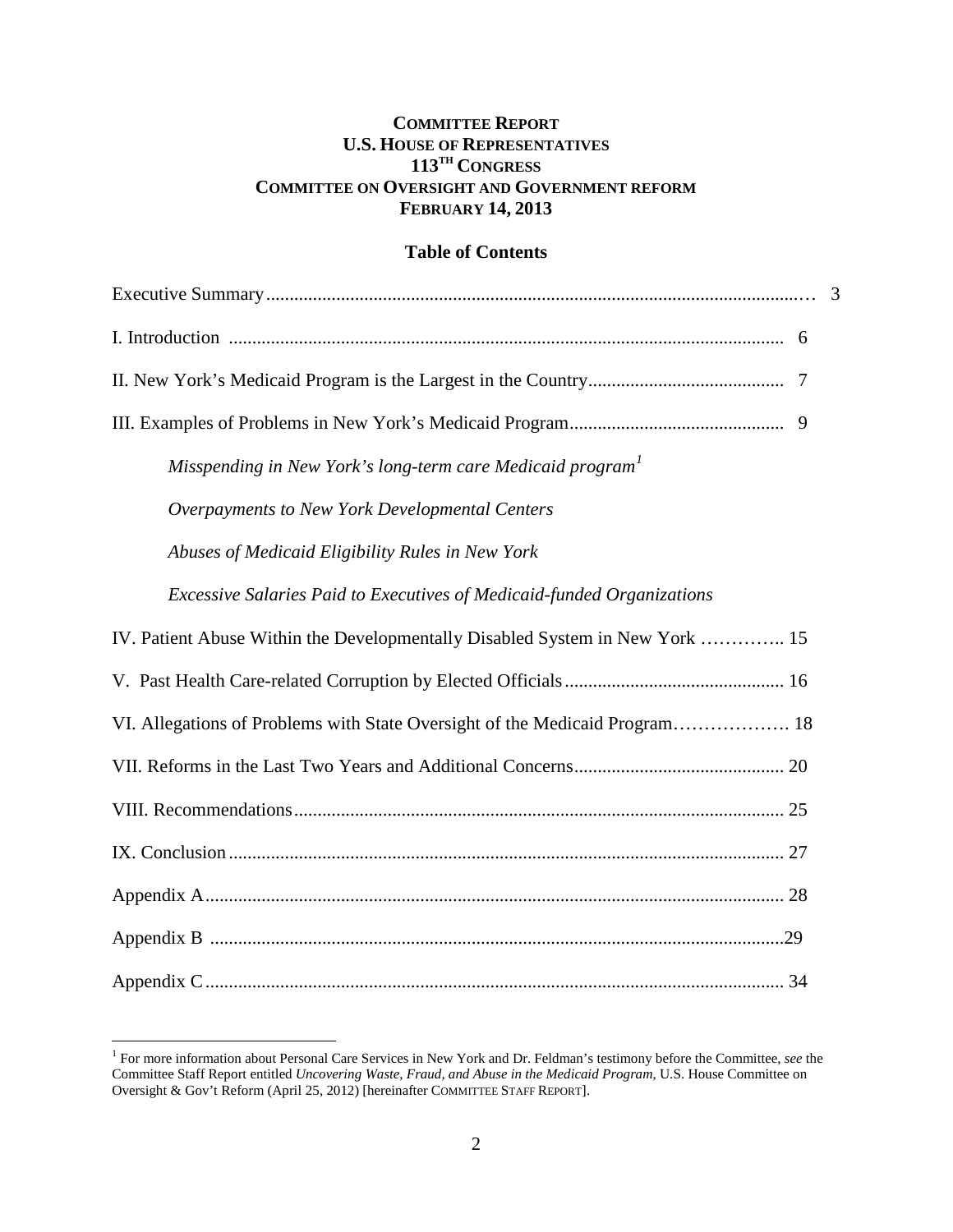#### **Executive Summary**

New York State's Medicaid program is the largest in the country. In fiscal year 2010, New York's \$2,700 per resident Medicaid spending exceeded per capita Medicaid spending in the rest of the country by more than \$1,500. When problems have been identified, their cost has often been large as well. Poor program oversight by both the State and federal government has contributed to these problems.

This report discusses past findings by Inspectors General, investigative reporters, whistleblowers and this Committee of waste, fraud, and abuse within New York's Medicaid program. It also discusses positive steps taken by Governor Andrew Cuomo to address many of those problems, highlights continuing concerns, and offers several recommendations aimed at protecting future tax dollars from being misspent. Several of the costly problems discussed in this report include:

- In 2010, the *Poughkeepsie Journal* reported that Medicaid was paying extremely high payment rates for residents in New York's State-operated developmental centers. The high payments resulted from a complicated methodology that was initially approved more than two decades ago by the federal government. This methodology resulted in *daily* payment rates exceeding \$5,000 for each institutional resident by 2011. The Committee majority estimates that the federal share of total payments going to the State through these facilities was approximately \$15 billion in excess of a reasonable amount. The Centers for Medicare and Medicaid Services (CMS) believes that the developmental center payments exceeded Medicaid upper payment limits established by Congress. The excessive rates have remained in place for two-and-a-half years after the federal government began asking the State for information about the developmental center payment rates.
- Over the past decade, the Office of the Inspector General (OIG) at the Department of Health and Human Services (HHS) has uncovered ten instances in which the State has improperly claimed at least \$50 million in federal Medicaid dollars. Moreover, in the past four years, the federal government has successfully sued New York for unlawful Medicaid expenditures twice, recovering more than \$600 million.
- In 2009, a whistleblower sued New York City for rampant inappropriate and fraudulent spending in Medicaid's Personal Care Services (PCS) program.
- The Committee has learned that Medicaid estate planning is a long-standing practice and significant problem across the nation and in New York State. The Committee has learned that relatively affluent people in New York artificially impoverish themselves in order to qualify for Medicaid and have taxpayers pick up the cost of their long-term care services and supports. At least in Suffolk County, New York, a relatively affluent part of the State, a legal technique called spousal refusal, which is essentially when one spouse abandons all financial care of a sick or disabled spouse and leaves him or her as a ward of the State, is widely used.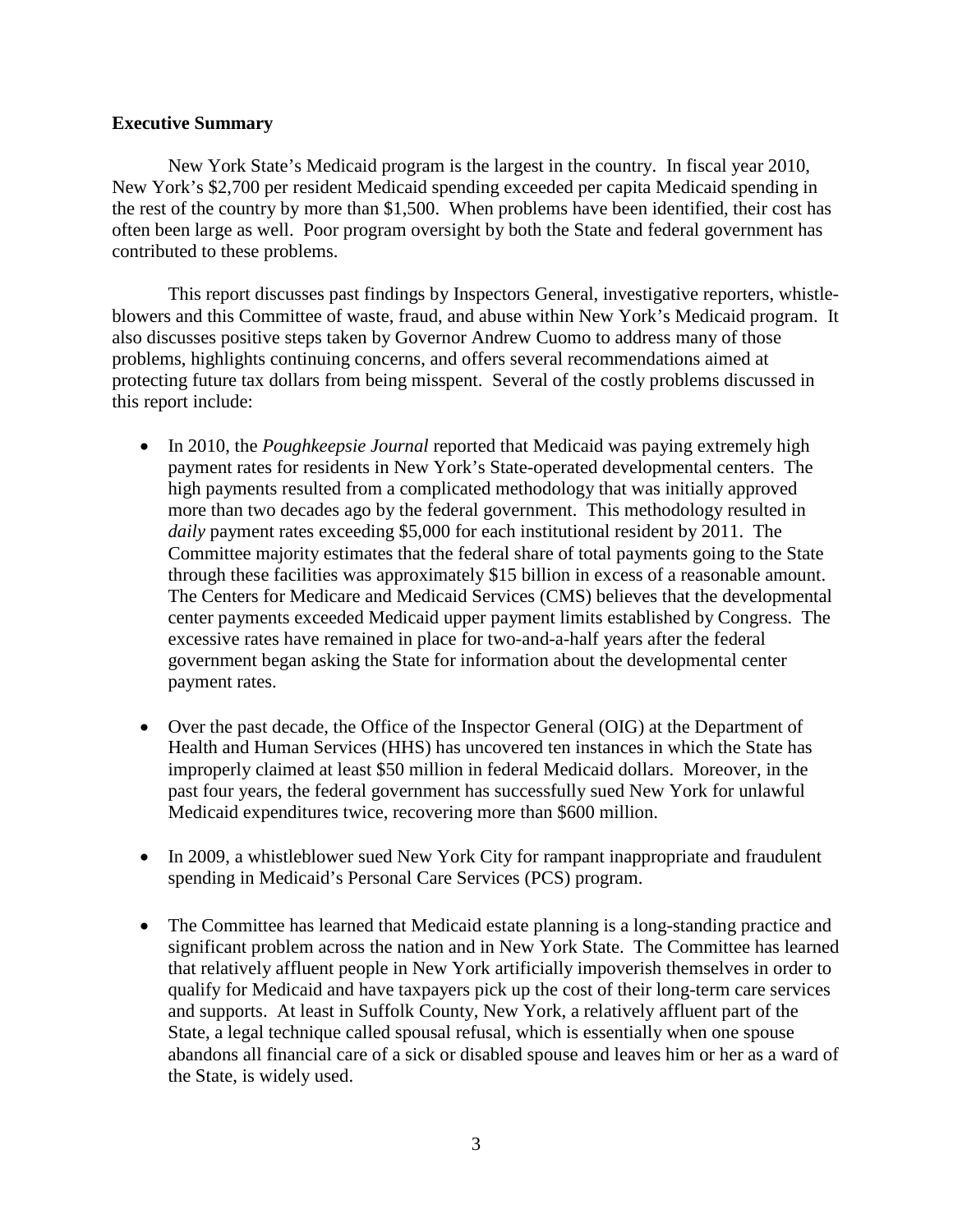- The Committee has uncovered excessive salaries that were paid to executives of nonprofit institutions that are nearly completely financed by Medicaid. The Committee found that at least 15 of these executives received yearly compensation exceeding \$500,000 and at least 100 others received yearly compensation exceeding \$200,000.
- Over the past decade, many powerful elected members of New York's state legislature, including two recent State Senate majority leaders, have been convicted of fraud or corruption charges related to health care.
- Reforming Medicaid in New York faces several significant challenges. For one, many powerful special interest groups in New York benefit from the State's large Medicaid expenditures and lobby strongly against changes that would reform the State's program. Another challenge is the long-standing New York practice of increasing Medicaid as a way to leverage extra federal money into the State.

At the beginning of his term, Governor Andrew Cuomo called New York's Medicaid program "bloated" and argued that it "must be reformed to help [New York] [S]tate begin to make ends meet." The Committee has also found that despite these obstacles, several program reforms are being orchestrated by Governor Cuomo Administration, including:

- The Cuomo Administration has enacted many new policies through a Medicaid Redesign program, including the first-in-the nation Medicaid global cap, which places a budget constraint on the state's Medicaid spending. There is also evidence that the State has had some initial success with reducing waste, fraud, and abuse within New York City's PCS Medicaid program.
- Finally, after two decades of overpayments, New York and CMS are in the midst of negotiations to develop an appropriate rate and come to an appropriate amount for the federal government to recoup for past overpayments in excess of reasonable costs.
- Early last year, Governor Cuomo issued an executive order which limits executive compensation at Medicaid-financed institutions to less than \$199,000

While New York's actions over the past few years are a step in the right direction, it is clear to the Committee that there is more that New York and the federal government can do to make the State's Medicaid program more cost-effective. The Committee recommends six specific actions that should be taken immediately to reduce Medicaid waste, fraud, and abuse in New York's program and potentially save both federal and New York State taxpayers significant amounts of money each year:

- CMS or a qualified government watchdog agency should conduct a complete and independent audit of New York's Medicaid program, including the work of New York State's Office of the Medicaid Inspector General (OMIG).
- CMS should finalize an agreement with New York on a corrected payment methodology that ends the developmental center overpayments as soon as possible.. CMS should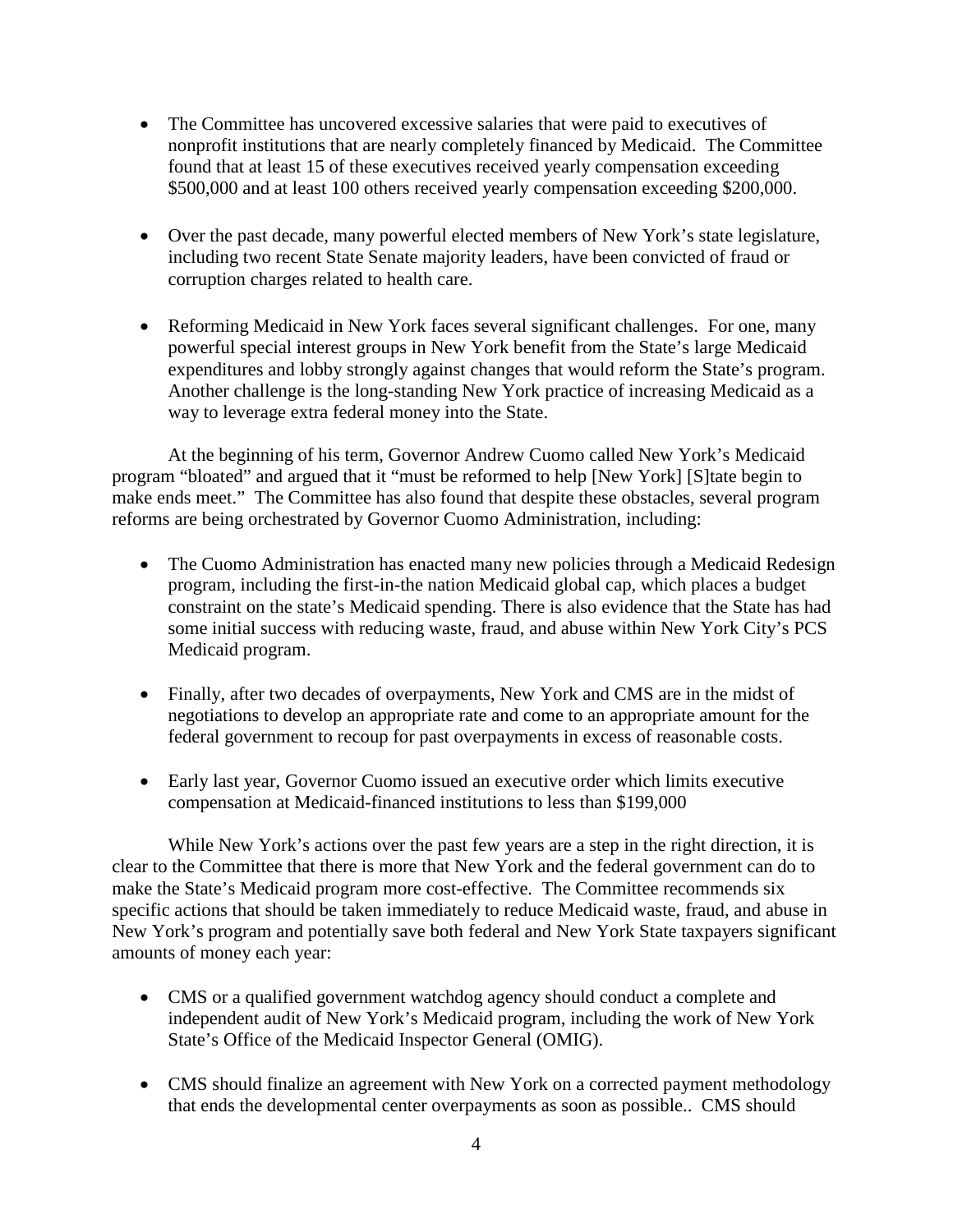pursue recovery of an appropriate portion of previous overpayments in excess of reasonable costs for federal taxpayers.

- CMS' review of New York's Section 1115 waiver request to allow the State to keep a portion of the savings its Medicaid reforms are projected to achieve, should follow all applicable statutory requirements, particularly with respect to budget neutrality. CMS should also ensure that the baseline from which New York is calculating the savings does not include developmental center overpayments or other overpayments.
- New York's Personal Care Services Program must only enroll individuals who meet the eligibility thresholds required by law.
- New York's legislature should ban "spousal refusal" and other abuses of Medicaid eligibility rules, as Governor Cuomo has proposed in each of his three budgets. New York must also aggressively pursue estate recovery against people who abuse Medicaid eligibility rules.
- New York's legislature should codify Governor Cuomo's executive order that limits compensation of executives at organizations that receive nearly all their money through Medicaid. New York must also aggressively monitor and enforce these limits.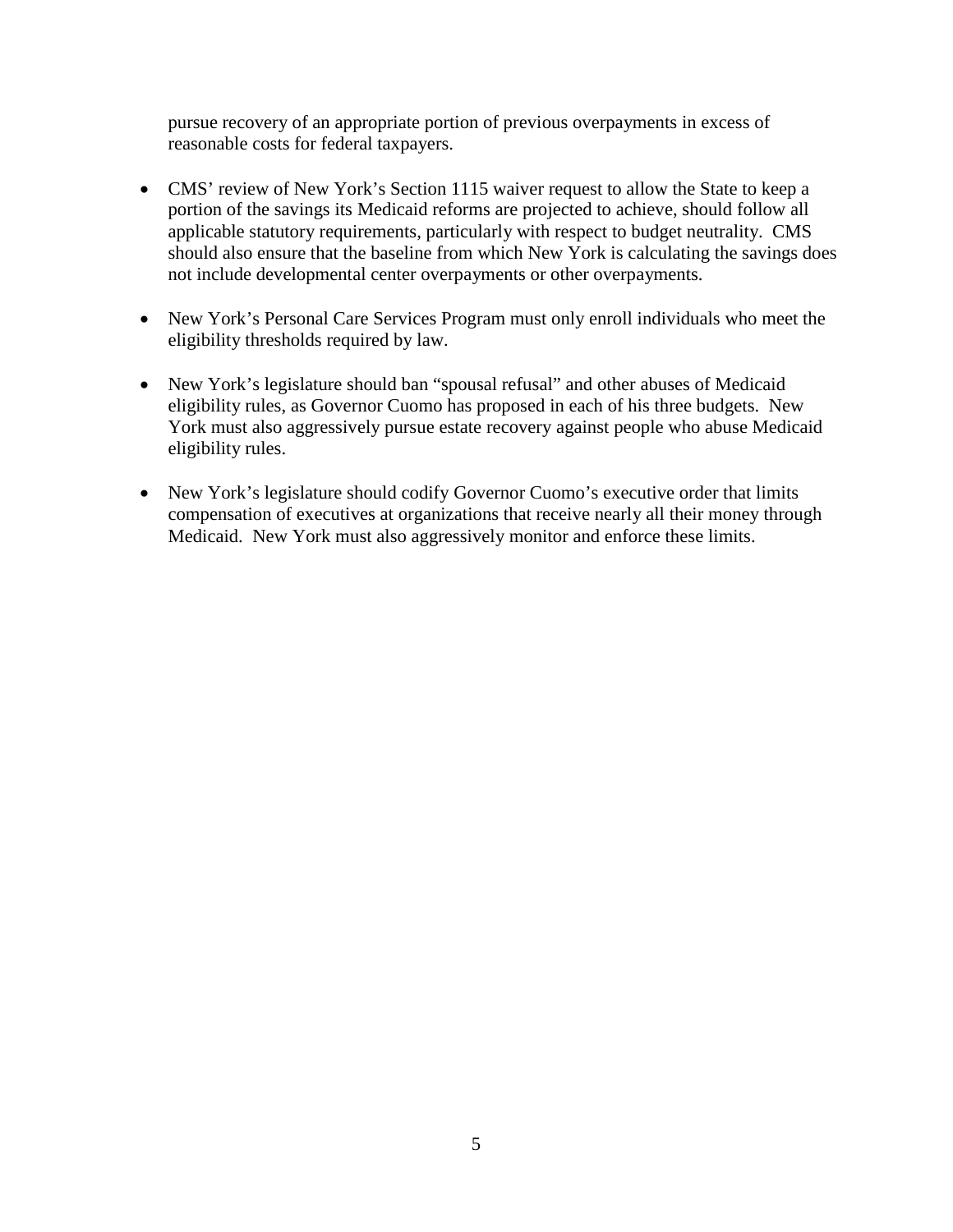#### **I. Introduction**

In June 2011, nearly 53 million Americans were enrolled in Medicaid, a joint federalstate program that finances health and long-term care services for a diverse group of individuals. [2](#page-5-0) While federal law currently mandates certain minimum coverage standards for state Medicaid programs, states can – and very often do – expand eligibility criteria and benefits beyond mandated thresholds. Adjusted for inflation, Medicaid spending has increased over 250 percent since 1990,<sup>[3](#page-5-1)</sup> and government experts estimate that Medicaid cost American taxpayers \$[4](#page-5-2)40 billion in 2012.<sup>4</sup> The federal government reimburses state Medicaid spending, typically equal to half of Medicaid expenditures in states with the highest per capita income, and about 75 percent in states with the lowest per capita income. [5](#page-5-3) In aggregate, the federal government typically reimburses about 57 percent of state Medicaid spending, and in New York the typical federal reimbursement is 50 percent. [6](#page-5-4)

To put the size of the program in context, annual Medicaid spending now exceeds Wal-Mart's worldwide annual revenue and is more than 50 percent larger than Greece's entire economy.<sup>[7](#page-5-5)</sup> Majority staff believes an uncapped federal reimbursement makes this the program particularly susceptible to waste, fraud and abuse. As explained in an April 2012 Republican staff report:

The policy of an open-ended federal reimbursement of state Medicaid spending significantly reduces the incentives for states to act as wise stewards of federal tax dollars. For example, in order to return \$1,000 in fraudulent Medicaid funding for state purposes, a state with a 60% federal Medicaid reimbursement rate would have to identify and recover \$2,500 of waste, fraud, and abuse in its program. Since 60% of the total recovery would have to be returned to the U.S. Treasury, the state would have to refund \$1,500 of the \$2,500 it recovered. Moreover, due to the open-ended federal Medicaid reimbursement, many states view Medicaid as an economic growth engine and therefore lack much interest in where the money is going. States would also have to increase resources to uncover the waste, fraud, and abuse. For these reasons, the federal Medicaid reimbursement

<span id="page-5-0"></span><sup>&</sup>lt;sup>2</sup> Kaiser Commission on Medicaid Facts, *Medicaid Enrollment: June 2011 Data Snapshot*, available at:<br>http://www.kff.org/medicaid/upload/8050-05.pdf (last visited June 2012).

<span id="page-5-1"></span><sup>&</sup>lt;sup>[3](http://www.kff.org/medicaid/upload/8050-05.pdf)</sup> In 1990, national expenditures on Medicaid equaled \$73.7 billion. (*See* National Health Expenditures, Levels and Annual Change, Table 3, Center for Medicaid and CHIP Services, *available at* [http://www.cms.gov/Research-Statistics-Data-and-](http://www.cms.gov/Research-Statistics-Data-and-Systems/Statistics-Trends-and-Reports/NationalHealthExpendData/Downloads/tables.pdf)[Systems/Statistics-Trends-and-Reports/NationalHealthExpendData/Downloads/tables.pdf.](http://www.cms.gov/Research-Statistics-Data-and-Systems/Statistics-Trends-and-Reports/NationalHealthExpendData/Downloads/tables.pdf)) Adjusted for inflation, this would equal about \$129.5in 2012 dollars since the average annual consumer price index was 130.7 in 1990 and 229.594 in 2012. (*See* Consumer Price Index, Bureau of Labor Statistics, U.S. Dept. of Labor, *available at*

ftp://ftp.bls.gov/pub/special.requests/cpi/cpiai.txt.)

<sup>4</sup> Spending and Enrollment Detail for CBO's February 2013 Baseline: Medicaid.

<span id="page-5-3"></span><span id="page-5-2"></span><sup>5</sup> Federal Financial Participation in State Assistance Expenditures; Federal Matching Shares for Medicaid, the Children's Health Insurance Program, and Aid to Needy, Aged, Blind or Disabled Persons for FY 2012, 75 Fed. Reg. 69082, 69083 (Nov. 9, 2010),

<span id="page-5-4"></span>*available at* http://aspe.hhs.gov/health/fmap12.shtml. 6 The American Recovery and Reinvestment Act raised the average reimbursement rate for the U.S. states to nearly 70 percent for fiscal years 2009 through 2011. Between fiscal year 2008 and fiscal year 2009, the average state FMAP increased from 59.7% to 70.0%. Kaiser Family Foundation State Health Facts, *Federal Medical Assistance Percentage (FMAP) for Medicaid*  and Multiplier, available at http://www.statehealthfacts.org/comparetable.jsp?ind=184&cat=4 [\(](http://www.statehealthfacts.org/comparetable.jsp?ind=184&cat=4)last visited January 24, 2013).<br><sup>7</sup> According to the World Bank, Greece's Gross Domestic Product was slightly under \$290 billion

<span id="page-5-5"></span>World Bank, *available at* <http://data.worldbank.org/country/greece> (last visited January 2013).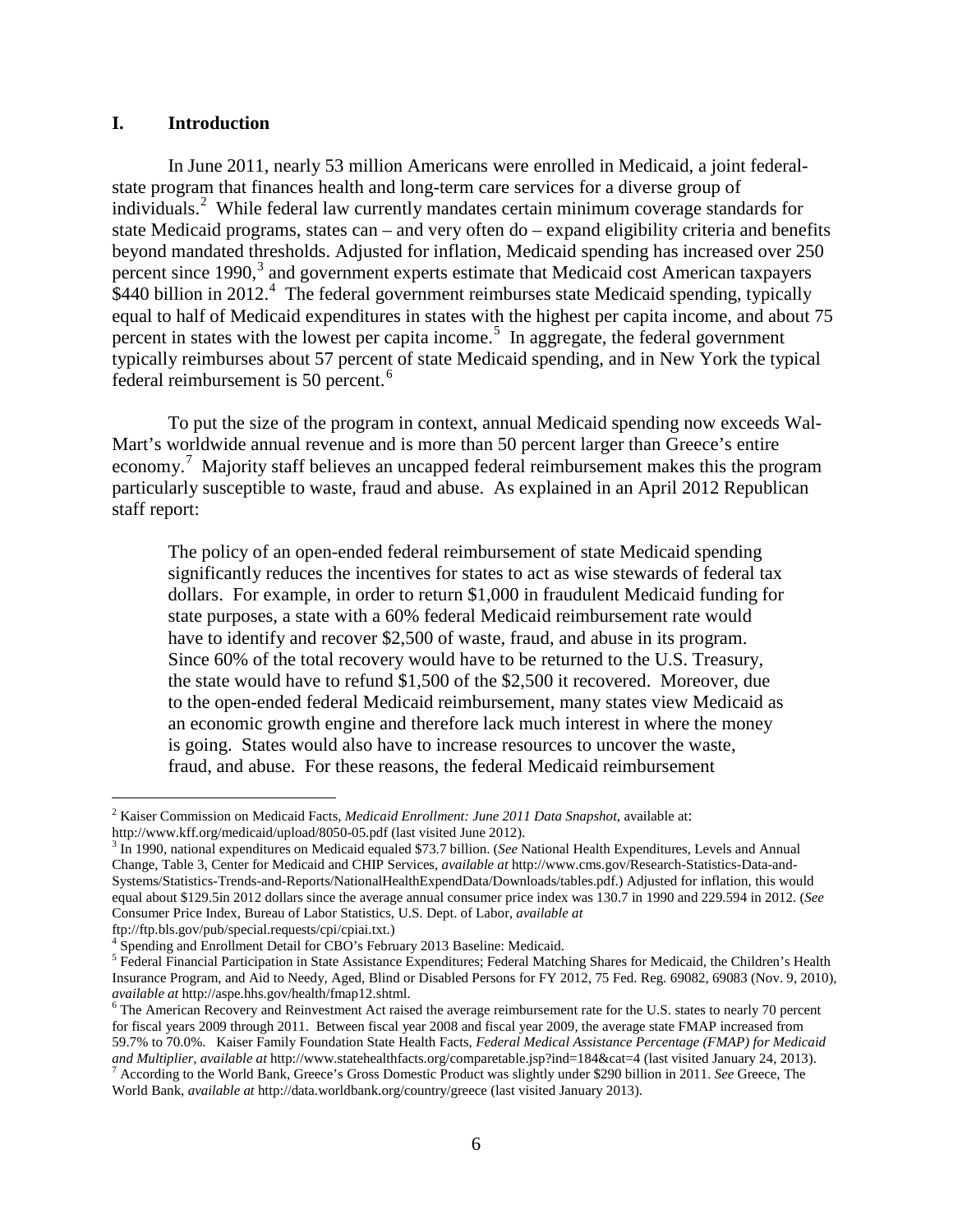demonstrates one of the core reasons the Medicaid program suffers from rampant waste, fraud, and abuse.<sup>[8](#page-6-0)</sup>

Each federal dollar misspent on Medicaid is one less dollar for the country to use for better health care for the poor, education, infrastructure, national defense, deficit reduction, or any other priority. One concern is that some politicians and policymakers view Medicaid not only as a program to assist low-income and disabled persons access health care and long-term care services, but also as a way to bring federal dollars into the State.

The Committee discovered a decades-long problem in New York's Medicaid program, which is the subject of this Committee Report.

# **II. New York's Medicaid Program is the Largest in the Country**

New York's spending on Medicaid is the highest in the country by a considerable amount. Table 1 shows Medicaid per resident spending in fiscal year (FY) 2010 on the program's three main spending categories – acute care, long-term care, and disproportionate share hospitals  $(DSH)^9$  $(DSH)^9$  – for California, New York, Pennsylvania, and the entire country. The numbers in parentheses show how many dollars New York spends per resident on Medicaid spending for every dollar spent per capita in each of the other three regions. As Table 1 shows, New York's per resident Medicaid spending is nearly double that of Pennsylvania and more than double that of California and the entire country. Appendix A contains a table that shows the *federal share* of state Medicaid spending for FY 2010 on a per capita basis for all 50 states. Federal taxpayers contributed \$1,657 toward New York's Medicaid program per state resident in FY 2010, an amount nearly 20 percent greater than that of Vermont, the state with the second highest per resident federal Medicaid contribution, and more than 60 percent greater than the median per resident federal Medicaid contribution.

<span id="page-6-1"></span><span id="page-6-0"></span><sup>&</sup>lt;sup>8</sup> *See* COMMITTEE STAFF REPORT, *supra* note 1.<br><sup>9</sup> DSH spending is intended to benefit hospitals that treat a large number of uninsured patients and patients with Medicaid. *See* Congressional Research Service, *Medicaid Disproportionate Share Hospital Payments,* December 18, 2012, *available at* http://www.fas.org/sgp/crs/misc/R42865.pdf.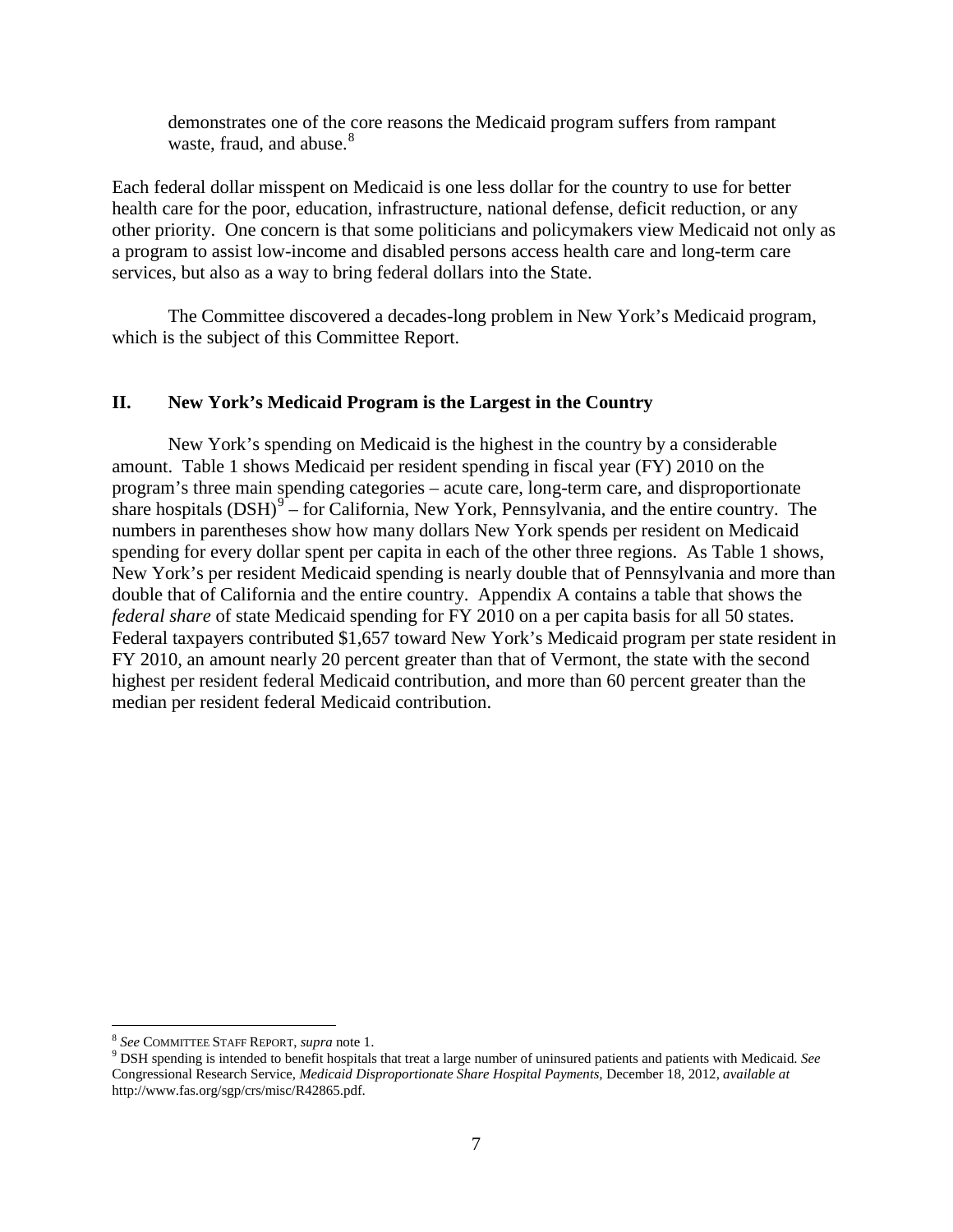| Geographic      | Acute   | Long-term | <b>DSH</b> | <b>Total</b> |
|-----------------|---------|-----------|------------|--------------|
| Area            | Care    | Care      |            |              |
| <b>New York</b> | \$1,404 | \$1,122   | \$161      | \$2,687      |
| California      | \$728   | \$343     | \$58       | \$1,129      |
|                 | (1.93)  | (3.28)    | (2.78)     | (2.38)       |
| Pennsylvania    | \$873   | \$536     | \$66       | \$1,476      |
|                 | (1.61)  | (2.09)    | (2.42)     | (1.82)       |
| <b>USA</b>      | \$805   | \$396     | \$57       | \$1,258      |
|                 | (1.74)  | (2.83)    | (2.82)     | (2.14)       |

**Table 1 – Per Resident Medicaid Spending (Fiscal Year 2010), by Service**

The Committee choose the states of California and Pennsylvania as comparison to New York because California is the largest state and has the second largest Medicaid program and Pennsylvania borders New York and also has a large population. USA represents national figures for the U.S. states plus the District of Columbia.

Source: Data is from the Kaiser Family Foundation.

Table 2 shows how much certain states spend on Medicaid divided by the number of individuals in the state who have income below the poverty line. The numbers in parentheses show how many dollars New York spends on Medicaid for every dollar spent by the three other regions divided by the number of people in poverty. Although a significant amount of Medicaid spending is for individuals above the poverty line, Table 2 provides perspective about state Medicaid spending relative to the number of individuals at or below the poverty line. Table 2 shows that New York's Medicaid expenditures exceed \$18,000 for each person in poverty, well over double the corresponding figure for both California and the entire country, and 62 percent more than the corresponding figure for Pennsylvania. The disparity is especially pronounced for spending on long-term care services, on which New York spends more than three times what California spends and nearly three times what the country spends.

| Geographic         | Acute   | Long-term | <b>DSH</b> | <b>Total</b> |
|--------------------|---------|-----------|------------|--------------|
| Area               | Care    | Care      |            |              |
| New York           | \$9,653 | \$7,716   | \$1,105    | \$18,473     |
| California         | \$4,701 | \$2,213   | \$373      | \$7,287      |
|                    | (2.05)  | (3.49)    | (2.96)     | (2.54)       |
| Pennsylvania       | \$6,737 | \$4,137   | \$512      | \$11,386     |
|                    | (1.43)  | (1.87)    | (2.16)     | (1.62)       |
| <b>Rest of USA</b> | \$5,385 | \$2,654   | \$380      | \$8,419      |
|                    | (1.79)  | (2.91)    | (2.91)     | (2.19)       |

**Table 2 – Medicaid Spending Per Person in Poverty (FY 2010), by Service**

USA represents national figures for the U.S. states plus the District of Columbia. Source: Data is from the Kaiser Family Foundation.

Table 3 offers another comparison that demonstrates how New York spends significantly more through Medicaid, and particularly on elderly and disabled enrollees, compared to other states.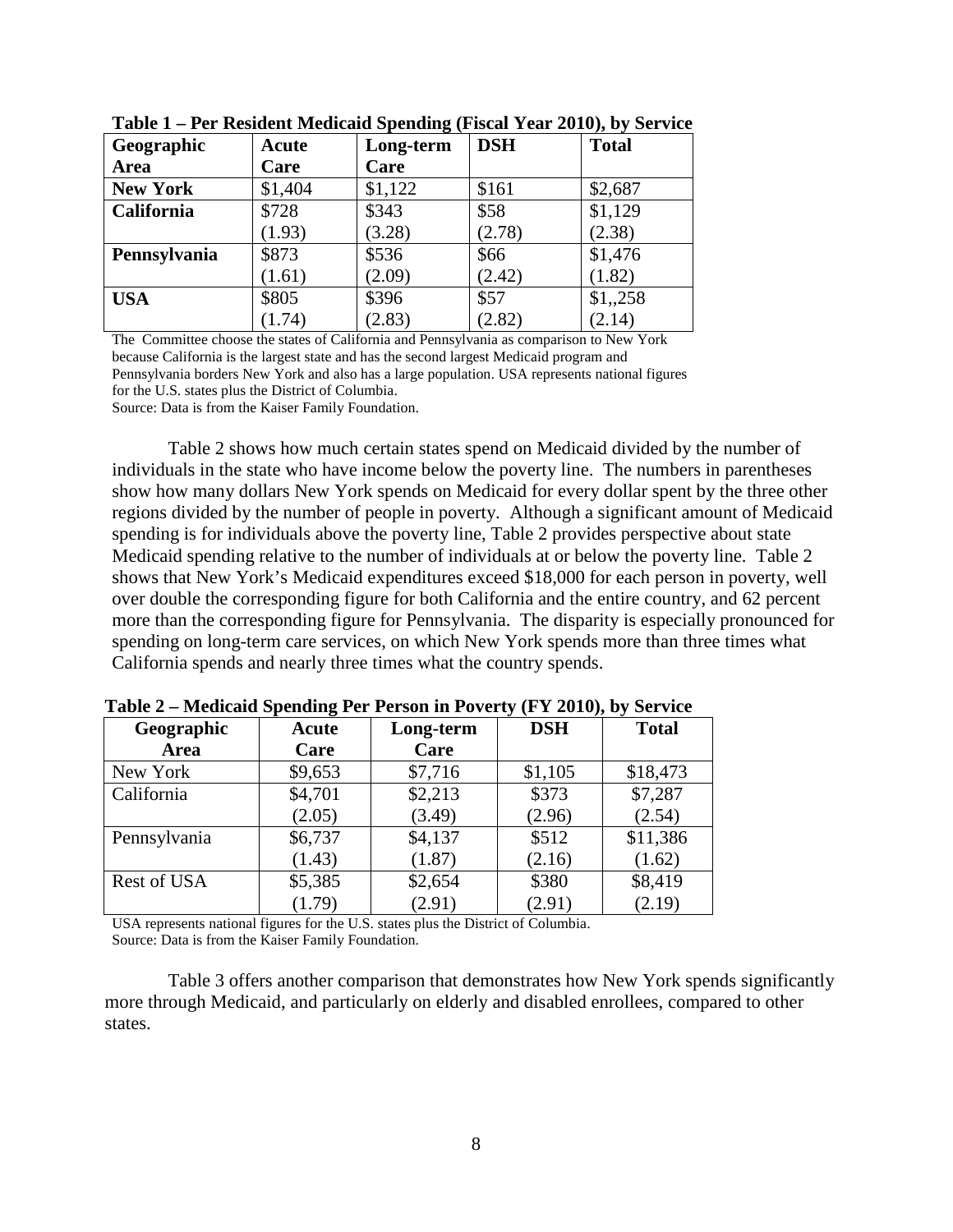| Geographic   | Aged     | <b>Disabled</b> | <b>Adults</b> | <b>Children</b> | <b>Overall</b> |
|--------------|----------|-----------------|---------------|-----------------|----------------|
| Area         |          |                 |               |                 |                |
| New York     | \$22,494 | \$29,881        | \$4,277       | \$2,505         | \$8,960        |
| California   | \$10,528 | \$16,269        | \$1,073       | \$1,567         | \$3,527        |
|              | (2.14)   | (1.84)          | (3.99)        | (1.60)          | (2.54)         |
| Pennsylvania | \$21,268 | \$12,883        | \$3,692       | \$2,748         | \$7,397        |
|              | (1.06)   | (2.32)          | (1.16)        | (0.91)          | (1.21)         |
| <b>USA</b>   | \$13,149 | \$15,840        | \$2,900       | \$2,305         | \$5,527        |
|              | (1.71)   | (1.89)          | (1.47)        | (1.09)          | (1.62)         |

**Table 3 – Medicaid Spending Per Enrollee (FY 2009)**

USA represents national figures for the U.S. states plus the District of Columbia. Source: Data is from the Kaiser Family Foundation.

#### **III. Examples of Problems in New York's Medicaid Program**

State and federal entities and media organizations have all found problems in the past regarding wasteful spending in New York's Medicaid program. In 2003, then-president of the United Hospital Fund, a health care policy and research organization, commented that "Medicaid became a verb – to Medicaid."[10](#page-8-0) According to the *New York Times*, up to and including Governor Pataki, New York governors treated Medicaid like a political tool to get additional money from Washington.<sup>11</sup> Last year, the *New York Times* quoted Paul Castellani, former Director with New York's Office of Mental Retardation and Developmental Disabilities and now a public service professor at Rockefeller College in Albany,<sup>[12](#page-8-2)</sup> that since 1966, New York took an aggressive approach, typified by the budget division's mantra: "[i]f it moves, Medicaid it; if it doesn't, depreciate it."<sup>[13](#page-8-3)</sup> This historical State-approach to Medicaid financing may be a reason for the State misspending tens of billions of federal tax dollars over the past few decades.

During the administration of Governor George E. Pataki, James Mehmet, a former chief Medicaid investigator in New York City, estimated that at least ten percent of New York City's Medicaid spending was lost on fraudulent claims, while another 20 percent to 30 percent was misspent on unnecessary services. [14](#page-8-4) In 2005, the *New York Times* criticized New York's Medicaid program for "misspending billions of dollars annually because of fraud, waste, and profiteering" after a year-long investigation into the State's program.<sup>[15](#page-8-5)</sup> According to the *Times*, State oversight authorities failed to detect egregious examples of fraud in the Medicaid program, such as a dentist who billed Medicaid for 991 procedures in a single day and a Buffalo school

<span id="page-8-0"></span> <sup>10</sup> Joyce Purnick, *'Medicaid' as a Verb, Then a* Crutch, NEW YORK TIMES (July 18, 2005), available at: http://www.nytimes.com/2003/02/24/nyregion/metro-matters-medicaid-as-a-verb-then-a-crutch.html

<span id="page-8-2"></span><span id="page-8-1"></span><sup>&</sup>lt;sup>12</sup> Paul J. Castellani, is also the author of *From Snake Pits to Cash Cows*, which was published in 2005 and details the continued operation of developmental centers in the state and its implications on Medicaid policymaking.).<br><sup>13</sup> Nina Bernstein, *Cuomo's Medicaid Changes Are at Washington's Mercy*, NEW YORK TIMES (October 23, 2012), available at:

<span id="page-8-3"></span>http://www.nytimes.com/2012/10/24/nyregion/new-yorks-medicaid-program-is-at-the-mercy-of-

<span id="page-8-5"></span><span id="page-8-4"></span><sup>&</sup>lt;sup>14</sup> Clifford J. Levy and Michael Luo, *New York Medicaid Fraud May Reach Into Billions*, NEW YORK TIMES (July 18, 2005), available at: http://www.nytimes.com/2005/07/18/nyregion/18medicaid.html?pagewanted=all&\_r=0. <sup>15</sup> *Id.*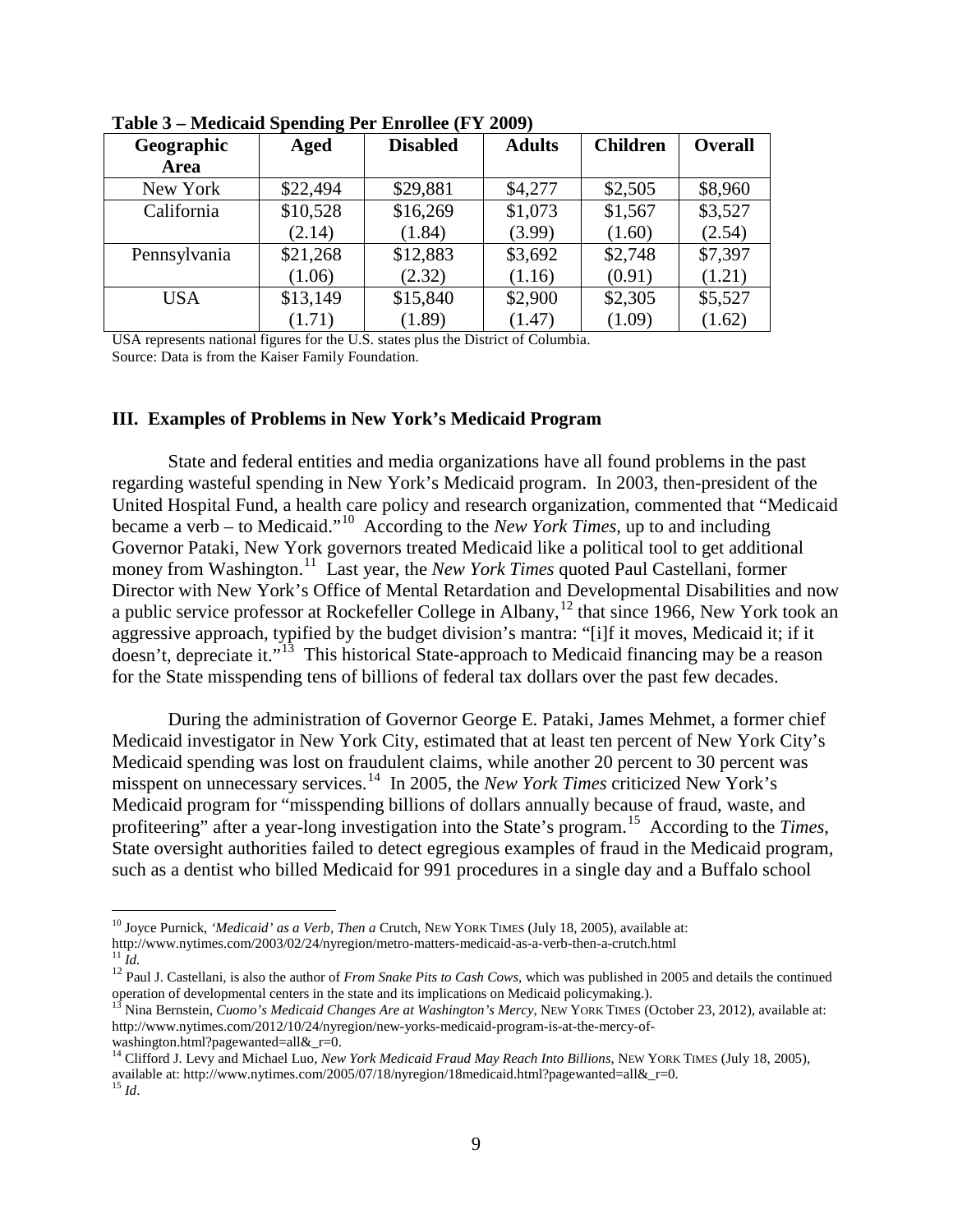district that rubber-stamped 4,434 special education students – nearly 60 percent of the district's special education population – onto the Medicaid rolls in a single day.<sup>[16](#page-9-0)</sup>

These problems were mainly undetected or unacted upon by the State prior to the *Times*  article. Moreover, the *Times* investigation revealed that New York had virtually no oversight of its Medicaid program at the time. [17](#page-9-1) In 2005, largely in reaction to the *Times* investigation, Governor Pataki issued an executive order that created the Office of the Medicaid Inspector General, and he appointed New York's first Medicaid inspector general.<sup>18</sup> In 2006, the New York state legislature codified the executive order. In April 2007, in a statement nominating James Sheehan to be Medicaid Inspector General, Governor Eliot Spitzer said, "New York State's health care spending is the highest in the nation and our system requires dramatic reform $^{\cdot,19}$  $^{\cdot,19}$  $^{\cdot,19}$ 

Over the past decade, the Office of the Inspector General (OIG) for the U.S. Department of Health & Human Services (HHS) found ten specific instances in which New York State received improper federal Medicaid payments in excess of \$50 million, with six of these instances exceeding \$170 million.<sup>20</sup> Each of these OIG reports pointed out problems in New York's Medicaid program, but New York State, under both Republican and Democratic governors, disagreed with the OIG's findings in all ten reports.<sup>[21](#page-9-5)</sup> In 2009, New York reached a settlement with the federal government over false reimbursement claims for speech therapy services delivered in New York schools, which was the subject of one of the OIG reports.<sup>22</sup> New York agreed to pay the federal government \$540 million to settle the lawsuit, which was filed under the federal False Claims Act.<sup>[23](#page-9-7)</sup> Although the \$540 million amount is the largest Medicaid recovery in history, the State believed that the settlement was approximately \$1 billion less than what the State would have potentially had to pay if the matter had gone to litigation.<sup>[24](#page-9-8)</sup>

The following examples highlight a sampling of waste, fraud, abuse, and mismanagement in New York State's Medicaid program that have been highlighted or uncovered by the Committee:

*1. Lack of Controls and Misspending in New York City's Personal Care Services Medicaid program [25](#page-9-9)*

<span id="page-9-2"></span>

<span id="page-9-1"></span><span id="page-9-0"></span><sup>&</sup>lt;sup>16</sup> *Id.*<br><sup>17</sup> *Id.* 17 *Id.* 18 Brian McGuire, *Pataki Appoints Inspector General to Oversee Medicaid Program Reform*, NEW YORK SUN (July 20, 2005) available at: http://www.nysun.com/new-york/pataki-appoints-inspector-ge

<span id="page-9-3"></span><sup>&</sup>lt;sup>19</sup> Paul Davies, *Gov. Spitzer Snags Top Health-Care Fraud Buster*, Law Blog, WALL STREET JOURNAL (April 6, 2007), available at: http://blogs.wsj.com/law/2007/04/06/gov-spitzer-snags-top-health-care-fraud-buster/.

<span id="page-9-4"></span><sup>&</sup>lt;sup>20</sup> Schedule of Federal Produced Audits and Monetary Recommendations  $01/01/2001$ -04/30/2012, Office of the Inspector General at the Department of Health and Human Services.

<span id="page-9-6"></span><span id="page-9-5"></span><sup>&</sup>lt;sup>21</sup> Id. <sup>22</sup> Nicholas Confessore, *City and State Agree to Repay U.S. for Improper Medicaid Claims*, NEW YORK TIMES (July 21, 2009), available at: http://www.nytimes.com/2009/07/22/nyregion/22whistle.html. 23 *Id*. <sup>24</sup> *Id*.

<span id="page-9-7"></span>

<span id="page-9-8"></span>

<span id="page-9-9"></span><sup>25</sup> For more information about Personal Care Services in New York and Dr. Feldman's testimony before the Committee, *see* COMMITTEE STAFF REPORT *supra* note 1.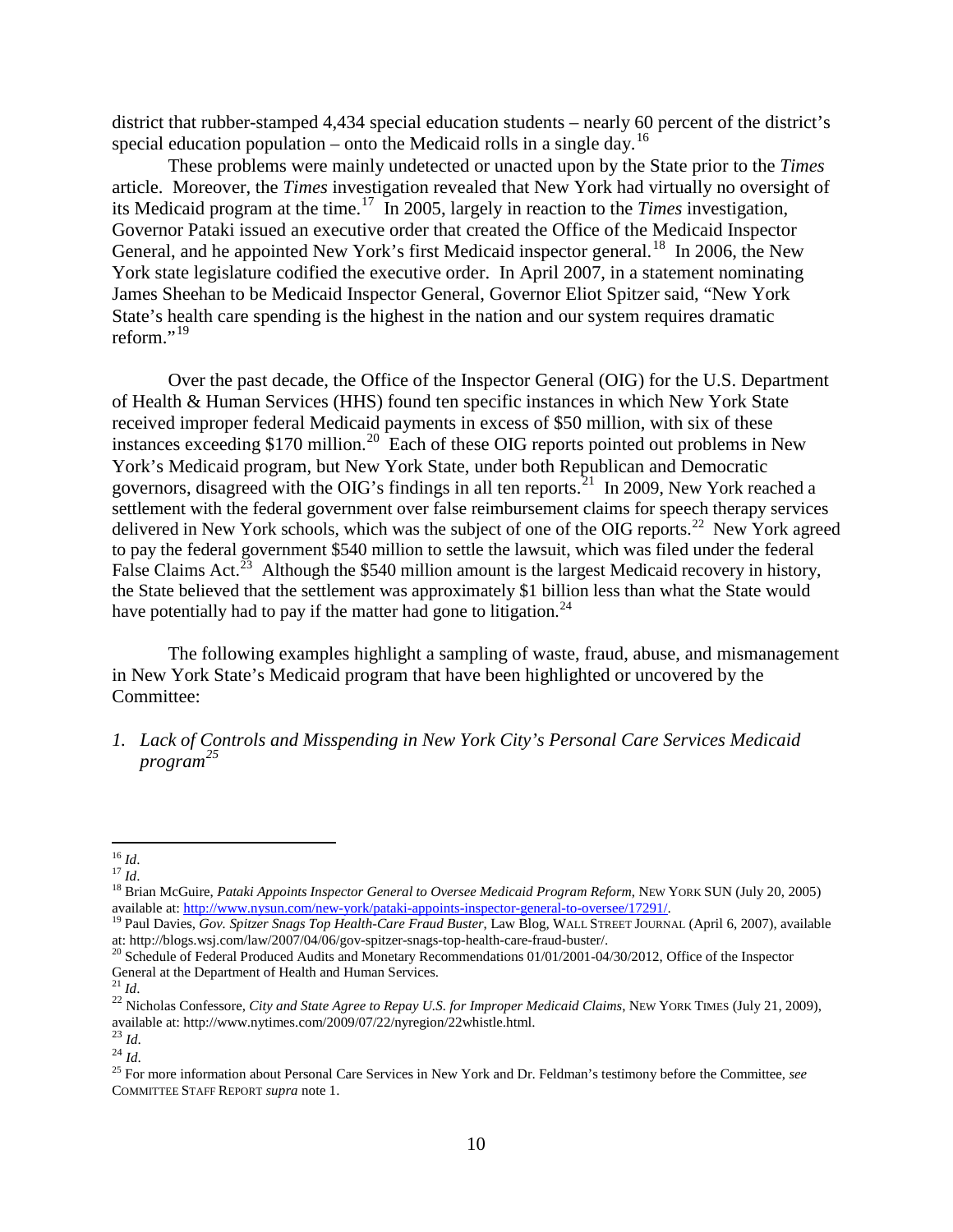In 2009, Dr. Gabriel Feldman, a local medical director (LMD) employed by the New York County Health Services Review Organization, filed a federal lawsuit against the City of New York under the False Claims Act alleging fraud, abuse, and misspending within the Personal Care Services (PCS) program.<sup>[26](#page-10-0)</sup> The PCS program, which cost up to \$150,000 per enrollee per year, was designed to provide qualifying Medicaid beneficiaries services such as cleaning, shopping, grooming and basic aid.<sup>27</sup> The United States Attorney for the Southern District of New York joined Dr. Feldman's lawsuit, alleging that "the City improperly authorized and reauthorized 24-hour care for a substantial percentage of the thousands of Medicaid beneficiaries enrolled in the PCS program" by disregarding the requirements for enrollment.<sup>28</sup> According to Timothy Wyant, the expert hired by the U.S. Attorney's Office to calculate the measure of fraud, the total damages caused by the City's conduct ranged from \$990 million to \$2.581 billion using conservative assumptions.<sup>[29](#page-10-3)</sup> The City of New York eventually settled this lawsuit with the federal government for  $$70$  million.<sup>30</sup>

#### *2. Overpayments to New York Developmental Centers*

In May 2012, the OIG released a report<sup>[31](#page-10-5)</sup> that found developmental centers in the State received nearly \$1.7 billion in Medicaid payments *beyond* the facilities' reported costs in state fiscal year (SFY) 2009 alone.<sup>[32](#page-10-6)</sup> In September 2012, the Committee released a majority staff report motivated by the OIG report showing an estimate that New York State received roughly \$15 billion in excess of reasonable costs over the past two decades from large federal Medicaid over-payments received by certain State-operated institutions that treat and house patients with developmental disabilities.<sup>[33](#page-10-7)</sup> (This estimate calculates the difference between what Medicaid paid and the Committee's estimate of what Medicare would have paid for these patients, which is the legal allowable limit. The calculation is explained in Appendix C). The minority, while not independently verifying the methodology, agrees the figure is in the billions of dollars.

Although these facilities housed roughly 1,700 patients in 2009, total Medicaid payments to New York's developmental centers were nearly equal to the total payments Indiana's Medicaid program made for long-term care services during that year and were greater than the total Medicaid long-term care expenditures of 36 states. [34](#page-10-8) In SFY 2011, these State-operated developmental centers in New York charged the Medicaid program \$5,118 per patient per day,

<span id="page-10-0"></span> <sup>26</sup> First Amended Complaint-In-Intervention of Plaintiff-Intervenor United States of America, United States of America *ex. rel.* Dr. Gabriel Feldman v. The City of New York, 09 Civ. 8381 (JSR) (S.D.N.Y. 2011).

<span id="page-10-1"></span><sup>27</sup> Daniel R. Levinson, HHS OIG REVIEW OF PERSONAL SERVICES CLAIMS MADE BY PROVIDERS IN NEW YORK (A-02-07-01054)*,* OFFICE OF THE INSPECTOR GENERAL, U.S. DEPARTMENT OF HEALTH AND HUMAN SERVICES (June 3, 2009), available at: http://www.oig.hhs.gov/oas/reports/region2/20701054.pdf.

<span id="page-10-5"></span>

<span id="page-10-4"></span><span id="page-10-3"></span><span id="page-10-2"></span><sup>&</sup>lt;sup>29</sup>First Amended Complaint-in-Intervention, Expert Report of Timothy Wyant, Ph.D, *supra* note 26 at 4.<br><sup>30</sup> Anemona Hartocollis, *City to Pay \$70 Million in Medicaid Suit*, N.Y. TIMES, Oct. 31, 2011.<br><sup>31</sup> MEDICAID RATES INSPECTOR GENERAL, U.S. DEPARTMENT OF HEALTH AND HUMAN SERVICES (2012), *available at* 

 $32$  According to the OIG REPORT, New York claimed Medicaid reimbursement totaling \$2,266,625,233 in SFY 2009 and the

<span id="page-10-7"></span><span id="page-10-6"></span>state's actual costs for the developmental centers that year totaled \$577,684,725. *See id.* <sup>33</sup> Staff Report, *The Federal Government's Failure to Prevent and End Medicaid Overpayments*, U.S. House Committee on Oversight & Gov't Reform (September 20, 2012). 34 Kaiser Family Foundation, *Distribution of Medicaid Spending by Service, FY 2010*, available at:

<span id="page-10-8"></span>http://www.statehealthfacts.org/comparetable.jsp?typ=4&ind=178&cat=4&sub=47 (last visited February 12, 2013).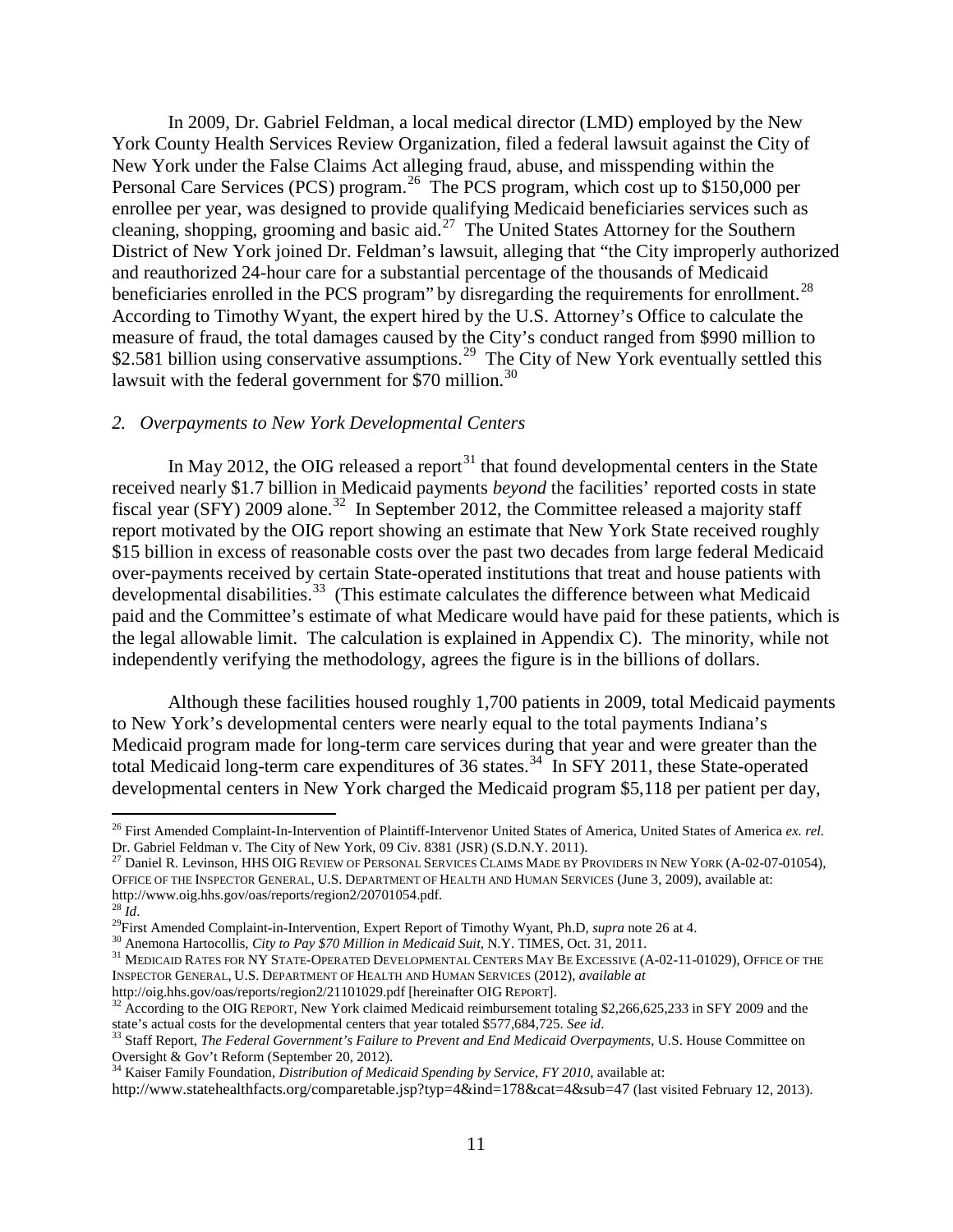or the equivalent of \$1.9 million per year, for a *single* patient.<sup>[35](#page-11-0)</sup> One former New York state official dubbed developmental center residents "cash cows" because of the excessive payments received by the State on behalf of the residents.<sup>[36](#page-11-1)</sup>

In 1991, Elin Howe, the then-Commissioner of the New York State Office of Mental Retardation and Developmental Disabilities, and New York Governor Mario Cuomo called for the closure of New York State developmental centers by  $2000$ .<sup>37</sup> According to Howe, "[i]ndependent fiscal analyses of closure demonstrate that it is the most cost-effective course to take."<sup>38</sup> Former New York State Senator Nicholas A. Spano, then-Chairman of the Committee on Mental Hygiene, concurred, recommending that "all developmental centers in the State of New York be permanently closed by the year 2000."[39](#page-11-4) However, Governor Pataki scrapped the plan to close the developmental centers by 2000, in large part because the centers generated so much revenue for the state. $40<sup>40</sup>$  $40<sup>40</sup>$ 

The payment rates ratcheted up so high because of a formula New York first negotiated with the Centers for Medicare and Medicaid Services (CMS), formerly the Health Care Financing Administration, in 1984 and then amended several times since.<sup>41</sup> The payment rate formula includes a factor that allows the developmental centers to maintain nearly two-thirds of the payment for a patient after the patient leaves the facility.<sup>42</sup> Since most of the individuals moving out of the developmental centers transition into another setting financed by Medicaid, taxpayers are effectively paying twice for individuals who leave the developmental centers.<sup>43</sup> In addition, CMS believes that the developmental center payments exceeded Medicaid upper payment limits established by Congress.[44](#page-11-9)

CMS shares a large share of the blame for permitting the overpayments to rise. According to the OIG:

CMS did not adequately consider the impact of State plan amendments on the developmental centers' Medicaid daily rate. Specifically, CMS approved more than 35 State Plan Amendments related to the . . . rates, including some that

<span id="page-11-1"></span><span id="page-11-0"></span><sup>35</sup> *See* OIG REPORT, *supra* note 31. <sup>36</sup> Mary Beth Pfeiffer, *State won't release Wassaic resident data*, POUGHKEEPSIE JOURNAL, Oct. 29, 2010, *available at* <sup>37</sup> Mary Beth Pfeiffer, *At* \$4,556 *A Day, N.Y. Disabled Care No. 1 in Nation*, POUGHKEEPSIE JOURNAL, June 20, 2010.<br><sup>38</sup> Id.<br><sup>40</sup> See supra note 13.<br><sup>40</sup> See supra note 13.<br><sup>41</sup> Examining the Administration's Failure t

<span id="page-11-4"></span><span id="page-11-3"></span><span id="page-11-2"></span>

<span id="page-11-6"></span><span id="page-11-5"></span>*Oversight & Gov't Reform*, 112th Cong. (2012) (testimony of Penny Thompson, Deputy Director, Center for Medicaid and CHIP Services).<br><sup>42</sup> See OIG REPORT *supra* note 31.

<span id="page-11-9"></span><span id="page-11-8"></span><span id="page-11-7"></span><sup>&</sup>lt;sup>43</sup> *See supra* note 33.<br><sup>43</sup> *See supra* note 33. <br><sup>44</sup> "[T]he Upper Payment Limit is the maximum a given State Medicaid program may pay a type of provider in the aggregate, Statewide in Medicaid fee-for-service. State Medicaid programs cannot claim Federal matching dollars for provider payments in excess of the applicable UPL. . . . To create an upper bound to Medicaid spending on fee-for-service hospital rates, Congress imposed an Upper Payment Limit based on what Medicare would have paid facilities for the same services." (*See* Kip Piper, *Medicaid Upper Payment Limits: Understanding Federal Limits on Medicaid Fee-for-Service Reimbursement of Hospitals and Nursing Homes*, The Piper Report, April 25, 2012, *available at* http://www.piperreport.com/blog/2012/04/25/medicaid-upperpayment-limits-understanding-federal-limits-medicaid-fee-for-service-reimbursement-hospitals-nursing-homes/.)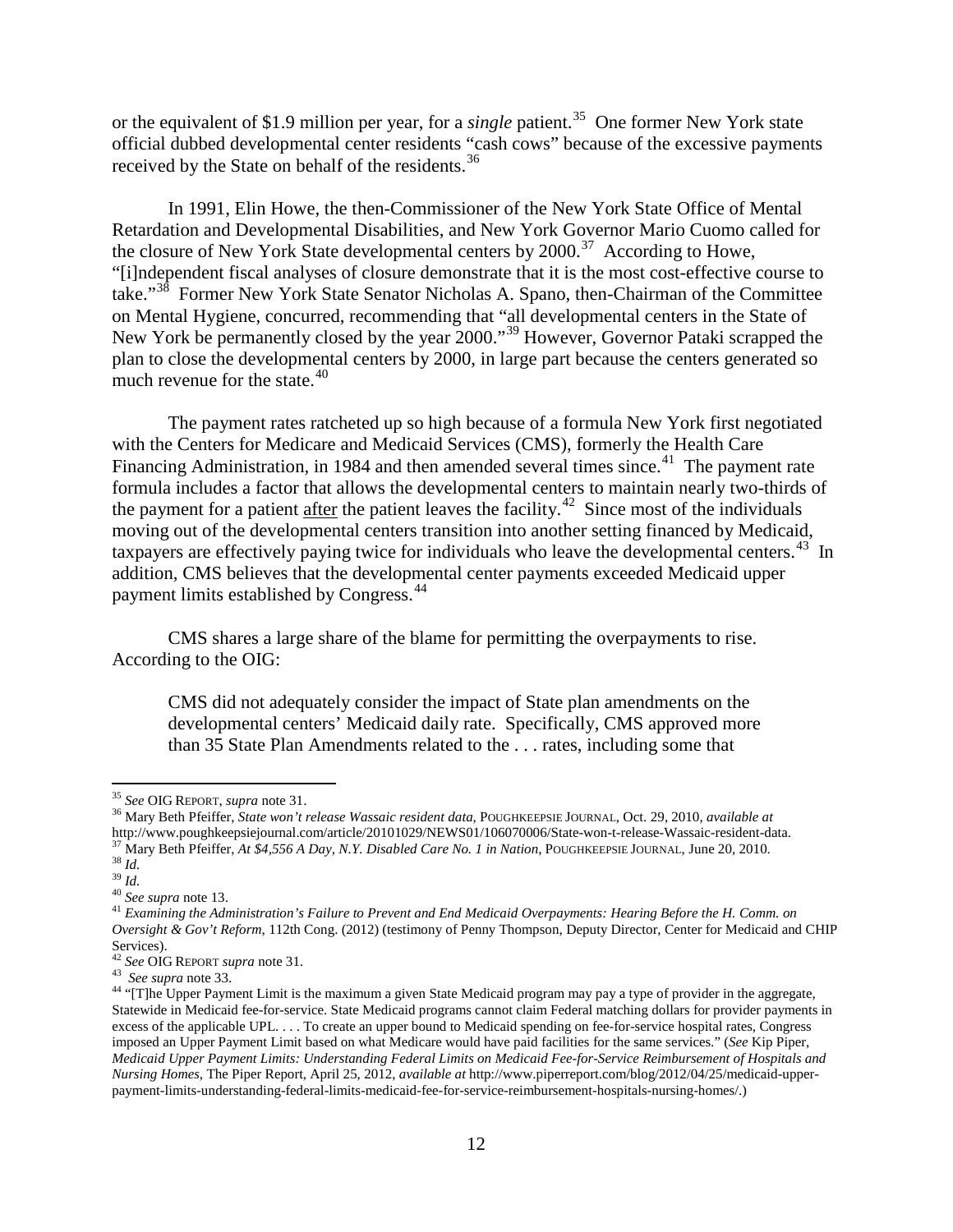pertained only to developmental centers. CMS reviewed the proposed amendments and, in some cases, asked the State for additional information to address concerns CMS had about the rate-setting methodology. However, CMS's efforts did not prevent the rate from increasing to its current level.<sup>[45](#page-12-0)</sup>

At a 2012 Committee hearing on these overpayments, CMS agreed that the payment rates were "excessive and unacceptable" and committed to reducing the payment rates to "about onefifth of its current level."[46](#page-12-1) While CMS's admission was a positive sign, it only occurred after the media and the Committee shed light on decades of federal overpayments in excess of reasonable costs and argued strongly that these rates should be immediately corrected.<sup>47</sup>

## *3. Abuses of Medicaid Eligibility Rules in New York*

While Medicaid is commonly referred to as a program for the poor, middle-class and upper-class individuals often qualify for Medicaid long-term care benefits.<sup>[48](#page-12-3)</sup> Although not specific to New York, David Armor and Sonia Sousa of George Mason University have found that nearly 80 percent of the non-disabled elderly population on Medicaid is above the poverty line, and about half of this population is over 200 percent of the poverty line. $\frac{49}{2}$  $\frac{49}{2}$  $\frac{49}{2}$ 

A legal industry, dubbed "Medicaid estate planning," helps Medicaid applicants and their children shelter savings and future inheritances by creatively arranging applicants' finances to meet Medicaid eligibility rules. Medicaid estate planning, a nationwide phenomenon, has been prevalent in New York State for some time, as Ned Regan, the former state comptroller in New York, explained in a 1996 article in *City Journal*:

At an unknown cost, middle- and even upper-income families often take advantage of these Medicaid services to avoid the major costs of caring for their elders. To qualify for Medicaid, middle-income people often feign poverty by placing money in a trust, by transferring assets to children or a spouse, and by preserving in their own name only assets not counted in eligibility tests – houses and cars. These middle-class Medicaid recipients are yet another addition to Medicaid's powerful political base. $50$ 

Congress has attempted to reduce the problem of improper Medicaid estate planning several times over the past few decades.<sup>[51](#page-12-6)</sup> Most recently, as part of the Deficit Reduction Act

<span id="page-12-4"></span><span id="page-12-3"></span>2011, *available at* http://www.centerltc.com/pubs/Medi-Cal\_LTC--Safety\_Net\_or\_Hammock.pdf. 49 David J. Armor and Sonia Sousa, *Restoring a True Safety Net*, NATIONAL AFFAIRS, Fall 2012, *available at* http://www.nationala

<span id="page-12-0"></span> <sup>45</sup> *See* OIG REPORT, *supra* note 31.

<span id="page-12-2"></span><span id="page-12-1"></span><sup>46</sup> *See supra* note 41*.* <sup>47</sup> *See* COMMITTEE STAFF REPORT, *supra* note 1. <sup>48</sup> *See* e.g., Stephen A. Moses, *Medi-Cal Long-Term Care: Safety Net or Hammock?,* PACIFIC RESEARCH INSTITUTE, January

<span id="page-12-5"></span><sup>&</sup>lt;sup>50</sup> Ned Regan, *Medicaid's Fatal Attraction*, CITY JOURNAL, Winter 1996, *available at* http://www.city-

journal.org/html/6\_1\_medicaids\_fatal.html.

<span id="page-12-6"></span><sup>&</sup>lt;sup>51</sup> For example, prior to the Deficit Reduction Act, Congress passed the Omnibus Budget Reconciliation Act (OBRA) in 1993. One of the key provisions of OBRA, which had a few provisions to address the problem of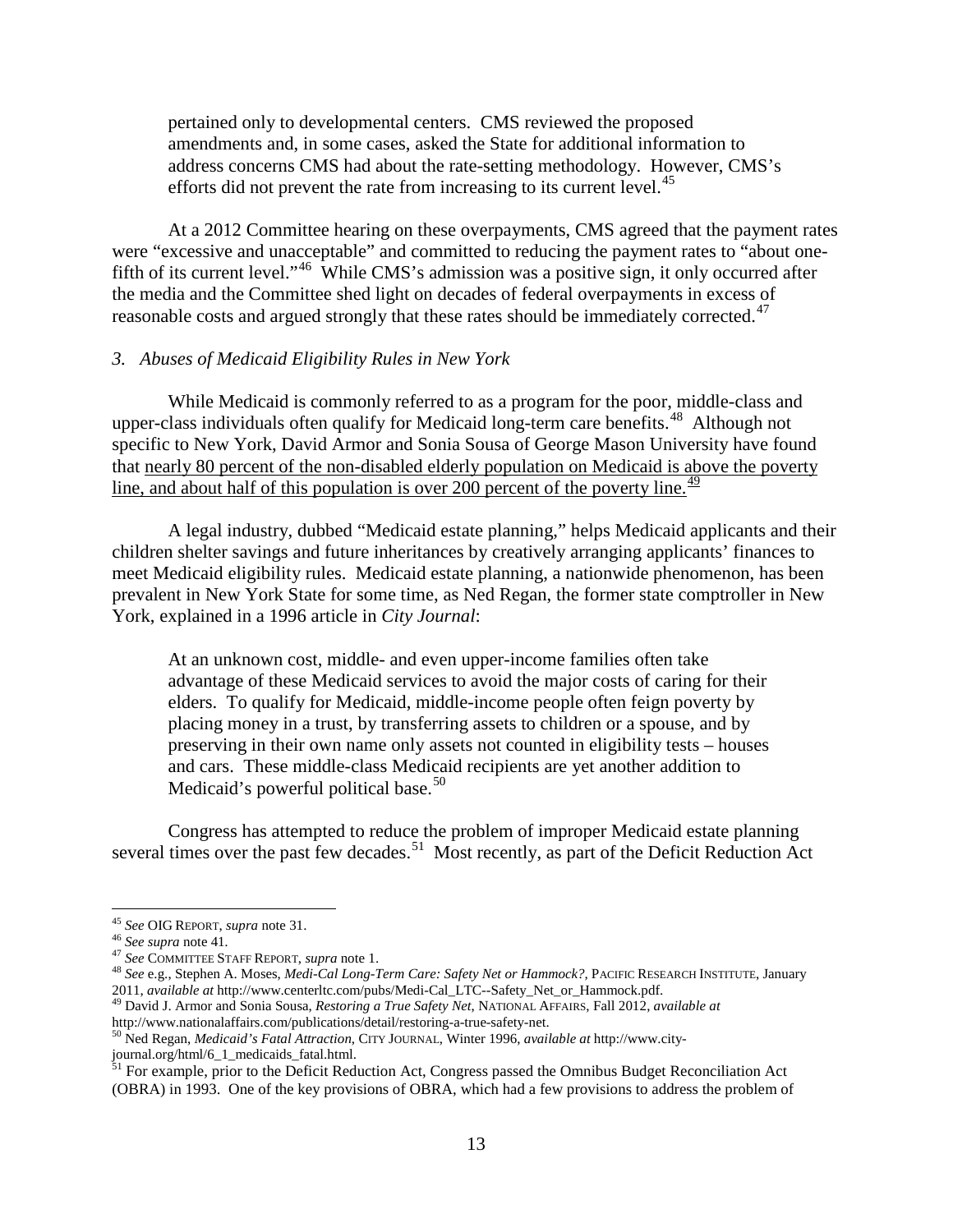(DRA) in 2005, Congress addressed areas related to transfers of assets for less than fair market value.<sup>52</sup> One of the key provisions of the DRA imposed a longer look back period, which is a period of time that States are supposed to review to see whether an individual transferred assets to another person or party for less than fair market value in order to obtain Medicaid eligibility. The DRA lengthened the look back period from 36 months to 60 months.<sup>53</sup>

During a hearing on September 21, 2011, the Committee's Subcommittee on Health Care, District of Columbia, Census, and National Archives examined abuses of Medicaid eligibility rules.<sup>54</sup> Although the DRA has been in place for many years, Janice Eulau, assistant administrator of the Medicaid Services Division at the Suffolk County Department of Social Services, testified about the ease with which relatively wealthy New York residents, can protect their assets by enrolling in Medicaid and how roughly 60 percent of Medicaid applicants in Suffolk County<sup>[55](#page-13-3)</sup> engage in estate planning to gain program eligibility:

As a long-time employee of the local Medicaid office, I have had the opportunity to witness the diversion of applicants' significant resources in order to obtain Medicaid coverage. It is not at all unusual to encounter individuals and couples with resources [beyond exempt resources] exceeding \$500,000, some with over \$1 million. There is no attempt to hide that this money exists; there is no need. There are various legal means to prevent those funds from being used to pay for the applicant's nursing home care. Wealthy applicants for Medicaid's nursing home coverage consider that benefit to be their right, regardless of their ability to pay themselves.… [I]ndividuals with resources above and beyond the level prescribed by law should not be allowed to fund their children's inheritance while the taxpayers fund their nursing home care. I strongly believe that this is not a partisan issue. I also believe in the merits of the Medicaid program, but feel just as deeply that these issues regarding resource diversion need to be addressed.<sup>[56](#page-13-4)</sup>

Eulau also testified about a technique called "spousal refusal," a provision of the Medicare Catastrophic Coverage Act of 1988 that is being misused in New York.<sup>[57](#page-13-5)</sup> Under spousal refusal, a couple shifts assets from a sick or disabled spouse to a healthy spouse in order to "artificially impoverish" the sick or disabled spouse and qualify him or her for Medicaid. The

 $\overline{a}$ 

Medicaid estate planning, was to require states to recover Medicaid spending on behalf of beneficiaries from their estates after death.

<span id="page-13-0"></span><sup>52</sup> Centers for Medicare and Medicaid Services, *Important Facts for State Policymakers: Deficit Reduction Act* (January 8, 2008), available at: [http://www.cms.gov/Regulations-and-](http://www.cms.gov/Regulations-and-Guidance/Legislation/DeficitReductionAct/downloads/TOAbackgrounder.pdf)

<span id="page-13-1"></span>[Guidance/Legislation/DeficitReductionAct/downloads/TOAbackgrounder.pdf.](http://www.cms.gov/Regulations-and-Guidance/Legislation/DeficitReductionAct/downloads/TOAbackgrounder.pdf) <sup>53</sup> *Id.* <sup>54</sup> *Examining Abuses of Medicaid Eligibility Rules*: *Hearing Before the H. Comm. on Oversight & Gov't Reform*, 112th Cong. (2011).

<span id="page-13-3"></span><span id="page-13-2"></span><sup>&</sup>lt;sup>55</sup> Between 2007 and 2011, median household income was \$87,187 in Suffolk County compared to a median household income of \$56,951 in the State. Between 2007 and 2011, 5.7% of persons in Suffolk County were below the poverty level compared to 14.5% of people in the State. *See* United States Census Bureau, U.S. Dep't. of Commerce, State and County Quick Facts, Suffolk County New York, available at http://quickfacts.census.gov/qfd/states/36/36103.html (last visited February 2013).<br><sup>56</sup> Examining Abuses of Medicaid Eligibility Rules: Hearing Before the H. Comm. on Oversight & Gov't Reform

<span id="page-13-4"></span><sup>(2011) (</sup>testimony of Janice Eulau, Assistant Administrator for Medicaid, Suffolk County, New York Department of Social Services).

<span id="page-13-5"></span><sup>57</sup> *Id*.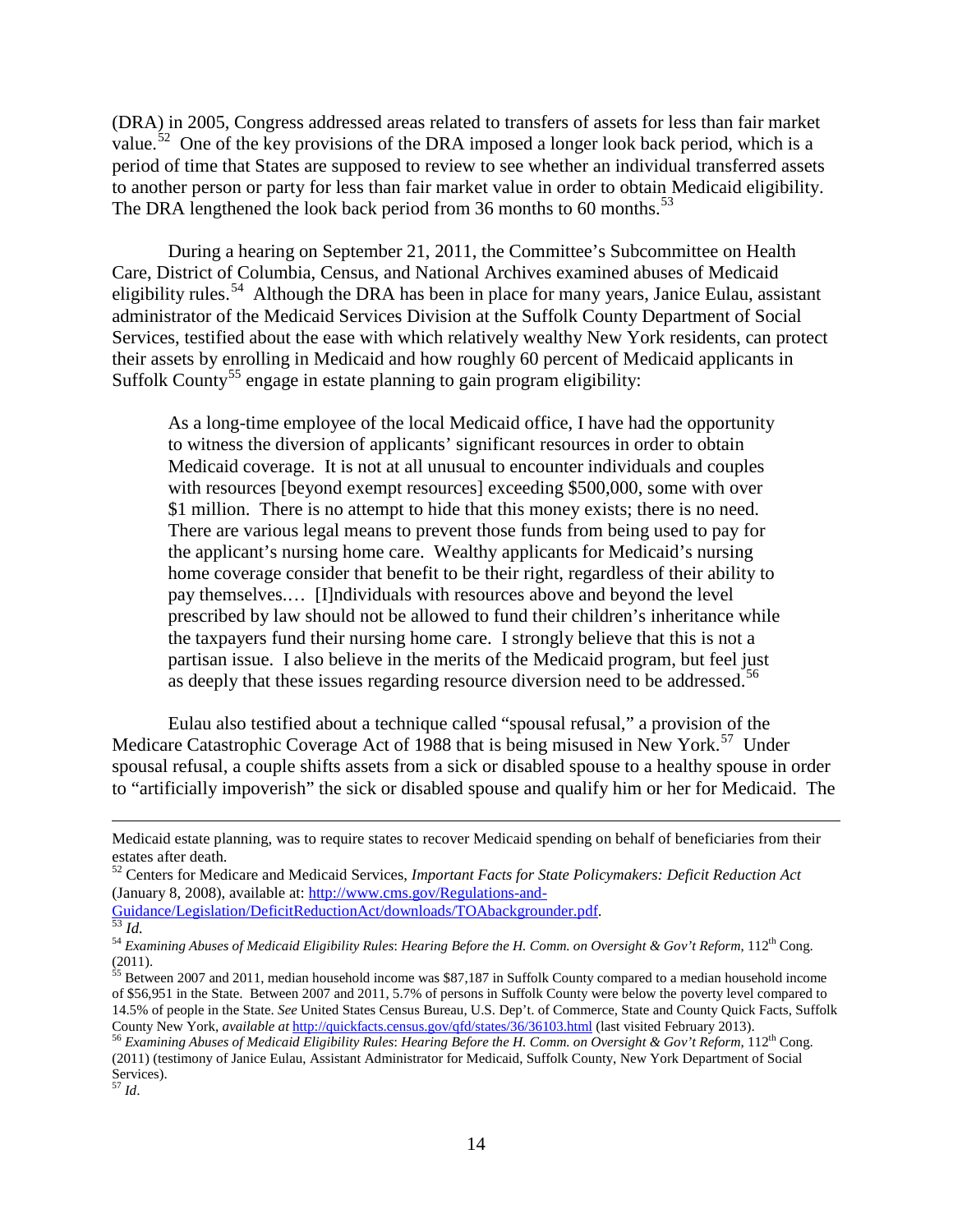healthy spouse then invokes spousal refusal and declines to provide financial support for the spouse who is on Medicaid.<sup>[58](#page-14-0)</sup> Moreover, under spousal refusal, income earned by the healthy spouse is exempt from being considered available to the impoverished spouse.

According to the *New York Times*, "[w]hile many state and local governments do not openly acknowledge the spousal refusal option, New York City actually provides a form letter for it."<sup>[59](#page-14-1)</sup> In 2009, more than 1,200 people in New York City invoked spousal refusal, a significant increase from prior years.<sup>60</sup> The *Times* article also indicated that the City reviewed spousal refusal applications to recover money, but only \$3.7 million was recovered in 2009, or less than \$3,000 on average for each individual invoking spousal refusal.<sup>[61](#page-14-3)</sup> Eulau testified that most married people in Suffolk County, New York, who apply for Medicaid use spousal refusal, and she confirmed to Committee staff that the use of this technique has grown over time.<sup>[62](#page-14-4)</sup> Governor Cuomo's recently introduced 2013-2014 executive budget proposes the elimination of spousal refusal with an estimated annual state savings of \$137 million.<sup>[63](#page-14-5)</sup>

#### *4. Excessive Salaries Paid to Executives of Medicaid-funded Organizations*

The Committee has found that federal taxpayers have subsidized lavish lifestyles for many executives in organizations that receive almost all of their funding through Medicaid. The Committee's oversight work in this area was informed by an August 2011 *New York Times* article that exposed how top executives at the Young Adult Institute (YAI) – a nonprofit that runs group homes for the developmentally disabled – used Medicaid funds to lease luxury cars, to pay tuition bills and living expenses for their children, and to reward themselves with generous compensation packages.<sup>[64](#page-14-6)</sup> In fact, four executives at the YAI (Phillip Levy, Joel Levy, Tom Dern, and Stephen Freeman) each received compensation in excess of \$1 million in 2008, with money derived almost entirely from Medicaid.<sup>[65](#page-14-7)</sup>

While YAI may be the worst offender, a number of Medicaid-financed organizations in New York paid exceptionally high executive salaries funded with tax revenue .A review conducted by the Committee of a sample of Medicaid-financed organizations found that at least 15 executives received yearly compensation exceeding \$500,000 and more than 100 other executives received yearly compensation exceeding \$200,000 per year.<sup>[66](#page-14-8)</sup> The Committee's study was not a comprehensive or exhaustive search of compensation packages received by top

<span id="page-14-0"></span> <sup>58</sup> Allan Rubin and Harold Rubin, *Spousal Refusal to Pay for Nursing Home Costs*, THERUBINS.COM (Feb. 7, 2009), available at: http://www.therubins.com/legal/refusal.htm.

<span id="page-14-1"></span><sup>59</sup> Anemona Hartocollis, *Full Wallets, but Using Health Program for Poor*, NEW YORK TIMES, December 10, 2010, available at: http://www.nytimes.com/2010/12/12/nyregion/12medicaid.html?pagewanted=all.  $^{60}$   $\emph{Id.}$ 

<span id="page-14-2"></span>

<span id="page-14-3"></span><sup>60</sup> *Id.* <sup>61</sup> *Id.* <sup>62</sup> *See* supra note 46.

<span id="page-14-5"></span><span id="page-14-4"></span><sup>63</sup> New York State 2013-2014 Executive Budget Matrix, (viewed February 12, 2013), available at: [http://www.health.ny.gov/health\\_care/medicaid/redesign/docs/2013-14\\_exec\\_budget\\_matrix.xls](http://www.health.ny.gov/health_care/medicaid/redesign/docs/2013-14_exec_budget_matrix.xls)

<span id="page-14-6"></span><sup>64</sup> Russ Beuttner, *Reaping Millions in Nonprofit Care for Disabled*, NEW YORK TIMES (August 2, 2011), available at: http://www.nytimes.com/2011/08/02/nyregion/for-executives-at-group-homes-generous-pay-and-little-

oversight.html?pagewanted=all.<br><sup>65</sup> This information obtained from publicly available 990 forms.

<span id="page-14-8"></span><span id="page-14-7"></span><sup>&</sup>lt;sup>66</sup> See Appendix B for Committee's data on salaries for executives at nonprofits funded by Medicaid in New York State.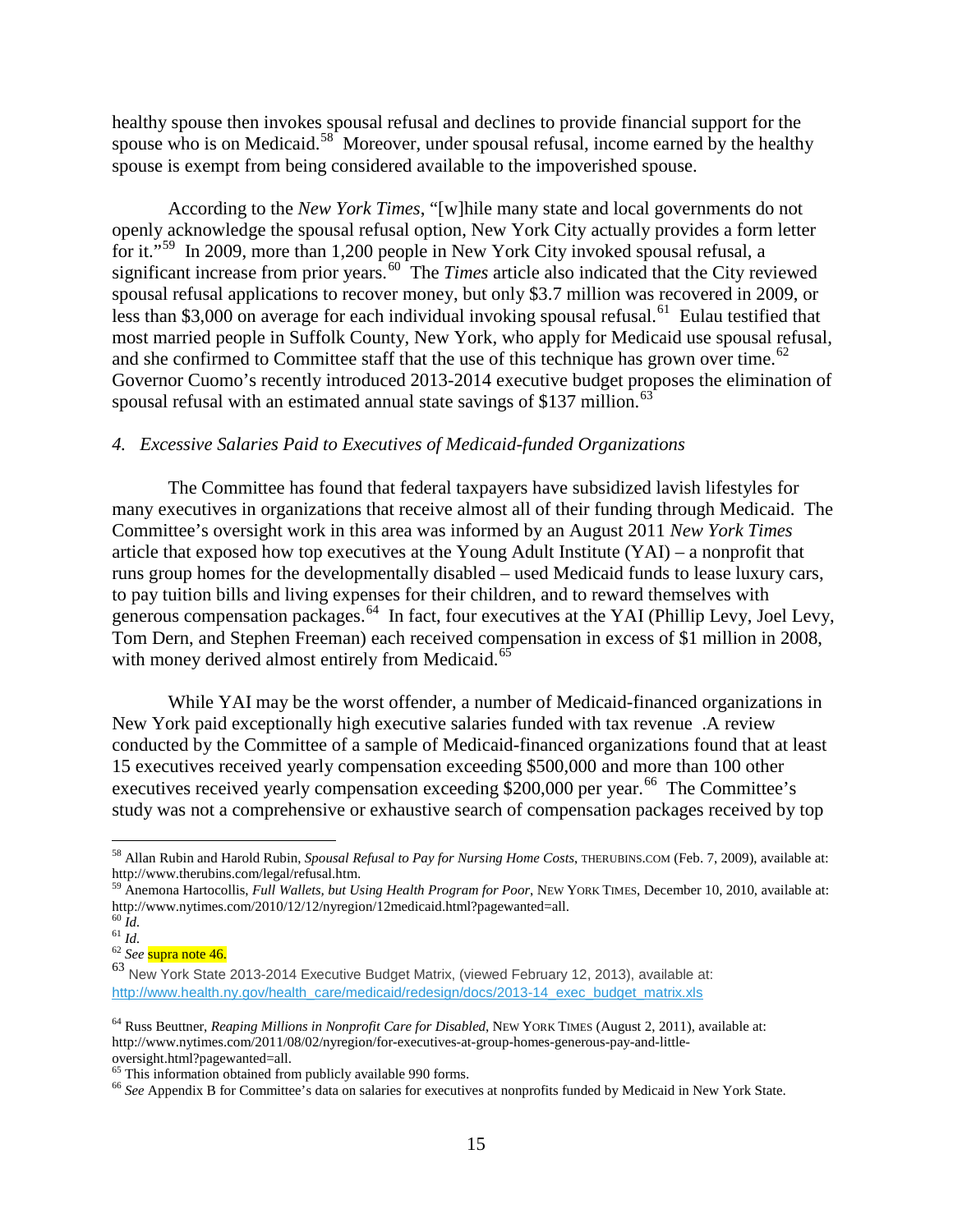employees at Medicaid-funded organizations, but rather a simple search of publicly available IRS 990 Forms for 2008 and 2011.

# **IV. Patient Abuse Within the Developmentally Disabled System in New York**

Throughout 2011 and 2012, the *New York Times* ran a series titled 'Abused and Used' chronicling how the large expenditures New York's Medicaid program do not necessarily translate into quality care received by the developmentally disabled.<sup>67</sup> For example, despite the large payments received by the State for the residents of developmental centers, the *Times*  reported that patient care is often substandard:

[T]he institutions are hardly a model: Those who run them have tolerated physical and psychological abuse, knowingly hired unqualified workers, ignored complaints by whistle-blowers and failed to credibly investigate cases of abuse and neglect, according to a review by The New York Times of thousands of state records and court documents, along with interviews of current and former employees. Since 2005, seven of the institutions have failed inspections by the State Health Department, which oversees the safety and living conditions of the residents.[68](#page-15-1)

According to the *New York Times*, New York State consistently failed to take complaints from employees of the developmental centers or family members of residents seriously.<sup>69</sup> According to the *Times,* employees who reported problems experienced retaliation by other employees, and the length of time it takes to settle complaints disincentivized employees from filing complaints in the first place.[70](#page-15-3) According to the *Times*, a number of residents suffered significant verbal, emotional, and physical abuse at the developmental centers.<sup>[71](#page-15-4)</sup> Several residents at New York's developmental centers, and at numerous Medicaid-financed group homes across the state, have died directly because of employee incompetence or negligence, and in some cases even from manslaughter at the hands of their caretakers.<sup>[72](#page-15-5)</sup>

The *Poughkeepsie Journal* reported that a large part of the problem of poor resident care appears to be the difficulty of firing incompetent or neglectful employees:

Since 2007, the state has tried to fire employees of a dozen local facilities for the developmentally disabled 20 times. It has failed 18 times. Quite simply, it's nearly impossible to get fired from state-run facilities that care for people with autism, Down syndrome and other mental disabilities, according to a *Poughkeepsie Journal* review of 1,900 pages of disciplinary documents involving

<span id="page-15-0"></span> <sup>67</sup> *See Abused and Used,* NEW YORK TIMES*, available at* http://www.nytimes.com/interactive/nyregion/abused-and-used-seriespage.html.

<span id="page-15-1"></span><sup>68</sup> Danny Hakim, *A Disabled Boy's Death, and a System in Disarray*, NEW YORK TIMES (June 5, 2011), *available at* http://www.nytimes.com/2011/06/06/nyregion/boys-death-highlights-crisis-in-homes-for-disabled.html?pagewanted=all&\_r=0. <sup>69</sup> *Id.* 70 *Id.* 71 *See supra* note 56. <sup>71</sup> *Id. 71 See supra* note 56.

<span id="page-15-3"></span><span id="page-15-2"></span>

<span id="page-15-5"></span><span id="page-15-4"></span>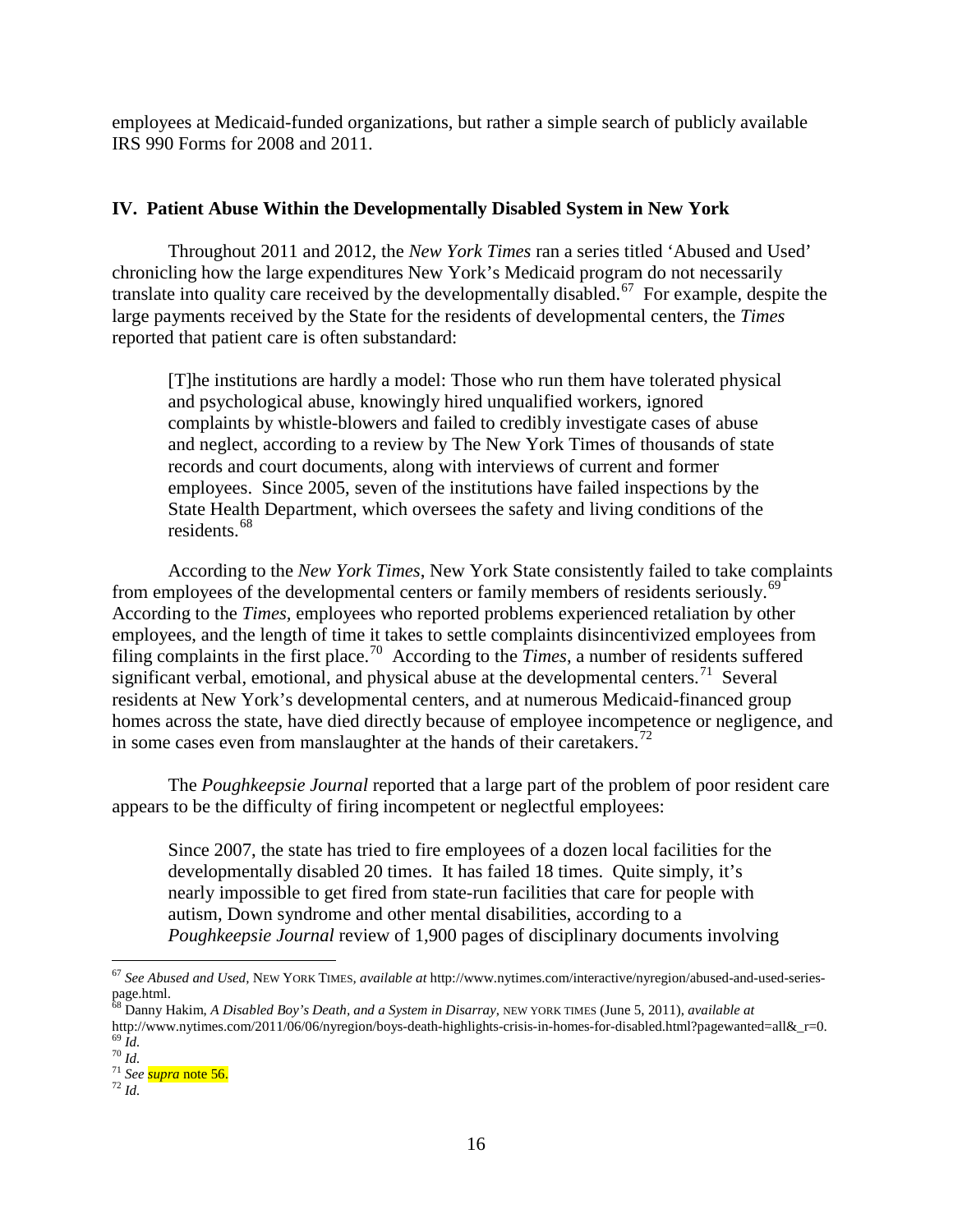98 group homes and six institutions statewide. Just 2 percent of cases resulted in termination, with workers keeping jobs even in cases of serious alleged abuse and neglect.[73](#page-16-0)

The *Poughkeepsie Journal* found that workers who left disabled people alone in a running vehicle or outside in the rain kept their jobs. Additionally, workers who stole State property, brought drug paraphernalia to work, or harassed disabled residents almost always kept their jobs.[74](#page-16-1) An article in the *New York Times* suggests that the Civil Service Employees Association (CSEA) is partially to blame for this problem.[75](#page-16-2) According to the *New York Times*, "the union's approach – contesting just about every charge leveled at a worker – contributed to a system in which firings of even the most abusive employees are rare."<sup>[76](#page-16-3)</sup> Office of People with Developmental Disabilities (OPWDD) former spokesman Herm Hill said OPWDD's hands were often tied in cases against abusive workers because of the disciplinary and arbitration rules involving the workers' union.<sup>[77](#page-16-4)</sup> The union's representation of repeat offenders made it possible for employees to rack up serious offenses before losing his job.[78](#page-16-5)

## **V. Past Health Care-related Corruption by Elected Officials**

In the last decade, at least half a dozen elected state representatives, including two State Senate Majority leaders, have been convicted of theft, bribery, or honest services fraud,<sup>[79](#page-16-6)</sup> related to health care:

• On May 14, 2012, former New York State Senate Majority Leader Pedro Espada was convicted in federal court on four counts of theft for stealing over \$500,000 from Soundview, the nonprofit health care network he founded in the Bronx which received federal funding in excess of \$1 million per year.<sup>[80](#page-16-7)</sup> Federal Medicaid money that was intended to be used for health care for the city's poorest residents instead paid for private family parties, school tuition, luxury car payments and \$100,000 in lobster, sushi and

<span id="page-16-0"></span> <sup>73</sup> Mary Beth Pfeiffer, *Caregivers of Mentally Disabled Keep Jobs, even in cases of abuse, neglect*, POUGHKEEPSIE JOURNAL (September 17, 2011), available at: http://www.poughkeepsiejournal.com/article/20110918/PROMO/109180384/Journalinvestigation-Caregivers-mentally-disabled-keep-jobs-even-cases-abuse-neglect.  $^{74}$   $\emph{Id}$ 

<span id="page-16-1"></span><sup>74</sup> *Id*. <sup>75</sup> Danny Hakim, *At State-Run Homes, Abuse and Impunity*, NEW YORK TIMES (March 12, 2011), available at*:*

<span id="page-16-3"></span><span id="page-16-2"></span>http://www.nytimes.com/2011/03/13/nyregion/13homes.html?pagewanted=all. <sup>76</sup> Id. <sup>77</sup> Id.

<span id="page-16-6"></span><span id="page-16-5"></span><span id="page-16-4"></span><sup>76</sup> *Id*. <sup>77</sup> *Id*. <sup>78</sup> *Id*. <sup>79</sup> Honest services fraud is federal crime defined in *Skilling v. United States* as "fraudulent schemes to deprive another of honest services through bribes or kickbacks supplied by a third party who has not been deceived." (Skilling v. United States 130 S. Ct. 2896, (2010).)

<span id="page-16-7"></span><sup>&</sup>lt;sup>80</sup> Espada is expected to face a retrial on four other counts of theft, fraud and conspiracy on which the jury failed to agree after his six-week trial. *See* Mosi Secret, *Ex-State Senator Guilty of Theft from Nonprofit*, NEW YORK TIMES (May 14, 2012), available at*:* http://www.nytimes.com/2012/05/15/nyregion/ex-senator-espada-guilty-of-embezzling-from-soundview-healthnetwork.html?pagewanted=all.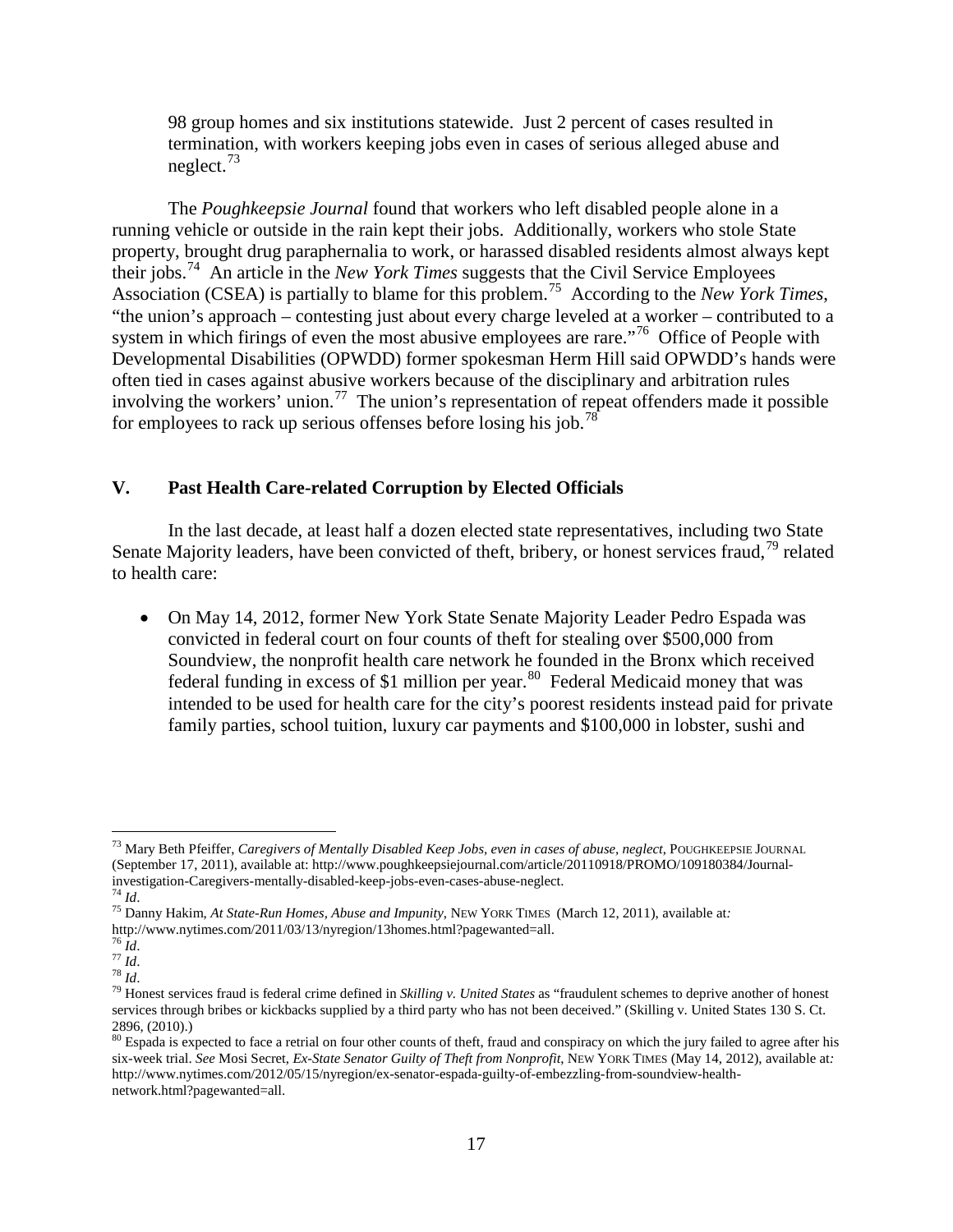other meals.<sup>[81](#page-17-0)</sup> Additionally, Espada packed the Soundview board and staff with members of his own family and close personal friends.<sup>82</sup>

- In May of 2012, former New York Senate Majority Leader Joseph Bruno was charged with two counts of fraud for accepting \$440,000 from a businessman who managed the assets of a health and welfare fund and sought the then-Senator's influence in legislative matters.<sup>[83](#page-17-2)</sup>
- Former New York State Senator Carl Kruger was sentenced to seven years in prison after pleading guilty to two counts of conspiracy to commit honest services fraud<sup>[84](#page-17-3)</sup> and two counts of conspiracy to commit bribery.<sup>[85](#page-17-4)</sup> Mr. Kruger accepted bribes from two hospital executives, a prominent lobbyist and a healthcare consultant in exchange for taking official action on behalf of those parties, including sponsoring and supporting legislation, favorably directing state grants, and writing to state officials in his capacity as state legislator. $86$
- In 2005, former New York State Senator Guy Velella pled guilty to one count of bribery and was sentenced to one year in prison for the felony conviction.<sup>[87](#page-17-6)</sup> He was charged with a 25-count indictment alleging the solicitation of \$250,000 in bribes for steering public works contracts to those who paid the bribes.<sup>[88](#page-17-7)</sup> During the 1990s, his law firm was given hundreds of thousands of dollars in legal work by large insurance companies while he headed the State Senate Committee that oversaw legislation affecting them.<sup>[89](#page-17-8)</sup>
- In 2004, New York State Assemblyman Anthony Seminerio pled guilty to a single fraud count for influence peddling and was sentenced to six years in prison.<sup>[90](#page-17-9)</sup> Seminerio admitted to promoting the interests of Jamaica Hospital Medical Center, from which he received over \$300,000 for obtaining state financing and lobbying legislators on behalf of the hospital's efforts to take over other hospitals.<sup>[91](#page-17-10)</sup>

<span id="page-17-0"></span> <sup>81</sup> *Id*.

<span id="page-17-1"></span><sup>82</sup> Julia Marsh and Dan Mangan, *Pedro's board stiffs were his puppets*, NEW YORK POST (March 21, 2012), available at*:*

<span id="page-17-2"></span> $h<sup>83</sup>$  Joseph L. Bruno, *Times Topics*, NEW YORK TIMES (updated May 4, 2012) *available at* 

[http://topics.nytimes.com/top/reference/timestopics/people/b/joseph\\_l\\_bruno/index.html?inline=nyt-per](http://topics.nytimes.com/top/reference/timestopics/people/b/joseph_l_bruno/index.html?inline=nyt-per) ("The indictment, unsealed in Federal District Court in Albany, came nearly six months after a federal appeals court vacated Mr. Bruno's previous conviction because of a ruling in a separate case by the United States Supreme Court that undermined the government's legal claims against Mr. Bruno, a Republican from Rensselaer County. But the appeals court said Mr. Bruno could be retried on different charges.")

<span id="page-17-4"></span><span id="page-17-3"></span><sup>&</sup>lt;sup>84</sup> <mark>See supra note 70.</mark><br><sup>85</sup> Benjamin Weiser, *Former State Senator Is Sentenced to 7 Years in Vast Bribery Case*, NEW YORK TIMES (April 26, 2012), available at: http://www.nytimes.com/2012/04/27/nyregion/carl-kruger-sentenced-to-seven-years-in-corruption-case.html.<br><sup>86</sup> Id. Krueger, Former Senator Guy Velella: Convicted Felon, \$80,000-A-Year Public Pensioner, GOTHAM

<span id="page-17-5"></span>

<span id="page-17-7"></span><span id="page-17-6"></span><sup>25, 2004),</sup> available at: [http://www.gothamgazette.com/article/fea/20041025/202/1156.](http://www.gothamgazette.com/article/fea/20041025/202/1156)<br><sup>88</sup> *Id.*<br><sup>89</sup> Clifford J. Levy and Christopher Drew, *In Albany, Ally of Insurers Profits From Them*, New York TIMES (February 4, 2011)

<span id="page-17-10"></span><span id="page-17-9"></span><span id="page-17-8"></span> $90$  David M. Halbfinger and William Rashbaum, Ex-Assemblyman From Queens Dies In Federal Prison, NEW YORK TIMES (January 7, 2011), available at: http://query.nytimes.com/gst/fullpage.html?res=9D02EFD7143AF934A35752C0A9679D8B63. <sup>91</sup> *Id*.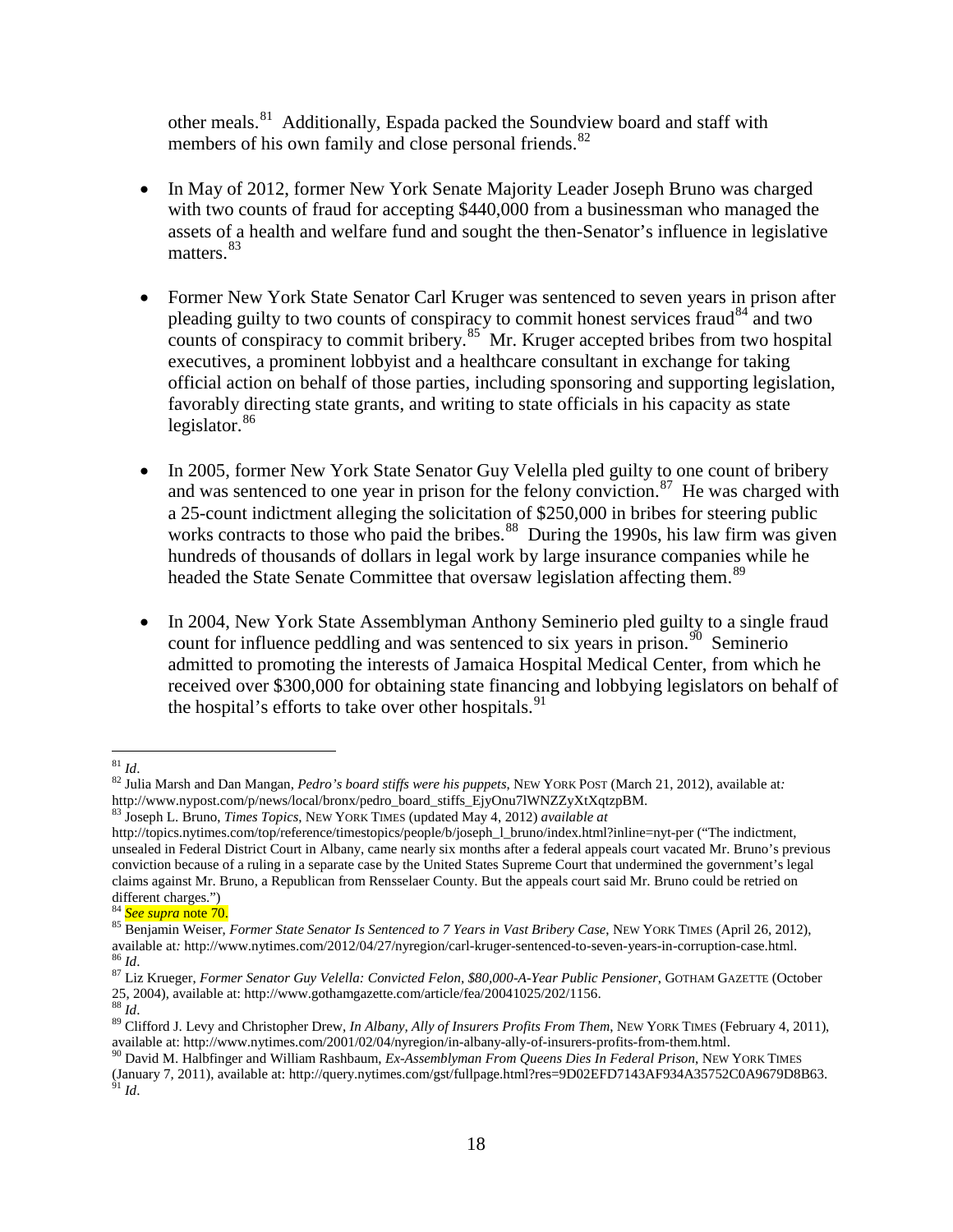Outright corruption and favoritism has occurred in New York. For example, Kenneth Bruno, son of former New York State Senate Majority Leader Joseph Bruno, was hired as a lobbyist for the New York Ambulette Coalition on the same day that the State Legislature eliminated \$4.4 million in Medicaid transportation funding that would have gone to the Coalition's members.<sup>92</sup> Within ten days, the funding was restored "at the insistence of the Senate," according to a senior state official.<sup>93</sup> Bruno reportedly called his father's top aides personally to ask them to restore the funds.<sup>[94](#page-18-2)</sup> Leaders throughout New York State voiced their disapproval about Bruno's lobbying deal. Conservative Party Leader Michael Long said the deal "shows the system is broken," and Rachel Leon, executive director of Common Cause, called the action by Bruno's son, Kenneth, "an instant symbol of what's wrong in Albany."[95](#page-18-3)

#### **VI. Allegations of Problems with State Oversight of the Medicaid Program**

Several whistle-blowers within the New York State health care system have brought to light serious failures indicating that the State bureaucracy historically failed to adequately police Medicaid waste, fraud and abuse. Paul F. Stavis, counsel to three different New York State health agencies during his 28-year career, alleged that "anti-fraud efforts in New York have not been taken seriously by the state's executive agencies."[96](#page-18-4) In an April 2011 article in *Newsday*, Stavis cited multiple examples of Medicaid-related fiscal abuse  $97<sup>7</sup>$  $97<sup>7</sup>$  and how both the State's Department of Health (DOH) and the State's Office of the Medicaid Inspector General (OMIG) looked the other way when faced with evidence of Medicaid fraud.<sup>[98](#page-18-6)</sup>

According to Stavis, New York State continued to pay providers who were suspected of abusing the Medicaid system. For instance, the DOH gave a \$1 million grant to Pedro Espada's nonprofit, Soundview, even after seeing evidence of ongoing fraud.<sup>[99](#page-18-7)</sup> In fact, Stavis brought evidence of Espada's illegal activities to the attention of the DOH in 2005 and OMIG in 2007, years before the former State Senate Majority leader was convicted of Medicaid fraud. No

<span id="page-18-0"></span> <sup>92</sup> Fredric U. Dicker, *It Pays (4.4 million) to Hire Bruno's Son*, NEW YORK POST (April 25, 2005), available at:

http://www.nypost.com/p/news/item\_Usy1VfKTPyNavkRCN2mb4K.

<span id="page-18-3"></span><span id="page-18-2"></span><span id="page-18-1"></span><sup>&</sup>lt;sup>94</sup> *Id.*<br><sup>94</sup> *Id.* 95 Fredric U. Dicker, *Pol Son Burned - Right & Left Agree: Bruno Kin's Deal Is Wrong*, NEW YORK POST (April 26, 2005), available at: http://www.nypost.com/p/news/item\_IwRwuubUpAd1M231YXtDCK.

<sup>&</sup>lt;sup>96</sup> Paul Stavis, *NY too weak on Medicaid fraud*, NEWSDAY (April 1, 2011), available at:

<span id="page-18-5"></span><span id="page-18-4"></span>http://www.newsday.com/opinion/oped/stavis-ny-too-weak-on-medicaid-fraud-1.2795786. 97 *See id*. Stavis states that New York State law contains a loophole that prevents the State from prosecuting certain types of Medicaid fraud, which then necessitates the federal government's intervention when such misappropriation crimes are committed. Stavis characterized the inability of New York state to prosecute and the resulting need for federal involvement as an "embarrassment." Although Stavis drafted legislation to close the loophole during his tenure as counsel for the State, Stavis writes that the New York state legislature refused to pass this legislation.<br><sup>98</sup> *Id*. In addition to outright fraudulent activities, New York State historically has had numerous cases of fiscal abuse regarding

<span id="page-18-6"></span>Medicaid. In an outstanding example of fiscal abuse, Stavis cites instances where providers diverted Medicaid funds to make donations to charities in foreign countries, give nearly \$2 million per year to a house of worship, fund religious schools, and pay excessively high salaries to executives at nonprofit corporations.

<span id="page-18-7"></span><sup>99</sup> Jacob Gershman, *State Ignored Call to Probe Espada Clinics*, WALL STREET JOURNAL (December 17, 2010), available at: http://online.wsj.com/article/SB10001424052748703395204576023843352497746.html.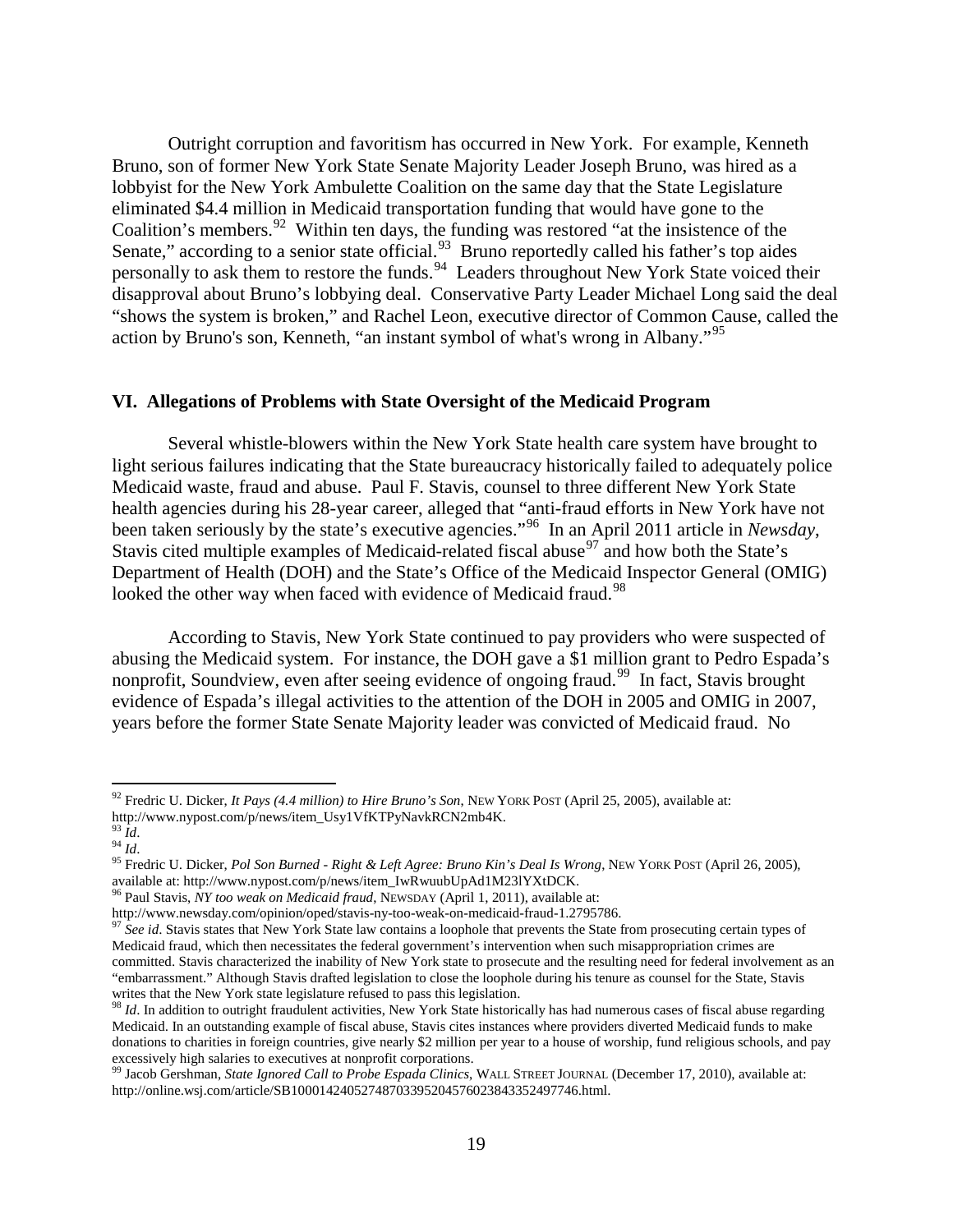action was taken by either state office.<sup>[100](#page-19-0)</sup> The illegal payments continued until 2011, when the federal government ordered the payments stopped and commenced criminal proceedings against Espada.<sup>[101](#page-19-1)</sup>

Earlier, this report highlighted the suit Dr. Gabriel Feldman brought against the City of New York in 2009.<sup>[102](#page-19-2)</sup> As a medical director, Feldman determined which individuals met the qualifications for Medicaid-funded home health care services. Despite firm criteria outlining program eligibility, Feldman encountered "tremendous pressure" from advocacy groups, politicians, and family members of clients to approve service requests for individuals who did not meet the qualifications.<sup>[103](#page-19-3)</sup> When he refused to grant such requests, Feldman found that his decisions were "knowingly, intentionally and routinely being overridden without legal basis"<sup>[104](#page-19-4)</sup> in order "to admit as many clients as possible who apply for the PCS Program regardless of his or her condition, fitness or qualification for the program."[105](#page-19-5) In testimony before the Committee, Feldman stated that pre-2011 "a pervasive culture of non-accountability and non-compliance to PCS State regulations made it simply far too easy for local social service offices in New York City to spend billions in taxpayer money without regard to common sense oversight, regulations of the State, or patient safety concerns."[106](#page-19-6)

During the Committee's hearing, Feldman used the term "Medicaid industrial complex<sup>"[107](#page-19-7)</sup> to refer "to the New York State Government, the healthcare providers and the unions essentially operating as one unified entity and making any enforcement and recovery actions largely unsuccessful."[108](#page-19-8) Feldman further explained that the pre-2011 "system of quality assurance, oversight, and rate setting was completely dysfunctional" and "there are insufficient resources and staff in the Inspector General's Office and in New York City's Human Resource Administration, devoted to enforcing fiscal discipline and fraud oversight in the system."<sup>[109](#page-19-9)</sup> Like Stavis, Feldman also indicts the DOH for having "utterly failed in their oversight functions."<sup>[110](#page-19-10)</sup>

## **VII. Reforms in the Last Two Years and Additional Concerns**

During his first month as New York's Governor, Andrew Cuomo called for Medicaid reform, stating, "New York's bloated Medicaid program, which spends at a rate more than twice

<span id="page-19-2"></span>

<span id="page-19-1"></span><span id="page-19-0"></span><sup>&</sup>lt;sup>100</sup> Id.<br><sup>101</sup> See Stavis, <mark>supra note 88.</mark><br><sup>102</sup> Is Government Adequately Protecting Taxpayers from Medicaid Fraud?: Hearing Before the H. Comm. on Oversight & Gov't Reform, 112<sup>th</sup> Cong. (2012) (testimony of Gabriel Feldman, Local Medical Director, New York Personal Care Services Program).<br><sup>103</sup> Id.<br><sup>104</sup> First Amended Complaint-In-Intervention of Plaintiff-Intervenor United States of

<span id="page-19-4"></span><span id="page-19-3"></span>Dr. Gabriel Feldman v. The City of New York, 09 Civ. 8381 (JSR) (S.D.N.Y. 2011). $^{105}$   $_{\rm Id}$ 

<span id="page-19-8"></span>

<span id="page-19-7"></span><span id="page-19-6"></span><span id="page-19-5"></span><sup>&</sup>lt;sup>106</sup> **See** *supra* **note 94**.<br><sup>107</sup> *Id.* 108 Letter from Gabriel Feldman to H. Comm. on Oversight & Gov't Reform, Response to Questions for the Record (May 10, 2012) (on file with Committee).<br> $^{109}$  *Id.* 

<span id="page-19-10"></span><span id="page-19-9"></span> $\frac{110}{Id}$ .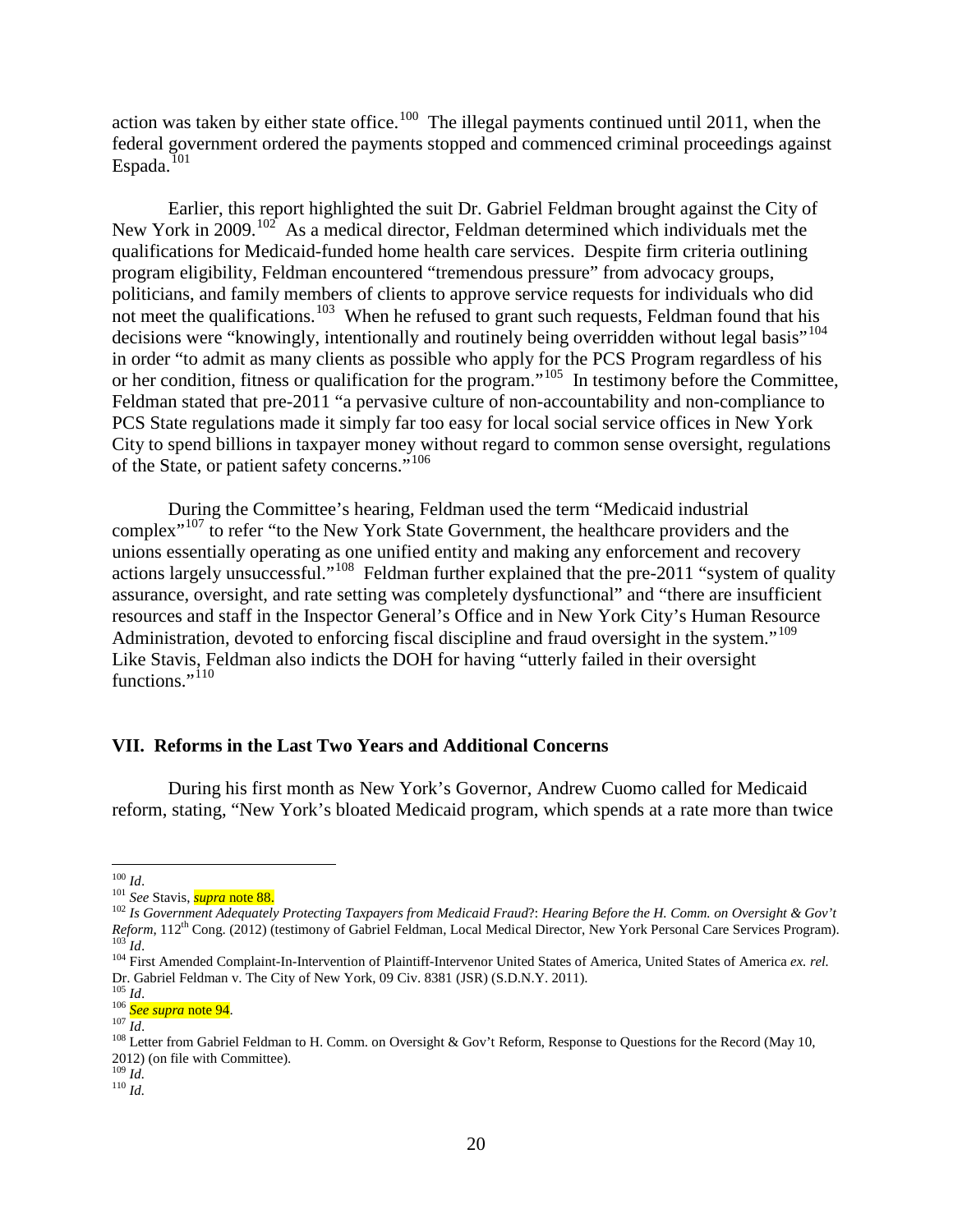the national average, must be reformed to help our state begin to make ends meet."<sup>111</sup> The administration of Governor Cuomo has taken positive steps to reform some of the problems discussed in Section III and Section IV of this report. These efforts have been dubbed by the *New York Post* as "a break with past efforts" because of the support he obtained from the Service Employees International Union and the hospital association. $112$ 

New York State implemented the first-in-the-nation statutory "global" spending cap. This state spending cap imposes an annual limit on the growth of state Medicaid expenditures, not to exceed the medical CPI. The cap remains in effect, even if the number of eligible Medicaid beneficiaries rises. In fiscal year 2012-2013, New York experienced a 4 percent increase in Medicaid spending from the previous year, one of the nation's lowest rates of increase. New York State projects that their newly-implemented Medicaid reforms will save the federal government \$17 billion over five years. $113$ 

In the first year of the Cuomo administration, the State started a phase-out of fee-forservice home care, an action which may ensure greater integrity in the PCS Program. This effort began in New York City, where the State converted the City's fee-for-service PCS program to the State's Medicaid Managed Long Term Care program.<sup>114</sup> According to Dr. Feldman, there have been some additional measures "taken by New York City and New York State to ensure proper compliance with federal and state regulations" for the PCS program.<sup>115</sup>

New York and CMS have entered negotiations about reducing the developmental center payment rate through the Medicaid state plan amendment process.<sup>[116](#page-20-5)</sup> According to the *Wall Street Journal*, "New York has agreed to give up about \$800 million in payments to the developmental centers."[117](#page-20-6) CMS is currently reviewing a State Plan Amendment submitted by New York that would reduce the payments received by New York through the State-operated developmental centers.

On January 18, 2012, Governor Cuomo issued an executive order to address the problem of outrageous executive compensation packages at Medicaid-financed organization.<sup>[118](#page-20-7)</sup> The order recognized that "New York has an ongoing obligation to ensure that taxpayers' dollars are used properly, efficiently and effectively to improve the lives of New Yorkers and our communities," and that "in certain instances providers of services that receive State funds or State-authorized payments have used such funds to pay for excessive administrative costs and outsized

<span id="page-20-3"></span><sup>114</sup> New York 2013-2014 Executive Budget, *NY Rising*, (January 22, 2013), available at: http://publications.budget.ny.gov/eBudget1314/fy1314littlebook/BriefingBook.pdf.

<span id="page-20-0"></span> <sup>111</sup> Governor Andrew M. Cuomo, Press Release, *Governor Cuomo Issues Executive Order Creating Medicaid Redesign Team* (January 5, 2011) *available at* http://www.governor.ny.gov/press/01052011 medicaid.<br><sup>112</sup> Id.

<span id="page-20-2"></span><span id="page-20-1"></span>http://www.governor.com/press/0201113 Governor Guomo Announces that New York Submits Federal Waiver to Invest *\$10 Billion in Medicaid Redesign Team Savings to Transform the State's Health Care System* (August 6, 2012), available at:

<span id="page-20-5"></span><span id="page-20-4"></span><sup>&</sup>lt;sup>115</sup> <mark>See supra note 100</mark>.<br><sup>116</sup> Laura Nahmias, *Budget Hole Seen After Loss of Aid*, WALL STREET JOURNAL (January 24, 2013), available at:<br>http://online.wsj.com/article/SB10001424127887324539304578262311978071202.html.

<span id="page-20-7"></span><span id="page-20-6"></span>http://d.<br><sup>117</sup>*Id.* Governor Andrew M. Cuomo, State of New York, Executive Order 38 (Jan. 18, 2012), available at: www.governor.ny.gov/executiveorder/38.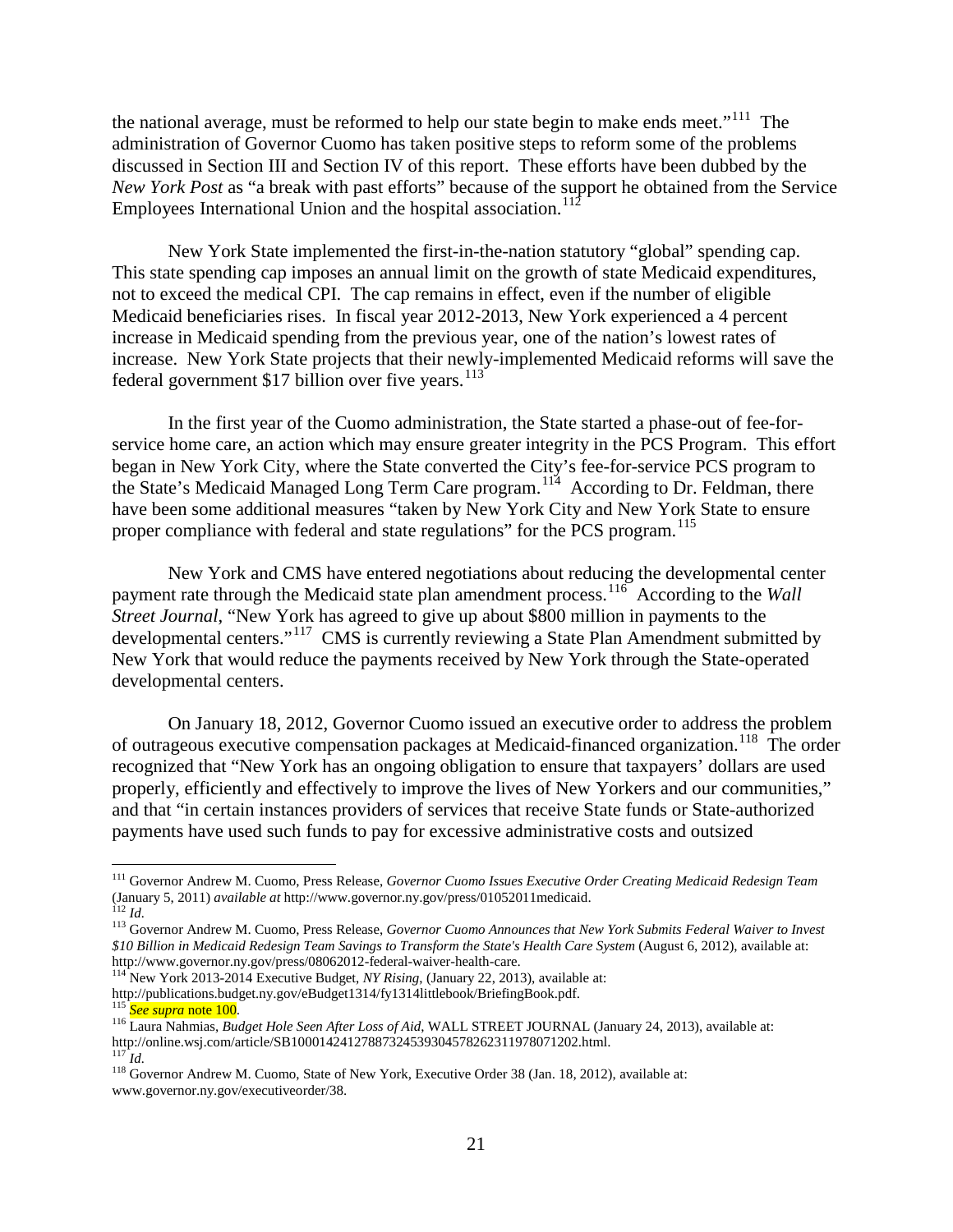compensation for their senior executives."[119](#page-21-0) The Governor's order directed that payments to "providers of services that receive reimbursements directly or indirectly" from state agencies "shall not be provided for compensation paid or given to any executive by such provider in an amount greater than \$199,000."[120](#page-21-1) The Governor's order also stated: "A provider's failure to comply with such regulations established by the applicable state agency shall, in the commissioner's sole discretion, form the basis for termination or non-renewal of the agency's contract with or continued support of the provider."<sup>[121](#page-21-2)</sup>

Governor Cuomo proposed eliminating spousal refusal in New York in his first and second budget.<sup>122</sup> However, powerful interest groups, especially the elder law bar, lobbied strongly to prevent the change. The interest groups' opposition proved successful, and New York did not enact legislation to end the abuse of spousal refusal.<sup>123</sup> In his 2013-2014 budget proposal, Governor Cuomo has again proposed changes that would reduce the ability of individuals in New York to abuse the spousal refusal technique by passing private costs onto taxpayers.<sup>124</sup>

Through a series of recommendations by Cuomo's Medicaid Redesign Team and implemented by the State, New York has expanded the definition of an estate for the purpose of estate recovery. The State also centralized responsibility for Medicaid estate recovery process in the Office of Medicaid Inspector General. Like most states, New York has not historically been aggressive recovering from estates of individuals who utilize Medicaid to pay for their long-term care services. In 2004, only 0.8 percent of Medicaid expenditures on nursing homes was recovered nationally, and only 0.5 percent of Medicaid expenditures on nursing homes recovered by New York.<sup>[125](#page-21-6)</sup> The hope is that these reforms will make it easier for New York to recover from the estates of individuals who have inappropriately used Medicaid to pay for long-term care services and supports.

In 2011, after what was dubbed "an unprecedented string of corruption cases" by the Huffington Post New York,<sup>[126](#page-21-7)</sup> the State legislature passed The Public Integrity Reform Act of  $2011$ <sup>[127](#page-21-8)</sup> The new law requires members of the State legislature to accurately disclose any outside income, as well as the names of clients. It also created a new Joint Commission on Public Ethics, with the power to investigation lawmakers, their staff and members of the

<span id="page-21-2"></span><span id="page-21-1"></span>121 *Id.*<br><sup>121</sup> *Id.* 22 Carl Campanile, *Andy to end 'rich' home-care ruse*, NEW YORK POST (March 7, 2011), available at:

<span id="page-21-3"></span>http://www.nypost.com/p/news/local/andy\_to\_end\_rich\_home\_care\_ruse\_UO5gsIz0Fcat1zrZ1XwXdP.

<span id="page-21-0"></span> <sup>119</sup> *Id.*

<span id="page-21-4"></span><sup>&</sup>lt;sup>123</sup> Sanford Altman, *Better With Age: NY seniors win as Legislature drops provision*, TIMES HERALD-RECORD (April 10, 2012), available at: http://www.recordonline.com/apps/pbcs.dll/article?AID=/20120410/BIZ/204100328.

<span id="page-21-5"></span> $124$  Memorandum in Support, Health and Mental Hygiene Article VII Legislation, 2013-2014 New York State Executive Budget

<span id="page-21-6"></span>available at http://publications.budget.ny.gov/eBudget1314/fy1314artVIIbills/HMH\_ArticleVII\_MS.pdf.<br><sup>125</sup> Medicaid Estate Recovery Collections, U.S. DEPARTMENT OF HEALTH AND HUMAN SERVICES (September 2005), available at:<br>h

<span id="page-21-7"></span>http://www.huffingtonpost.com/2011/06/04/the-clean-up-albany-act-o\_n\_871329.html.

<span id="page-21-8"></span><sup>&</sup>lt;sup>127</sup> Jisha V. Dymond, *Governor Cuomo Signs Ethics Bill*, Corporate Political Activity Law Blog (August 16, 2011), available at: http://www.corporatepoliticalactivitylaw.com/index.php/2011/08/governor-cuomo-signs-ethics-bill/.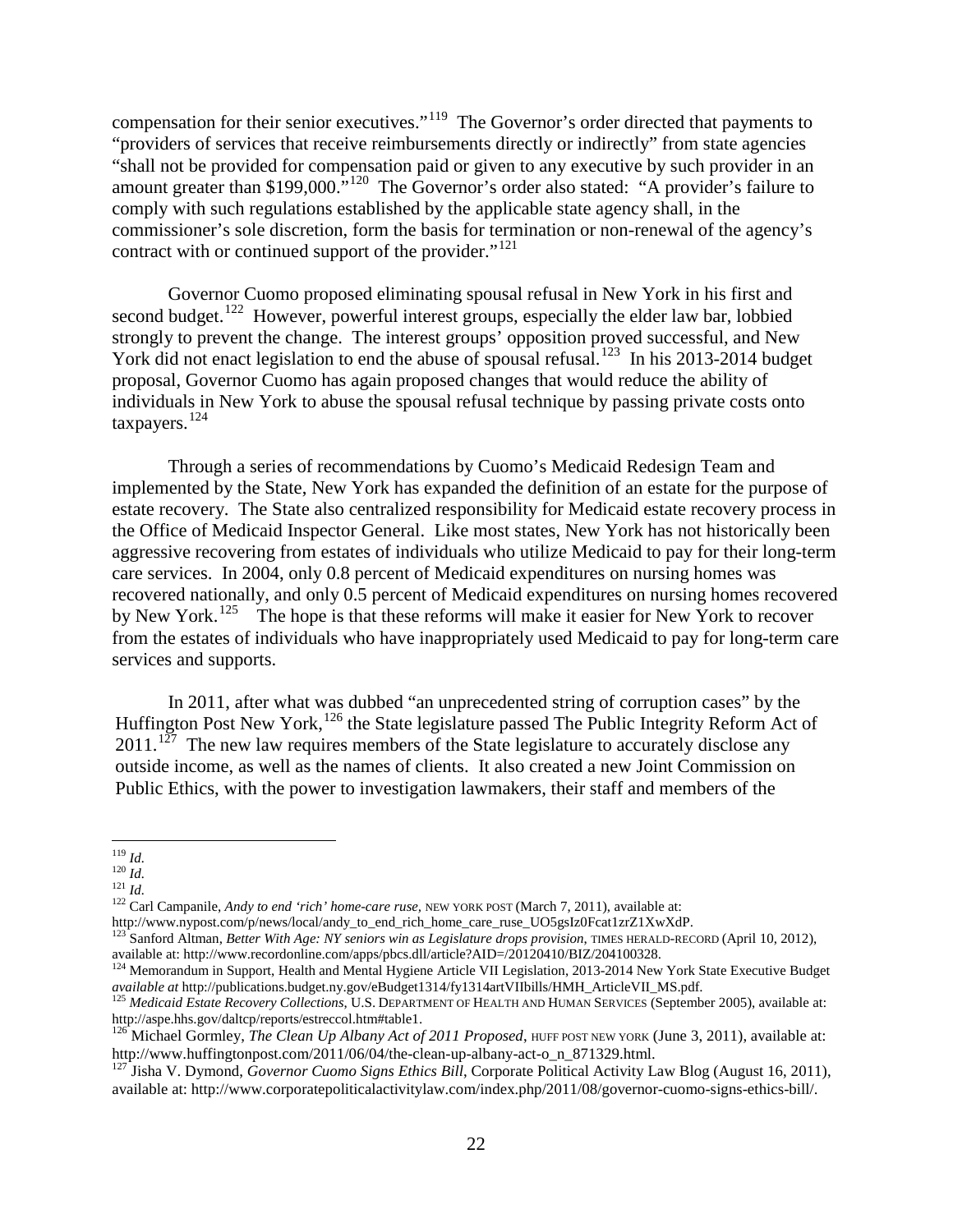executive branch for legal and ethical violations.<sup>[128](#page-22-0)</sup> According to the *New York Times*, there are "questions whether the reforms would be weaker than expected."[129](#page-22-1) For instance, the *Times*  points out that a 12-2 vote of the new Commission in favor of an investigation could still lose.<sup>[130](#page-22-2)</sup>

New York State is taking steps to improve the protection and safety of disabled children and adults in the state's care.<sup>[131](#page-22-3)</sup> In 2011, Governor Cuomo appointed a special advisor, Clarence Sundram,<sup>[132](#page-22-4)</sup> to identify gaps in care that created a potential harmful environment for disabled persons.<sup>133</sup> The resulting analysis became the basis for the reforms. The Cuomo reform efforts forced the resignations of top officials in the Office for People with Developmental Disabilities (OPWDD) and the Commission on Quality of Care and Advocacy for Persons with Disabilities.<sup>[134](#page-22-6)</sup>

New initiatives included enhanced training and recruitment and higher employment standards. Strict policies regarding abuse and neglect were adopted, with immediate suspensions of employees in substantiated cases of physical and sexual abuse. New hires now face drug testing, comprehensive background checks, and employment screening through an Excluded Provider Registry.<sup>[135](#page-22-7)</sup>

The hope is that the reorganizing of management will better integrate services with law enforcement and separate operations from investigations.<sup>[136](#page-22-8)</sup> All OPWDD investigators receive law enforcement investigative training, and new police cadets, starting in 2012, receive training to support OPWDD standards.<sup>[137](#page-22-9)</sup>

Although long overdue, New York State's current policy is to pursue termination of employees found to have committed egregious abuse and neglect of patients. OPWDD pushed for and obtained CSEA's agreement to negotiate a standardized table of penalties to remove arbitrator discretion where an employee is found to have committed a serious act of abuse or

<span id="page-22-0"></span> <sup>128</sup> *Id.*

<span id="page-22-1"></span><sup>&</sup>lt;sup>129</sup> Danny Hakim and Thomas Kaplan, *As Ethics Measure Emerges, So Do Questions About Its Teeth*, NEW YORK TIMES (June 7, 2011), available at: http://www.nytimes.com/2011/06/08/nyregion/ny-ethics-bill-may-lack-some-

<span id="page-22-3"></span>

<span id="page-22-2"></span>teeth.html.<br><sup>130</sup> *Id.*<br><sup>131</sup> Andrew Cuomo's worthy attempt to fix shameful, dangerous state programs for the disabled, NEW YORK DAILY NEWS (May 8, 2012), available at: [www.nydailynews.com/opinion/andrew-cuomo-worthy-attempt-fix-shameful-dangerous-state-programs](http://www.nydailynews.com/opinion/andrew-cuomo-worthy-attempt-fix-shameful-dangerous-state-programs-disabled-article-1.1074021)[disabled-article-1.1074021.](http://www.nydailynews.com/opinion/andrew-cuomo-worthy-attempt-fix-shameful-dangerous-state-programs-disabled-article-1.1074021)<br>
<sup>[132](http://www.nydailynews.com/opinion/andrew-cuomo-worthy-attempt-fix-shameful-dangerous-state-programs-disabled-article-1.1074021)</sup> Sundram is a national expert on institutions and programs for the mentally disabled.<br>
<sup>133</sup> Memorandum for Program Bill #35, New York Governor's Program Bill 2012, available at:

<span id="page-22-4"></span>

<span id="page-22-6"></span><span id="page-22-5"></span>www.governor.ny.gov/assets/documents/GPB35-PEOPLE-WITH-SPECIAL-NEEDS-MEMO.pdf. 134 Danny Hakim, *State Faults Care for the Disabled*, NEW YORK TIMES (Mar. 22, 2012), available at: [www.nytimes.com/2012/03/22/nyregion/new-york-state-draft-report-finds-needless-risk-in-care-for-the](http://www.nytimes.com/2012/03/22/nyregion/new-york-state-draft-report-finds-needless-risk-in-care-for-the-disabled.html?pagewanted=all&_r=0)[disabled.html?pagewanted=all&\\_r=0\)](http://www.nytimes.com/2012/03/22/nyregion/new-york-state-draft-report-finds-needless-risk-in-care-for-the-disabled.html?pagewanted=all&_r=0).<br>
<sup>[135](http://www.nytimes.com/2012/03/22/nyregion/new-york-state-draft-report-finds-needless-risk-in-care-for-the-disabled.html?pagewanted=all&_r=0)</sup> New York State Office of the Medicaid Inspector General, *Restricted, Terminated or Excluded Individuals or Entities*,

<span id="page-22-7"></span>available at: www.omig.state.ny.us/data/content/view/72/52/). 136 New York Office for People With Developmental Disabilities, *Commissioner's Page*, available at:

<span id="page-22-9"></span><span id="page-22-8"></span>www.opwdd.ny.gov/opwdd\_about/commissioners\_page/accomplishments). 137 New York State Office for People with Developmental Disabilities, *Joint Agreement Announced Between OPWDD and State Police to Reform Abuse Reporting System (Aug 18,2011), available at:* 

www.opwdd.ny.gov/news\_and\_publications/opwdd\_news/joint\_agreement\_state\_police\_abuse\_reporting\_system.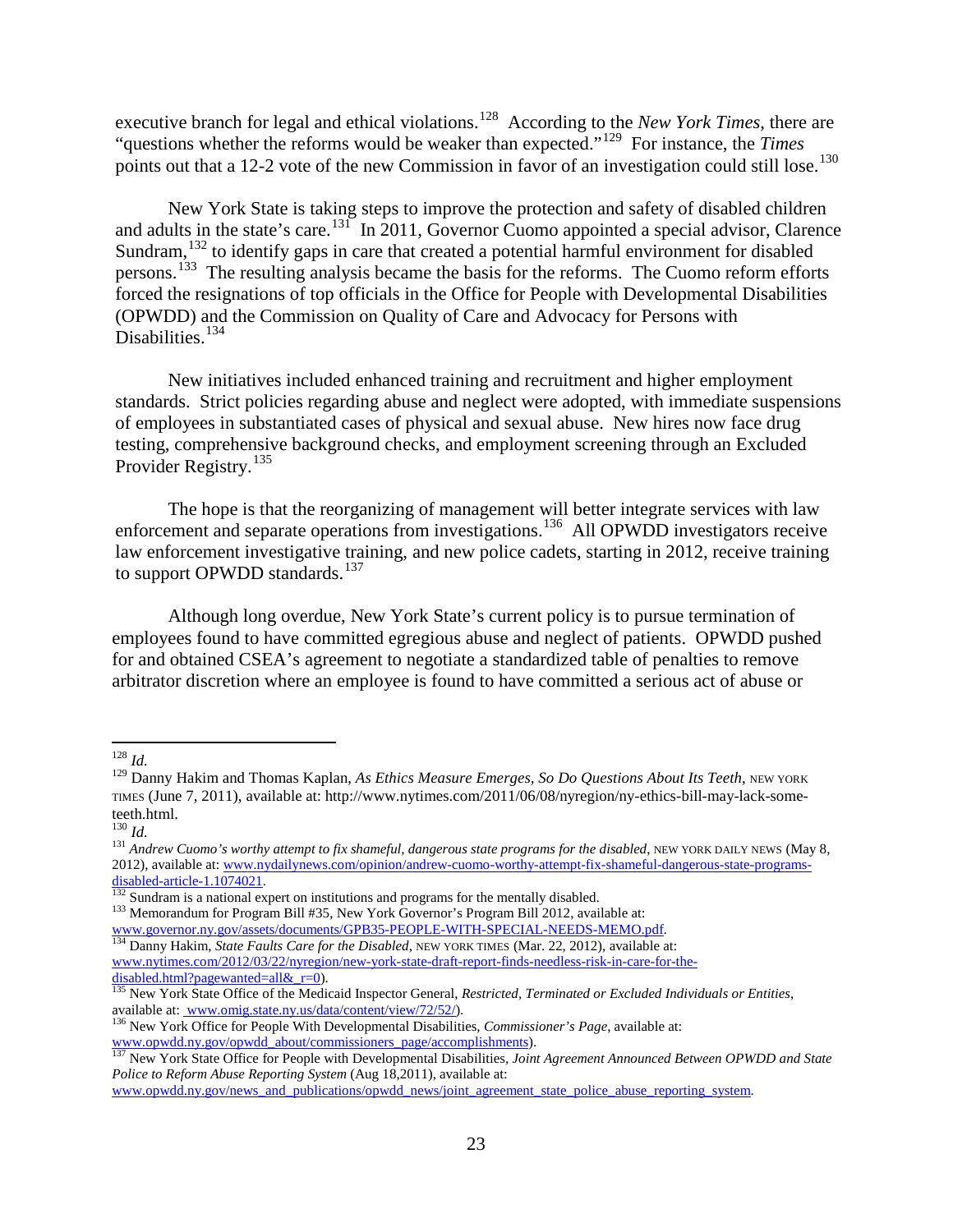neglect.<sup>[138](#page-23-0)</sup> New state mandates require providers report abuse and neglect cases to law enforcement and the state, and to verify backgrounds of job applicants against a database the state will maintain.

The Cuomo administration and the New York legislature also established the Justice Center for the Protection of People with Special Needs.<sup>[139](#page-23-1)</sup> The Justice Center will maintain s a 24 hour hotline to route allegations of abuse and neglect. An in-house special prosecutor and inspector general at the Justice Center will be primarily responsible for the investigation of serious allegations of a criminal nature.<sup>[140](#page-23-2)</sup> The Center incorporates many of the responsibilities of the defunct Commission on Quality of Care and Advocacy for Persons with Disabilities.<sup>[141](#page-23-3)</sup>

The Oversight and Government Reform minority is greatly encouraged by the systemic overhaul of New York State's care for the developmentally disabled led by the Office for People with Developmental Disorders (OPWDD). The Cuomo administration engaged new leadership to address the mismanagement plaguing the system.<sup>142</sup> The new OPWDD appears to be focused on real improvements with the Commissioner providing reports detailing areas of progress at the six month, one year and eighteen month intervals.<sup>143</sup>

While those and other reforms are significant steps forward, the Committee has some ongoing concerns.

CMS first inquired about the excessive payment rates in 2010, over two-and-a-half years ago.<sup>[144](#page-23-6)</sup> CMS and New York have finally agreed to do an audit, scheduled to begin this month, to uncover the magnitude of the excessive developmental center payments. Correcting overpayments of this magnitude should not be a multi-year process.

The Committee is concerned by the lack of State cooperation with the Committee's oversight in this area. On July 19, 2012, Chairman Issa and Congressman Gowdy sent a letter to Nirav Shah, the Commissioner of New York's Department of Health requesting information related to the developmental center overpayments.<sup>[145](#page-23-7)</sup> The Committee received indication throughout the next few weeks that the State was going to provide the requested information. However, the State ultimately decided not to cooperate with the Committee's request by citing

<span id="page-23-0"></span> <sup>138</sup>

<sup>139</sup> Justice Center For the Protection of People with Special Needs, available at*:* 

<span id="page-23-2"></span><span id="page-23-1"></span>[www.governor.ny.gov/Justice4SpecialNeeds/home\)](http://www.governor.ny.gov/Justice4SpecialNeeds/home).<br><sup>140</sup> New York Governor Andrew Cuomo Press Office, *Governor Cuomo and Legislative Leaders Announce Agreement on Legislation to Protect People with Special Needs and Disabilities* (June 17, 2012), available at:<br>
<u>www.governor.ny.gov/press/061712justice4specialneedsagreement</u>.

<span id="page-23-4"></span><span id="page-23-3"></span><sup>&</sup>lt;sup>142</sup> New York Governor Andrew Cuomo Press Office, Governor Cuomo Announces New Leadership for State Agencies that *Serve disabled New Yorkers* (Mar. 7, 2011), available at: [www.governor.ny.gov/press/leadership.](http://www.governor.ny.gov/press/leadership)<br>
<sup>143</sup> New York Office for People With Developmental Disabilities, *Commissioner's Page*, available at:

<span id="page-23-6"></span><span id="page-23-5"></span>www.opwdd.ny.gov/opwdd\_about/commissioners\_page).<br><sup>144</sup> Letter from Sue Kelly, Associate Regional Administrator, Division of Medicaid and Children's Health, CMS to Donna<br>Frescatore, Deputy Commissioner, NY State Department

<span id="page-23-7"></span><sup>&</sup>lt;sup>145</sup> Letter from Darrell Issa, Chairman of House Committee on Oversight and Government Reform, and Trey Gowdy, Chairman of House Committee on Oversight and Government Reform Subcommittee on Health Care, District of Columbia, Census and National Archives.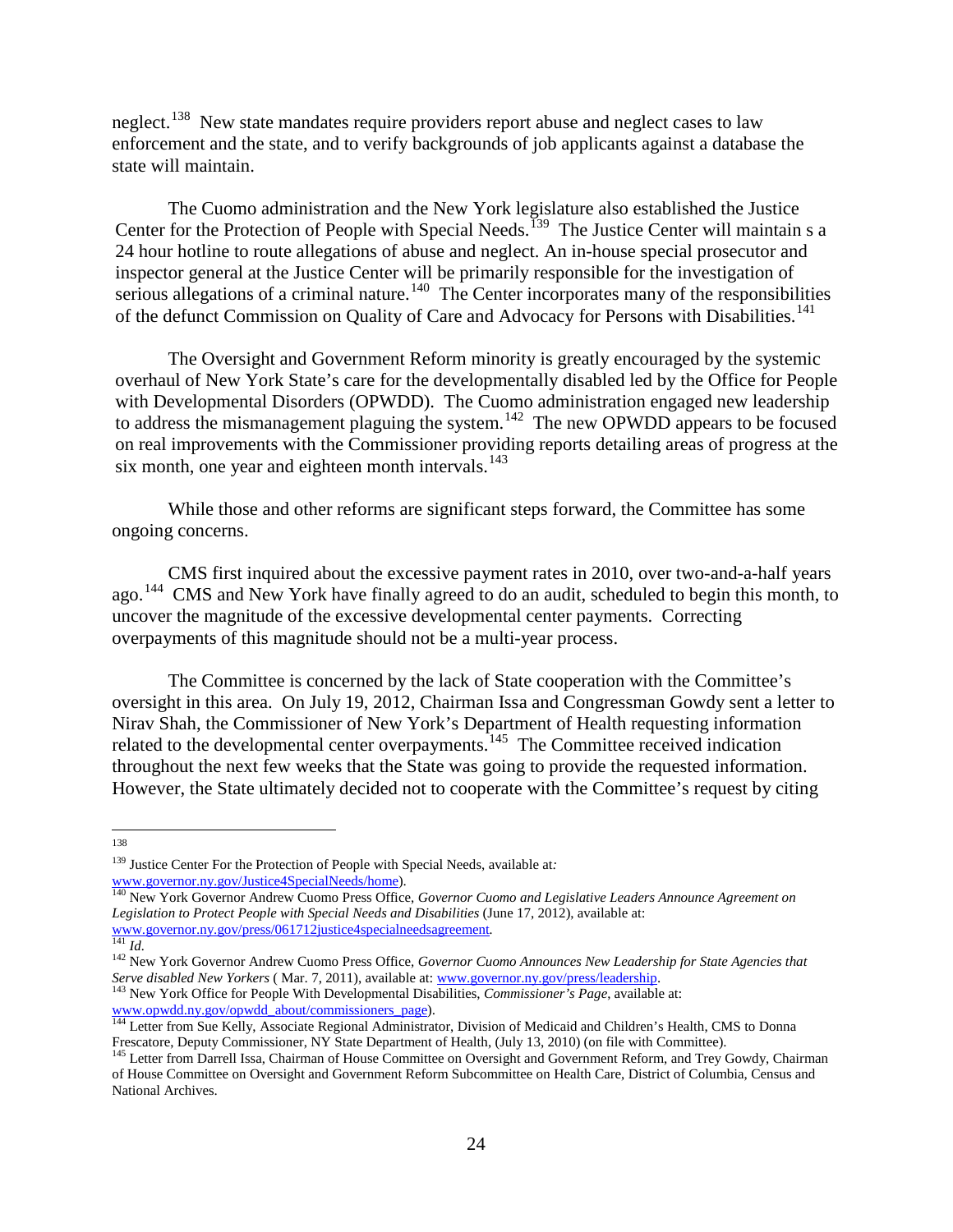that providing the information would not be in the State's best interests.<sup>[146](#page-24-0)</sup> To date, the State of New York has not supplied any of the requested information to the Committee.

The Committee is also concerned by recent allegations relating to the State's Office of Medicaid Inspector General (OMIG), the agency tasked with "preventing and detecting fraudulent, abusive, and wasteful practices within the Medicaid program and recovering improperly expended Medicaid funds."[147](#page-24-1) In November 2012, the *Albany Times-Union* ran a story based largely on the reporter's interviews with ten current and former OMIG employees.<sup>148</sup> According to these current and former employees, New York's OMIG suffers from misdirection and its investigations lack a sense of urgency.<sup>[149](#page-24-3)</sup> Former employees allege that OMIG has recently backed off audits and investigations of organizations suspected of Medicaid fraud and abuse for politically-motivated reasons. [150](#page-24-4) According to the *Times-Union* article, "One veteran employee said when factoring for the recoveries made by outside contractors, particularly one cracking down on third-party claims, the sums recovered by OMIG staff are 'pretty dismal.' Data from the reports [shared with the reporter] back up the contention."<sup>[151](#page-24-5)</sup>

Articles in the *Times-Union* and the *New York Times* suggest that problems began at OMIG when James Sheehan, who took an aggressive approach to combating problems in the state's Medicaid program and was largely credited with recouping \$1.5 billion in Medicaid overpayments in a four-year period, was replaced with James Cox, a former Regional Inspector General of the HHS OIG, in July 2011 as the Medicaid Inspector General by Governor Cuomo. [152](#page-24-6) Sheehan believes that he was removed as the Inspector General of OMIG because he represented a challenge to a powerful Medicaid industry in New York that is a large employment engine.[153](#page-24-7) According to Sheehan, "Medicaid is to New York what corn is to Iowa. It's a heavy lift."<sup>[154](#page-24-8)</sup> It should be noted that Paul Stavis, who also worked for Sheehan in addition to his other positions, was also critical of OMIG during Jim Sheehan's tenure stating "Fraud litigation is very difficult and expensive and OMIG has not equipped itself to cope with such cases. [OMIG doesn't] look for fraud as a matter of practice."<sup>[155](#page-24-9)</sup>

Eight months before the *Times Union* article, a *New York Times* article reported that audits released by the State show that Cox's findings of overpayments fell steeply after September 30, 2011, the deadline for the State to meet a \$1.5 billion federal target imposed when

<sup>&</sup>lt;sup>146</sup> Email from New York Counsel to Committee on Oversight and Government Reform staff, September 4, 2012 (on file with

<span id="page-24-1"></span><span id="page-24-0"></span>Committee). 147 Office of the New York State Medicaid Inspector General, Mission Statement, *available at* http://www.omig.ny.gov/data/content/blogcategory/20/192/

<span id="page-24-2"></span><sup>148</sup> James M. Odato, *Fraud agency called adrift: Office of Medicaid Inspector General is ineffective and mismanaged, critics say*, TIMES UNION, November 19, 2012, *available at* http://www.timesunion.com/local/article/Fraud-agency-called-adrift-

<sup>4047131.</sup>php<br><sup>149</sup> See **supra note 3**.

<span id="page-24-5"></span>

<span id="page-24-7"></span><span id="page-24-6"></span>

<span id="page-24-9"></span><span id="page-24-8"></span>

<span id="page-24-4"></span><span id="page-24-3"></span><sup>&</sup>lt;sup>150</sup> *Id.*<br>
<sup>151</sup> *Id.*<br>
<sup>152</sup> **See supra note**<br>
<sup>152</sup> **See supra note**<br>
<sup>152</sup> *See supra* note 122.<br>
<sup>154</sup> *Id.*<br>
<sup>154</sup> *Id.*<br>
<sup>154</sup> *Id.*<br>
<sup>154</sup> *Id.*<br>
<sup>155</sup> Jacob Gershman, *Medicaid Fraud Unit Falls Short*, WALL STRE http://online.wsj.com/article/SB20001424052748703293204576106260159071844.html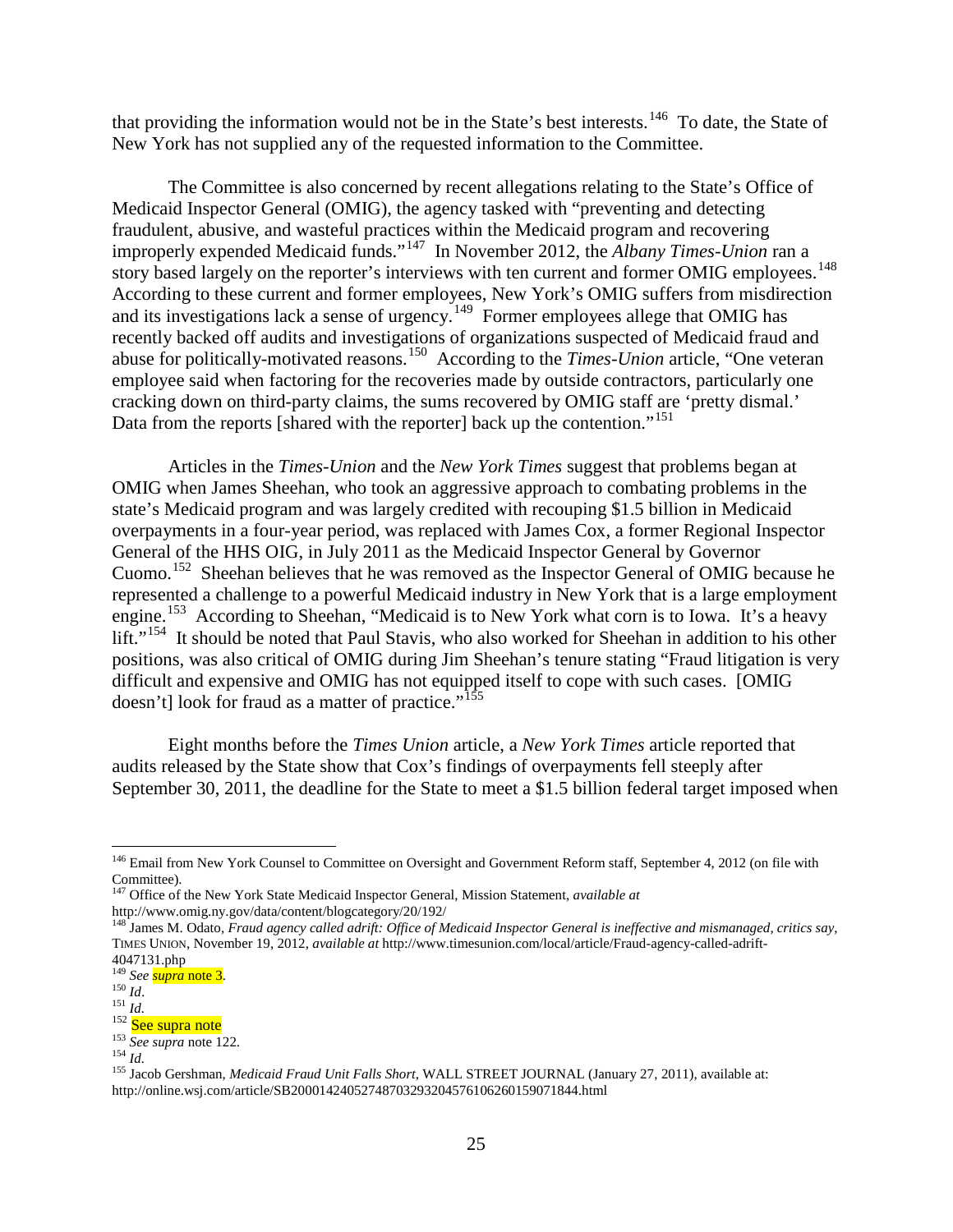the New York OMIG was created in 2006. [156](#page-25-0) According to the *New York Times*, New York was on target to *avoid* \$1.1 billion in the previous year.<sup>[157](#page-25-1)</sup> Cost avoidance is an estimate of public money not spent because of education and discussions with providers. However, the *Times*  article also pointed out that most of the important audit responsible for the avoided cost were started under Sheehan.<sup>158</sup>

Sheehan's aggressive approach was not without controversy. According to the *New York Times*, the health care industry lobbied for James Sheehan's removal as New York's Medicaid Inspector General<sup>[159](#page-25-3)</sup> and also for legislation that would limit "what are perceived to be overzealous and unfair tactics employed by OMIG in audits."<sup>[160](#page-25-4)</sup> At a New York State legislature hearing in 2010, a lawyer for the health care industry accused Sheehan's auditors of "gangster-style tactics."<sup>[161](#page-25-5)</sup> This legislation, which cut the government's time to reclaim overpayments in half and let providers submit corrected bills rather than repay, overwhelmingly passed the New York State legislature.<sup>[162](#page-25-6)</sup> To Governor Cuomo's credit, he vetoed the legislation stating that "the bill seeks to make changes to the law that are too far-reaching and would potentially allow fraudulent and abuse activity to go undetected and unprosecuted."<sup>163</sup>

The Committee minority believes that the allegations contained in the *New York Times*  and *Albany Times Union* articles are inconsistent with some of the evidence. The minority is aware that the number of OMIG investigations has remained consistent and in some cases exceeded the performance of the agency under Mr. Sheehan since the Cuomo administration's appointment of Cox. According to information in reports published by OMIG, OMIG's cost savings activities, which include avoided costs as well as recovered improper payments, rose significantly – by 34 percent in 2011, and recoveries, which totaled about \$700 million in 2011, also continue to grow.  $164$ 

The Committee minority believes that while it is too soon to tell how OMIG's recovery performance will turn out for 2012, a partial year analysis of New York Medicaid Global Cap Reports suggests that OMIG is on course to surpass that mark.<sup>[165](#page-25-9)</sup> Using these trends, the minority believes there is not evidence in the data to substantiate the claims that OMIG is suffering under James Cox's leadership.

- 
- <span id="page-25-2"></span>

<span id="page-25-4"></span><span id="page-25-3"></span>

<span id="page-25-1"></span><span id="page-25-0"></span><sup>&</sup>lt;sup>156</sup> *See supra* note 125.<br><sup>157</sup> *Id.*<br><sup>159</sup> Bernstein article<br><sup>160</sup> Governor Cuomo, Statement of Disapproval for Senate Bill Number 3184-A (September 23, 2011), available at: http://blog.nysarc.org/wp-content/uploads/2011/09/Veto\_Message.jpg. <sup>161</sup> Gale Scott, *Calling Dr. Fraud*, Crain's New York Business (March 21, 2010), available at:

<span id="page-25-5"></span>http://www.crainsnewyork.com/article/20100321/SUB/303219992<br><sup>162</sup> See supra note 153.

<span id="page-25-7"></span><span id="page-25-6"></span><sup>162</sup> *See supra* note 153. <sup>163</sup> *See supra* note 153.

<span id="page-25-8"></span><sup>164</sup> Comparison of Recoveries to date, NYS Global Cap report November 2012 compared to NYS Global Cap report November 2011, available at:

<span id="page-25-9"></span>[http://www.health.ny.gov/health\\_care/medicaid/regulations/global\\_cap/monthly/docs/november\\_2012\\_report.pdf](http://www.health.ny.gov/health_care/medicaid/regulations/global_cap/monthly/docs/november_2012_report.pdf) and [http://www.health.ny.gov/health\\_care/medicaid/regulations/global\\_cap/monthly/docs/november\\_2011\\_report.pdf](http://www.health.ny.gov/health_care/medicaid/regulations/global_cap/monthly/docs/november_2011_report.pdf) <sup>165</sup> *Id.*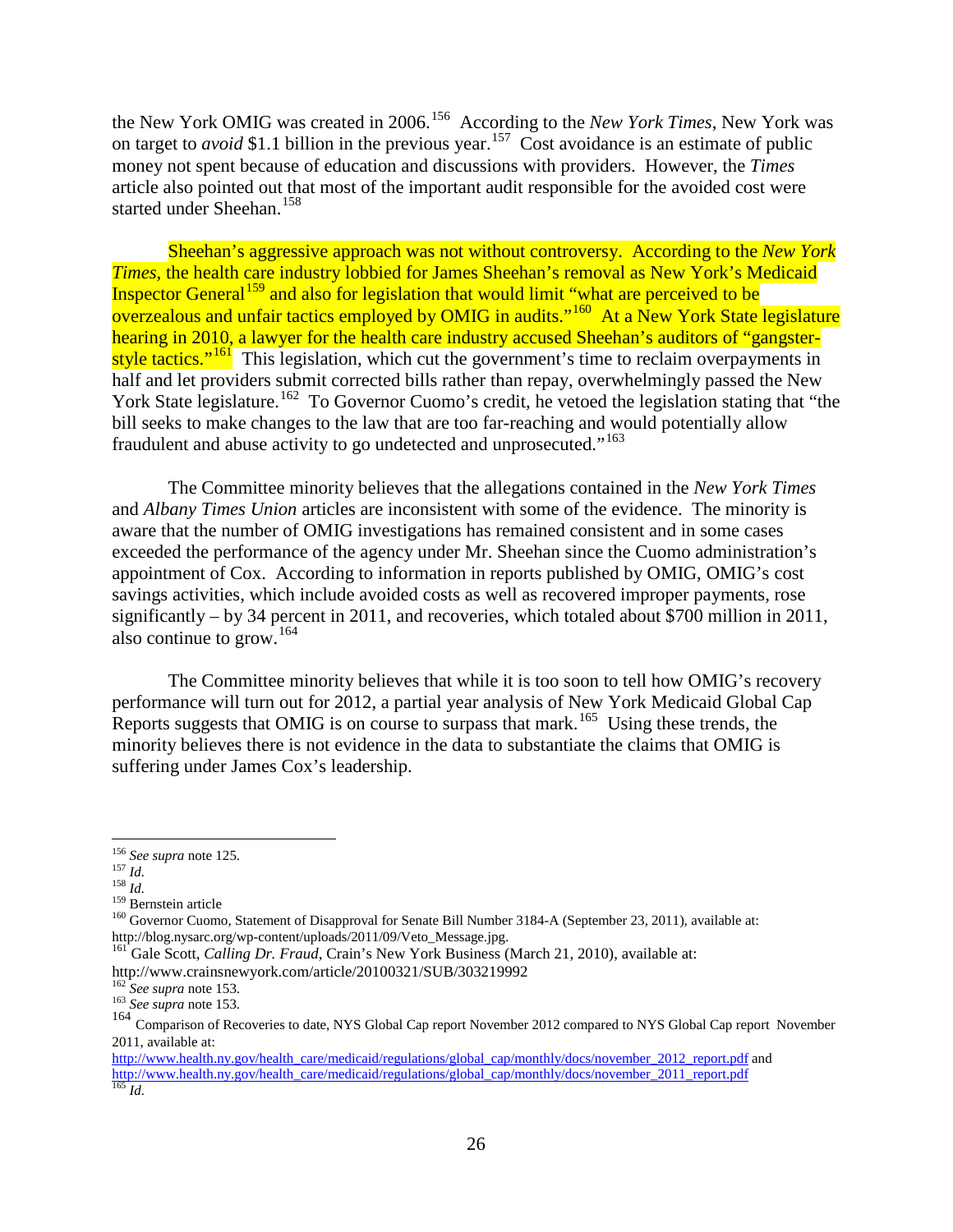The majority Committee staff believes it is impossible to use annual figures to characterize a trend since James Sheehan was Inspector General at OMIG for more than half of 2011 and many audits begun under Mr. Sheehan's guidance would not have resulted in recoveries until later in the year or in subsequent years.

#### **VIII. Recommendations**

New York's State Medicaid Plan, like almost all state Medicaid plans, consists of thousands of pages of dense rules and reimbursement methodologies. According to Paul Stavis, who served as counsel to three different New York State health agencies during his 28-year health care career, <sup>[166](#page-26-0)</sup> New York has made its Medicaid program "so utterly complicated that nobody completely understands it. It allows New York to pull the wool over the feds' eyes."<sup>[167](#page-26-1)</sup>

The federal government, particularly CMS, has been culpable in New York's historical Medicaid program integrity problems. No example better illustrates this failure better than CMS's approval of 35 modifications related to the excessive developmental center payment rate over the past 25 years. These modifications have collectively caused the State to receive an estimated \$15 billion beyond a reasonable amount for just one, relatively small, part of the State's Medicaid program.

New York State has submitted several waiver applications to CMS that relate to the financing of its Medicaid program.[168](#page-26-2)The Medicaid Redesign Team (MRT) Waiver Amendment asks CMS to allow New York to keep \$10 billion of the anticipated federal savings from the waiver. According to the State, it will use that money to increase primary care capacity, invest in new patient-centered models of care, strengthen safety-net programs and institutions, invest in the health care workforce, and improve management of chronic disease.<sup>[169](#page-26-3)</sup>

Before considering the merits of these waivers, CMS and the State must come to an agreement to reduce the State's developmental centers to a rate of about one-fifth of their current levels, as CMS indicated was its intention at the September 20, 2012 hearing before the Subcommittee on Health Care, District of Columbia, Census and National Archives.

According to Dr. Feldman, "[w]hile Governor Cuomo has taken bold steps to redesign Medicaid in New York State, the Medicaid industrial complex is thriving, especially in New

<span id="page-26-1"></span><span id="page-26-0"></span><sup>&</sup>lt;sup>166</sup> The complaints Mr. Stavis brought against New York's Medicaid program are discussed in Section III of this Report.<br><sup>167</sup> Mary Beth Pfeiffer, *Feds Launch Audit of Medicaid Payments to N.Y. Institutions*, POUGHKEEPSI 2011). <sup>168</sup> *See* ACHIEVING THE TRIPLE AIM, NEW YORK STATE MEDICAID REDESIGN TEAM WAIVER AMENDMENT, NEW YORK STATE

<span id="page-26-2"></span>DEPARTMENT OF HEALTH, [http://www.health.ny.gov/health\\_care/medicaid/redesign/docs/2012-08-](http://www.health.ny.gov/health_care/medicaid/redesign/docs/2012-08-06_waiver_amendment_request.pdf;see)

<span id="page-26-3"></span>[<sup>06</sup>\\_waiver\\_amendment\\_request.pdf](http://www.health.ny.gov/health_care/medicaid/redesign/docs/2012-08-06_waiver_amendment_request.pdf;see)*;see also It's Going to be a 1915 b/c Waiver*, NEW YORK STATE OFFICE FOR PERSONS WITH DEVELOPMENTAL DISABILITIES, PEOPLE FIRST WAIVER (June 6, 2012) *available at* [http://www.opwdd.ny.gov/opwdd\\_](http://www.opwdd.ny.gov/opwdd_) services\_supports/people\_first\_waiver/1915\_b\_c\_waiver ("During discussions with CMS in May, OPWDD determined that a combination of a 1915 b and 1915 c waiver will provide the flexibility needed to redesign the delivery system to provide personcentered, need-focused supports and services as outlined under the People First Waiver. Therefore, OPWDD will pursue a combination of these two types of waivers rather than an 1115 Research and Demonstration Waiver.").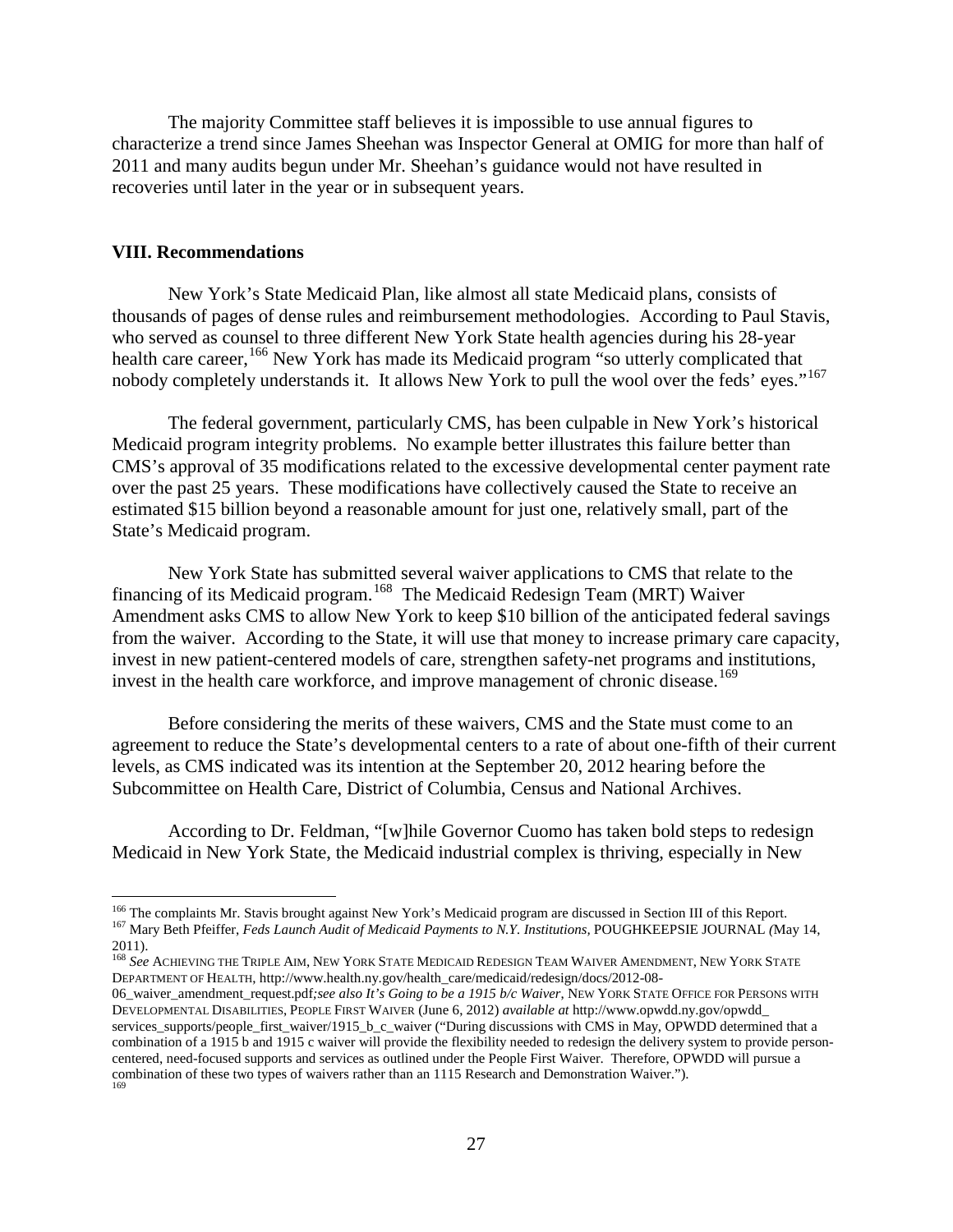York City."<sup>[170](#page-27-0)</sup> The Committee recommends six specific actions that should be taken immediately to reduce Medicaid waste, fraud, and abuse in New York's program and potentially save both federal and New York State taxpayers significant amounts of money each year:

- CMS or a qualified government watchdog agency should conduct a complete and independent audit of New York's Medicaid program, including the work of New York State's Office of the Medicaid Inspector General (OMIG).
- CMS should finalize an agreement with New York on a corrected payment methodology that ends the developmental center overpayments as soon as possible. CMS should pursue recovery of an appropriate portion of previous overpayments in excess of reasonable costs for federal taxpayers.
- CMS' review of New York's Section 1115 waiver request to allow the State to keep a portion of the savings its Medicaid reforms are projected to achieve, should follow all applicable statutory requirements, particularly with respect to budget neutrality. CMS should also ensure that the baseline from which New York is calculating the savings does not include developmental center overpayments or other overpayments.
- New York's Personal Care Services Program must only enroll individuals who meet the eligibility thresholds required by law.
- New York's legislature should ban "spousal refusal" and other abuses of Medicaid eligibility rules, as Governor Cuomo has proposed in each of his three budgets. New York must also aggressively pursue estate recovery against people who abuse Medicaid eligibility rules.
- New York's legislature should codify Governor Cuomo's executive order that limits compensation of executives at organizations that receive nearly all their money through Medicaid. New York must also aggressively monitor and enforce these limits.

# **IX. Conclusion**

In 2003, the Government Accountability Office (GAO) added Medicaid to its list of high-risk programs.<sup>[171](#page-27-1)</sup> This report highlighted significant problems in New York State's Medicaid program, and the previous section of this report outlined six specific steps that CMS and New York can take to protect taxpayer dollars from being misspent through New York's Medicaid program. Many of the recommendations discussed in the report, such as limiting Medicaid eligibility to individuals who meet the program's criteria, limiting executive compensation at

<span id="page-27-0"></span> <sup>170</sup> *See supra* note 94.

<span id="page-27-1"></span><sup>171</sup> *See Medicaid Waste, Fraud and Abuse, Threatening the Healthcare Safety Net: Hearing Before the Senate Comm. on Finance*, 109<sup>th</sup> Cong. (2005) (written statement of Kathryn G. Allen, Health Care Director, Government Accountability Office), *available at* [http://www.gao.gov/new.items/d05836t.pdf.](http://www.gao.gov/new.items/d05836t.pdf)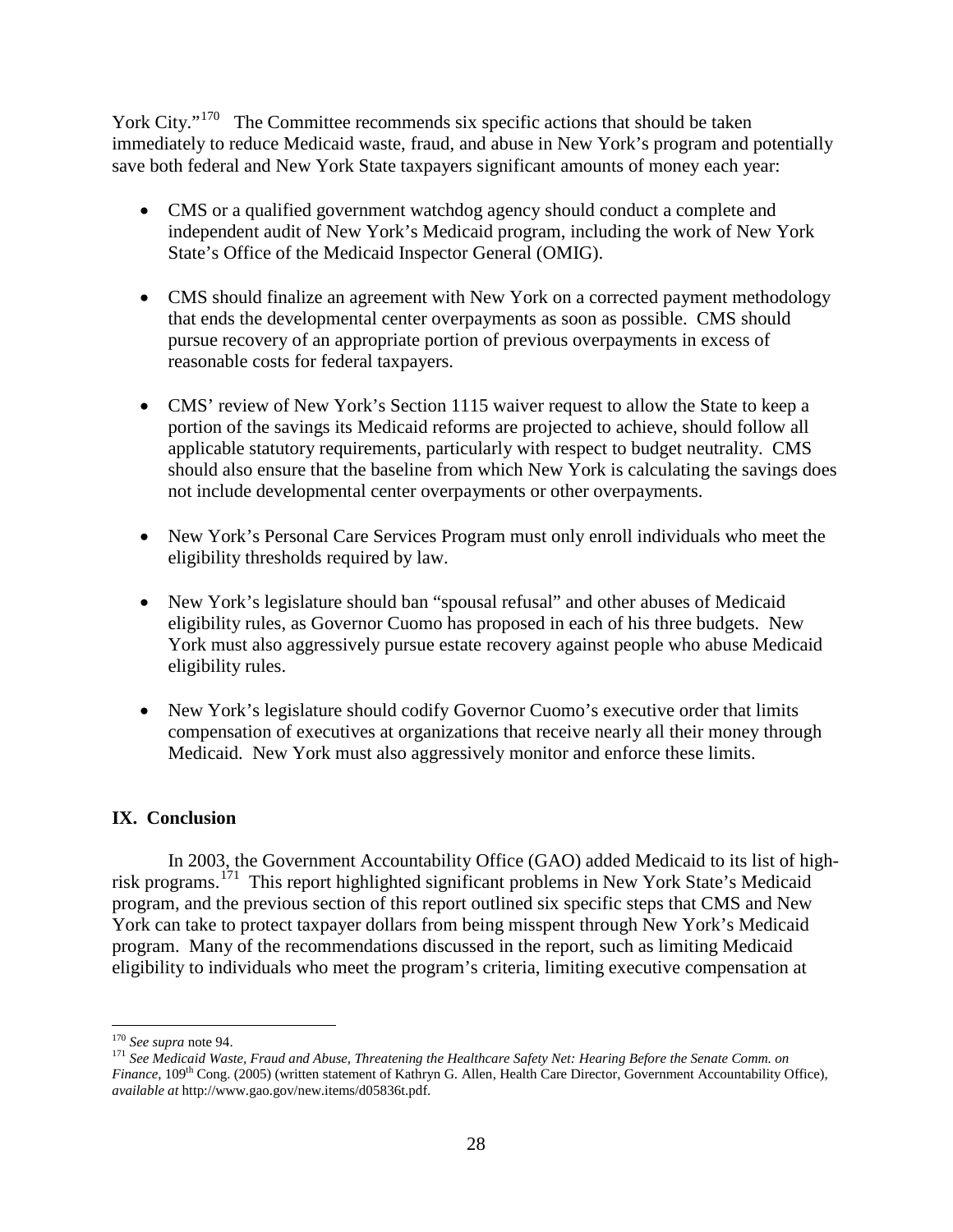organizations that receive the vast majority of their money through Medicaid, and strong state estate recovery programs should be implemented across the country.

It is also important to note that CMS has struggled historically in protecting federal tax dollars from being misspent through Medicaid. CMS has been hampered by poor data quality, but the agency has historically failed to often adequately detect and address major problems in state Medicaid programs. A Committee majority staff report from April 2012 detailed several examples of how CMS has failed to protect taxpayer dollars spent through the Medicaid program.[172](#page-28-0) Moreover, as GAO has widely reported, states have resorted to creative techniques such as provider taxes and large supplemental payments to draw down additional federal dollars into their states through the Medicaid program without net state contributions.<sup>173</sup> These techniques undermine the nature of joint federal-state financial responsibility for the Medicaid program by significantly increasing the federal share of Medicaid expenditures and further undermining state incentives to run efficient Medicaid programs.

The national debt of the United States now exceeds \$16.4 trillion, with more than \$6 trillion added to the national debt in just the last four years. Congress faces critical and difficult choices about how to put the federal budget on a sustainable path. The ideas in this report, which should receive bipartisan support, would alleviate some of the most egregious problems in the program and would begin to put the Medicaid program on a sustainable path.

<span id="page-28-1"></span><span id="page-28-0"></span><sup>&</sup>lt;sup>172</sup> See supra note 1.<br><sup>173</sup> U.S. Gov't Accountability Office (GAO): CMS Needs More Information on the Billions of Dollars Spent on SUPPLEMENTAL PAYMENTS (2008), *available at* [http://www.gao.gov/new.items/d08614.pdf.](http://www.gao.gov/new.items/d08614.pdf)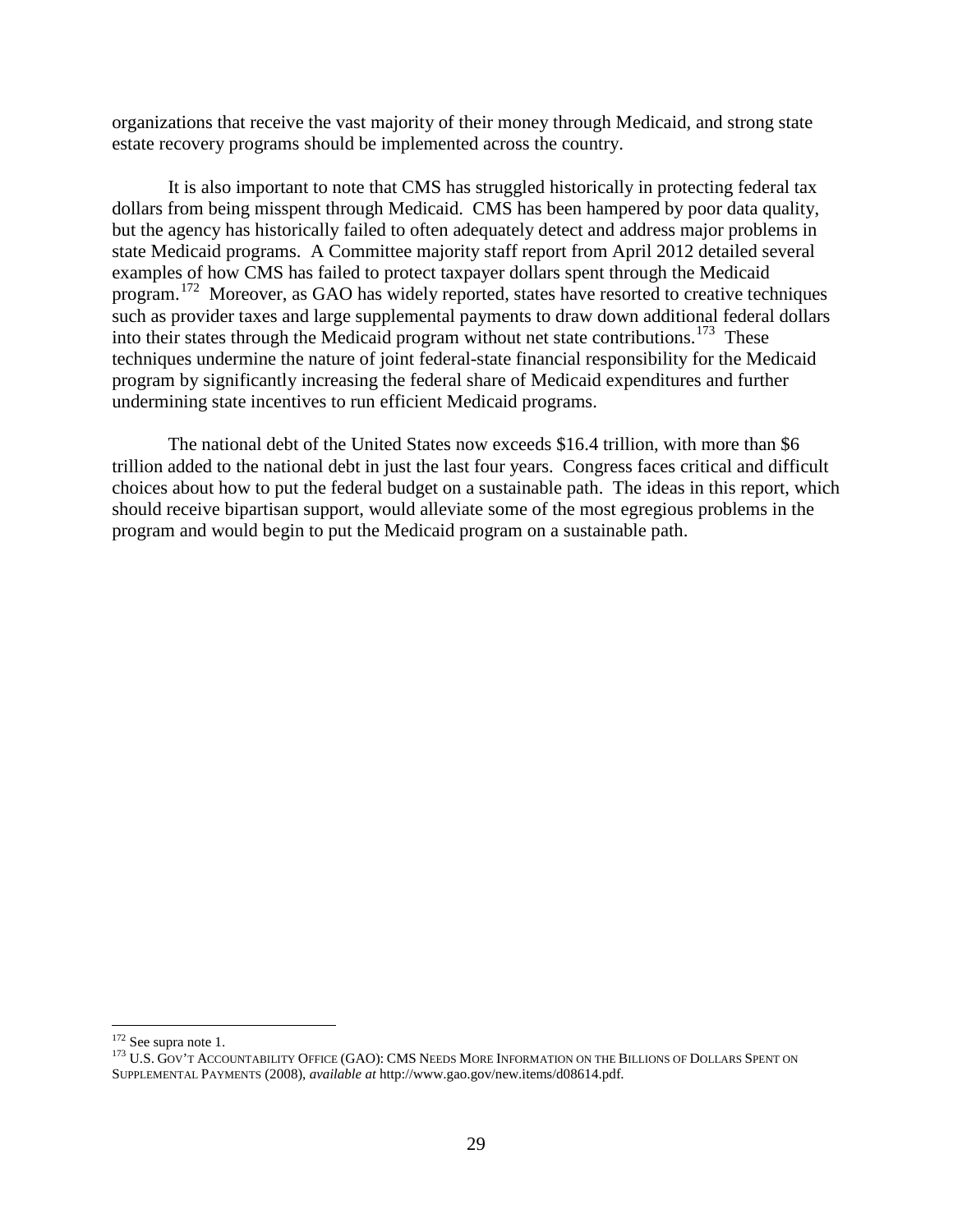|                 | Federal         |                 | Federal         |
|-----------------|-----------------|-----------------|-----------------|
| <b>State</b>    | <b>Spending</b> | <b>State</b>    | <b>Spending</b> |
| New York        | \$1,655         | Alabama         | \$769           |
| Vermont         | \$1,398         | Texas           | \$764           |
| New Mexico      | \$1,341         | Oregon          | \$761           |
| Maine           | \$1,295         | Maryland        | \$754           |
| Louisiana       | \$1,248         | Iowa            | \$742           |
| Mississippi     | \$1,184         | <b>Illinois</b> | \$739           |
| Rhode Island    | \$1,170         | Montana         | \$737           |
| West Virginia   | \$1,143         | New Jersey      | \$716           |
| Arizona         | \$1,111         | North Dakota    | \$713           |
| Massachusetts   | \$1,107         | Hawaii          | \$705           |
| <b>Arkansas</b> | \$1,095         | Idaho           | \$695           |
| Alaska          | \$1,056         | California      | \$695           |
| Kentucky        | \$1,033         | Indiana         | \$690           |
| Tennessee       | \$1,010         | South Dakota    | \$680           |
| Missouri        | \$1,008         | Washington      | \$659           |
| Connecticut     | \$990           | Nebraska        | \$650           |
| Pennsylvania    | \$972           | Florida         | \$624           |
| Ohio            | \$972           | New Hampshire   | \$623           |
| South Carolina  | \$888           | Georgia         | \$601           |
| Delaware        | \$885           | <b>Kansas</b>   | \$594           |
| Minnesota       | \$880           | Wyoming         | \$586           |
| Michigan        | \$865           | Utah            | \$499           |
| North Carolina  | \$855           | Virginia        | \$496           |
| Oklahoma        | \$841           | Colorado        | \$494           |
| Wisconsin       | \$809           | Nevada          | \$357           |

**Appendix A: Per Capita Federal Medicaid Dollars, by State (FY2010)**

Medicaid expenditures by state as well as FMAP rates are from the Kaiser Family Foundation's state health care facts.<sup>[174](#page-29-0)</sup> Population figures were obtained from the Census Bureau.

<span id="page-29-0"></span> <sup>174</sup> Kaiser Family Foundation, *Total Medicaid Spending, FY 2010, available at* 

<http://www.statehealthfacts.org/comparemaptable.jsp?ind=177&cat=4> (last visited January 3, 2012).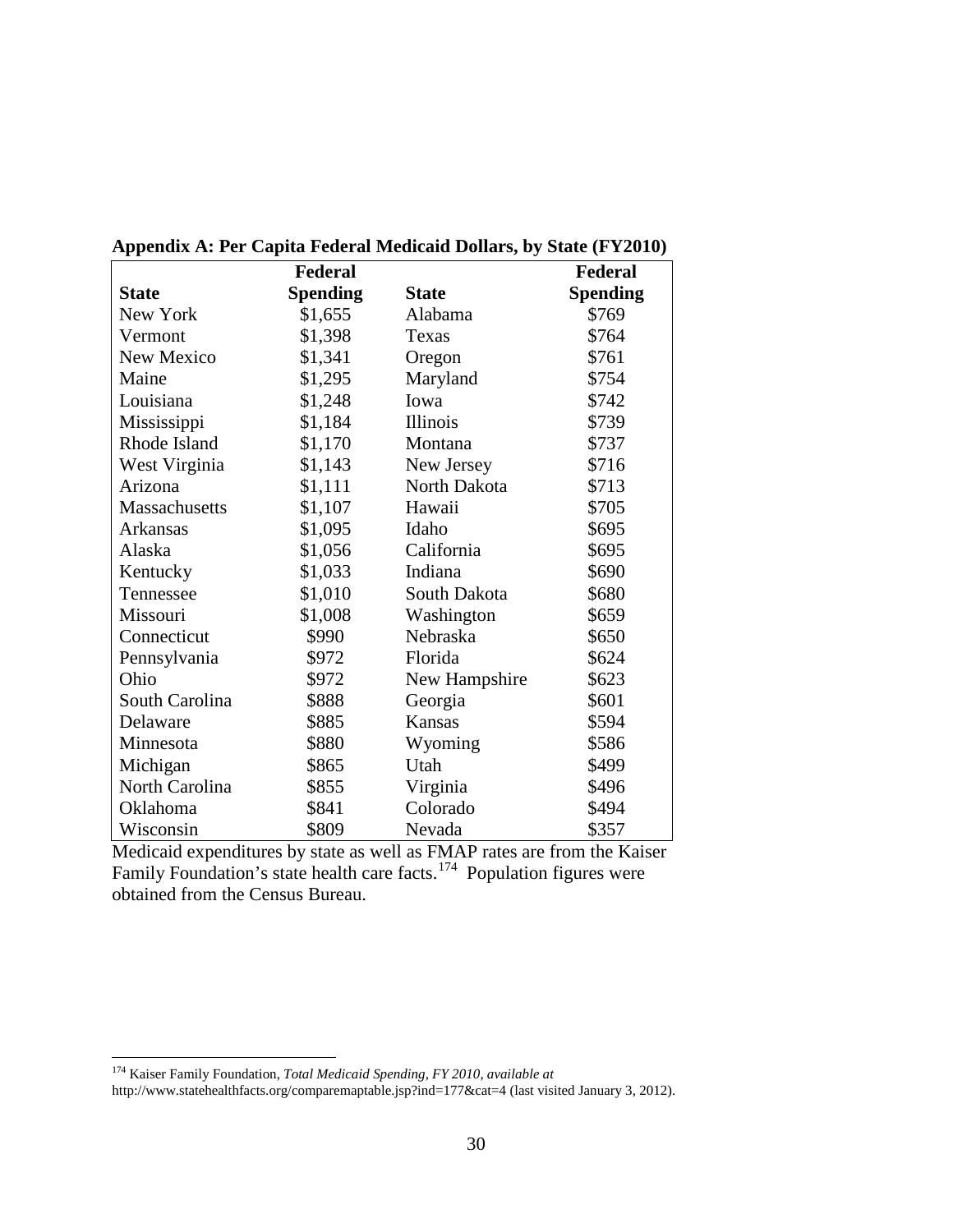| Organization<br><b>Young Adult Institute</b> | <b>Position</b><br>President            | 2008 Total<br>Compensation<br>\$2,106,905 | 2008 Average<br><b>County Income</b><br>\$118,293 | 2011 Total<br>Compensation<br>\$868,761 | 2010 Average<br><b>County Income</b><br>\$111,386 |
|----------------------------------------------|-----------------------------------------|-------------------------------------------|---------------------------------------------------|-----------------------------------------|---------------------------------------------------|
|                                              | C.E.O.                                  | \$1,991,753                               | \$118,293                                         | Retired                                 | \$111,386                                         |
|                                              | $Co-C.0.0.$                             | \$1,070,614                               | \$118,293                                         | \$497,233                               | \$111,386                                         |
|                                              | $Co-C.0.0.$                             | \$1,191,809                               | \$118,293                                         | \$534,276                               | \$111,386                                         |
| <b>Maryhaven Center of</b><br>Hope           | C.E.O.                                  | \$923,878                                 | \$52,085                                          | \$643,484                               | \$49,994                                          |
|                                              | Exec. V.P.                              | \$778,990                                 | \$52,085                                          | \$1,003,980                             | \$49,994                                          |
|                                              | C.F.O                                   | \$344,459                                 | \$52,085                                          | \$429,328                               | \$49,994                                          |
|                                              | V.P Finance                             | \$231,698                                 | \$52,085                                          | \$244,565                               | \$49,994                                          |
| The Center for<br><b>Discovery</b>           | C.E.O.                                  | \$939,280                                 | \$35,130                                          | \$649,977                               | \$35,764                                          |
|                                              | Former C.F.O                            | \$480,832                                 | \$35,130                                          | N/A                                     | \$35,764                                          |
|                                              | C.F.O                                   | \$254,595                                 | \$35,130                                          | \$238,293                               | \$35,764                                          |
|                                              | <b>Medical Director</b>                 | \$271,902                                 | \$35,130                                          | \$269,030                               | \$35,764                                          |
|                                              | Chief of Program                        | \$262,393                                 | \$35,130                                          | \$257,200                               | \$35,764                                          |
|                                              | Chief of Admission                      | \$226,224                                 | \$35,130                                          | \$228,140                               | \$35,764                                          |
|                                              | Chief of Health Services                | \$248,725                                 | \$35,130                                          | \$223,398                               | \$35,764                                          |
|                                              | Chief of Development and<br>Fundraising | N/A                                       | \$35,130                                          | \$223,658                               | \$35,764                                          |
| <b>NYSARC</b> (NY                            | Exec. Director                          | \$538,104                                 | \$118,293                                         | \$644,157                               | \$111,386                                         |
| Chapter)                                     | Director Info Tech.                     | \$211,853                                 | \$118,293                                         | \$260,784                               | \$111,386                                         |
|                                              | <b>Education Director</b>               | \$201,311                                 | \$118,293                                         | \$268,612                               | \$111,386                                         |
|                                              | C.F.O.                                  | \$297,000                                 | \$118,293                                         | \$268,867                               | \$111,386                                         |
|                                              | Assoc. Exec. Director                   | \$369,195                                 | \$118,293                                         | \$149,061                               | \$111,386                                         |
|                                              | Assoc. Exec. Director                   | \$327,896                                 | \$118,293                                         | \$422,456                               | \$111,386                                         |
|                                              | <b>Budget Director</b>                  | \$300,300                                 | \$118,293                                         | \$371,766                               | \$111,386                                         |
|                                              | Chief Compliance Officer                | \$263,995                                 | \$118,293                                         | \$372,667                               | \$111,386                                         |
|                                              | <b>SR Policy Advisor</b>                | \$243,661                                 | \$118,293                                         | \$666,444                               | \$111,386                                         |
|                                              | Director of Employee Higher             | \$211,853                                 | \$118,293                                         | \$351,703                               | \$111,386                                         |
| A.C.L.D                                      | Exec. Dir.                              | \$525,704                                 | \$68,918                                          | \$552,761                               | \$65,615                                          |

# **Appendix B: Executive Salaries at Non-Profits Financed Mostly by Medicaid**[175](#page-30-0)

<span id="page-30-0"></span><sup>175</sup> This chart is not a comprehensive or exhaustive search of compensation packages received by Medicaid managers, but is rather compiled from a simple search of publicly available IRS forms 990.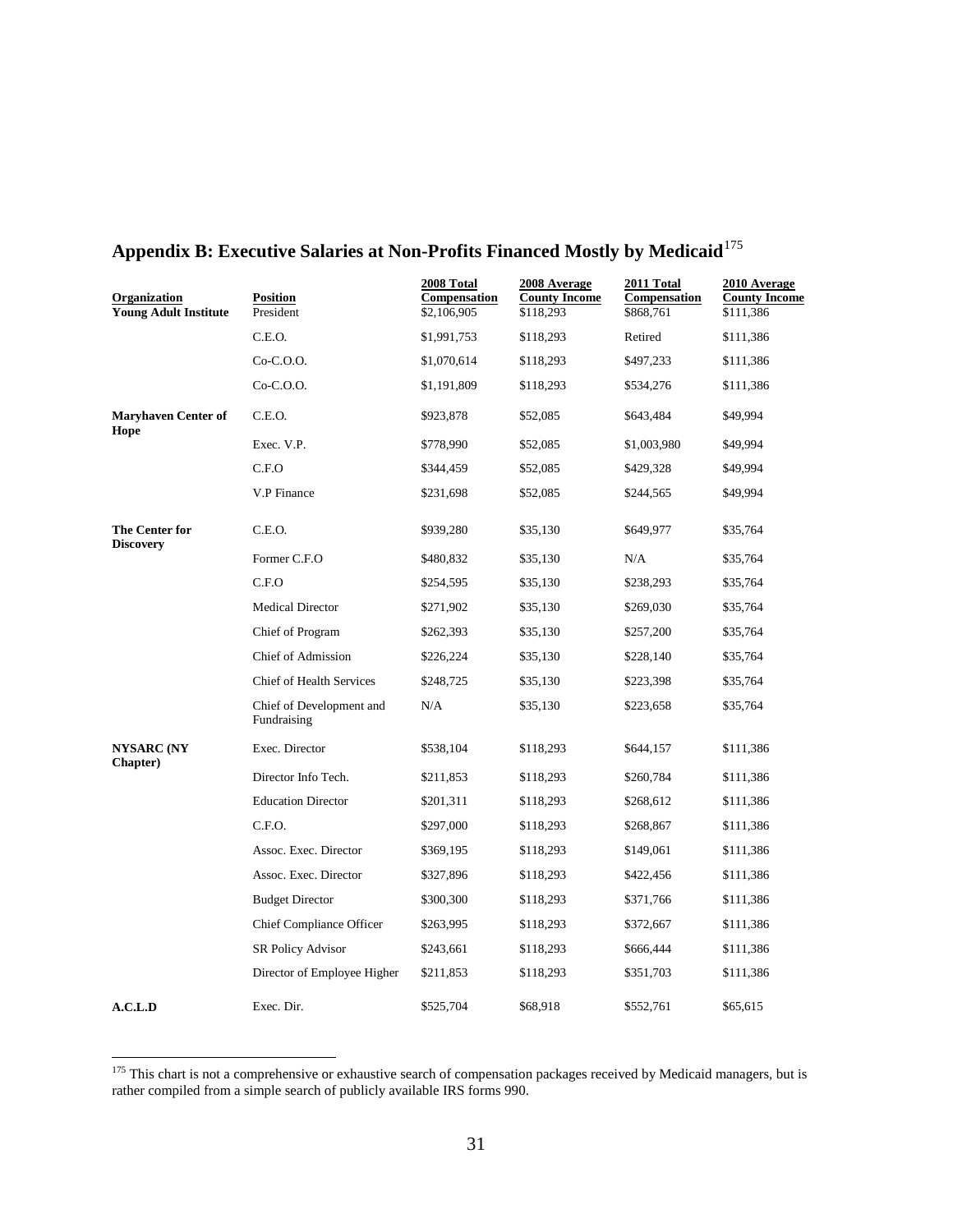|                                                               | <b>CFAO</b>                                                              | \$302,883                               | \$68,918                                         | \$333,466                               | \$65,615                                         |
|---------------------------------------------------------------|--------------------------------------------------------------------------|-----------------------------------------|--------------------------------------------------|-----------------------------------------|--------------------------------------------------|
|                                                               | Asst. Exec. Dir.                                                         | \$178,026                               | \$68,918                                         | \$196,673                               | \$65,615                                         |
|                                                               | Asst. Exec. Dir.                                                         | \$186,836                               | \$68,918                                         | \$201,530                               | \$65,615                                         |
|                                                               | Medical Dir.                                                             | \$329,119                               | \$68,918                                         | \$322,012                               | \$65,615                                         |
|                                                               | Asst. Medical Dir.                                                       | \$234,325                               | \$68,918                                         | \$220,778                               | \$65,615                                         |
| Organization<br><b>NYSARC</b><br>(Montgomery Co.              | <b>Position</b><br>C.O.O.                                                | 2008 Total<br>Compensation<br>\$168,034 | 2008 Average<br><b>County Income</b><br>\$31,524 | 2011 Total<br>Compensation<br>\$182,842 | 2010 Average<br><b>County Income</b><br>\$31,887 |
| Chapter)                                                      | C.F.O.                                                                   | \$109,542                               | \$31,524                                         | \$156,315                               | \$31,887                                         |
| <b>HeartShare Human</b><br><b>Services of New York</b>        | President and C.E.O                                                      | \$454,975                               | \$36,555                                         | \$507,852                               | \$37,527                                         |
|                                                               | <b>Executive Vice President,</b><br>Finance                              | \$286,794                               | \$36,555                                         | \$285,181                               | \$37,527                                         |
|                                                               | <b>Executive Director</b>                                                | \$217,484                               | \$36,555                                         | \$230,350                               | \$37,527                                         |
| Jawonio Inc.                                                  | C.E.O (Now Deceased)                                                     | \$545,783                               | \$77,741                                         | \$278,049                               | \$73,159                                         |
|                                                               | Current C.E.O, Assistant<br>Executive Director (2008-<br>2010)           | \$161,202                               | \$77,741                                         | \$223,194                               | \$73,159                                         |
| <b>Head Injury</b><br><b>Association Inc.</b>                 | C.E.O                                                                    | \$250,349                               | \$52,085                                         | \$370,996                               | \$49,994                                         |
| <b>Albert Einstein School</b>                                 | President of Yeshiva<br>University                                       | \$857,047                               | \$29,133                                         | \$879,921                               | \$30,551                                         |
| of Medicine                                                   | Vice President for University                                            | \$374,876                               | \$29,133                                         | \$349,989                               | \$30,551                                         |
|                                                               | Life<br>Vice President of                                                | \$273,997                               | \$29,133                                         | \$263,715                               | \$30,551                                         |
|                                                               | <b>Administrative Services</b><br>Vice President of Finance and<br>C.F.O | \$255,061                               | \$29,133                                         | (Left for a<br>different<br>position)   | \$30,551                                         |
| LifeSpire Inc.                                                | Unspecified                                                              | \$401,140                               | \$118,293                                        | \$409,614                               | \$111,386                                        |
|                                                               | Unspecified                                                              | \$214,039                               | \$118,293                                        | \$222,119                               | \$111,386                                        |
| <b>Human Care Services</b><br>for Families &<br>Children Inc. | <b>Executive Director</b>                                                | \$162,883                               | \$36,555                                         | \$214,087                               | \$37,527                                         |
| <b>Upstate Cerebral Palsy</b><br>Inc.                         | Psychiatrist                                                             | \$204,660                               | \$33,716                                         | (Left for a<br>different                | \$34,560                                         |
|                                                               | President/C.E.O                                                          | \$213,429                               | \$33,716                                         | position)<br>\$232,975                  | \$34,560                                         |
| Developmental<br><b>Disabilities Institute,</b><br>Inc.       | <b>Executive Director</b>                                                | \$266,960                               | \$52,085                                         | (Left for<br>different<br>position)     | \$49,994                                         |
|                                                               | <b>Associate Executive Director</b>                                      | \$186,116                               | \$52,085                                         | \$260,155                               | \$49,994                                         |
| <b>Ohel Childrens Home</b><br>and Family Services             | C.E.O                                                                    | \$292,449                               | \$36,555                                         | \$344,563                               | \$37,527                                         |
|                                                               | C.F.O                                                                    | \$206,750                               | \$36,555                                         | \$216,632                               | \$37,527                                         |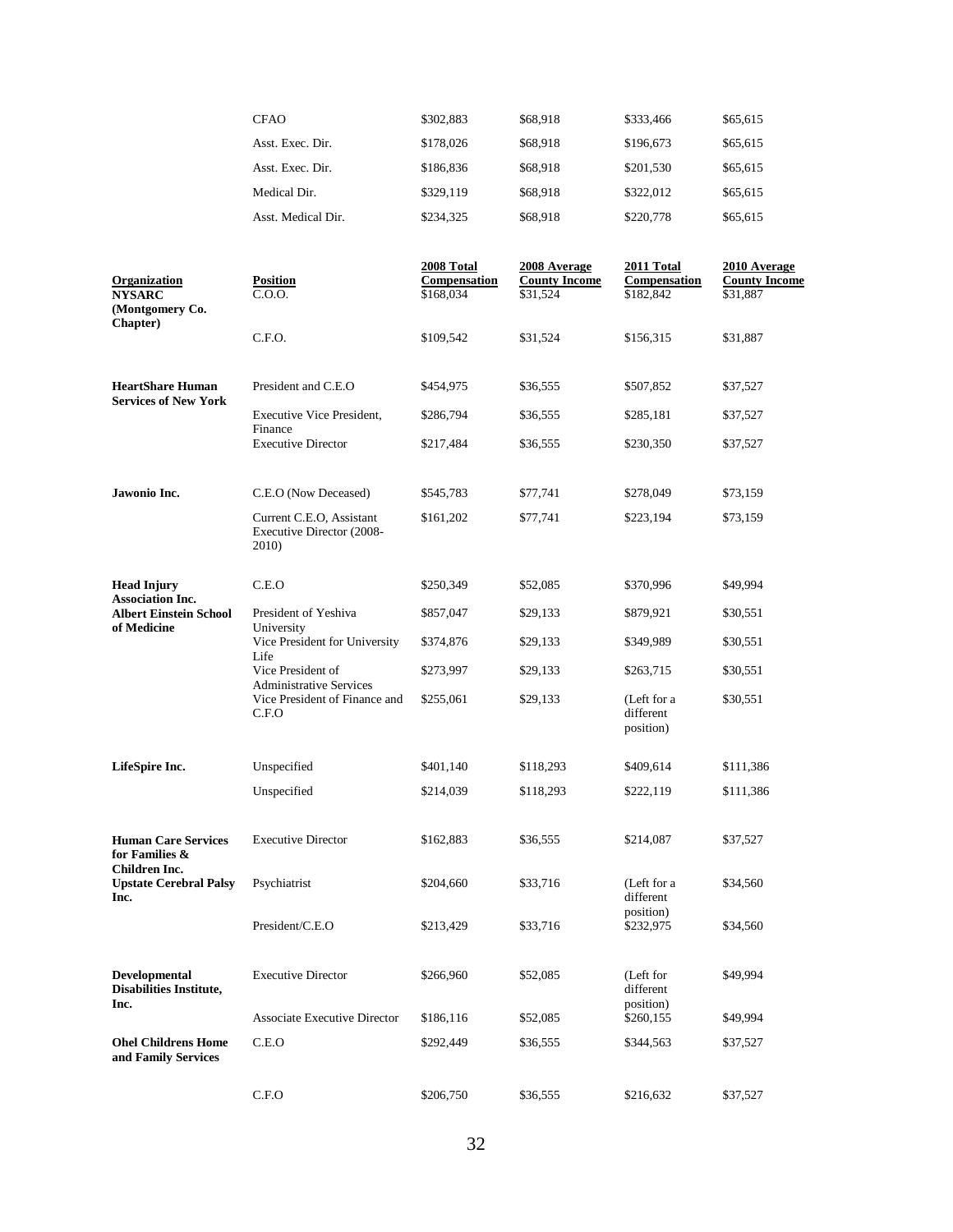| C.O.O                     | \$226,292 | \$36,555 | \$249,495 | \$37,527 |
|---------------------------|-----------|----------|-----------|----------|
| C.O.O                     | \$223,722 | \$36,555 | \$237.202 | \$37.527 |
| Chief Development Officer | \$275.904 | \$36,555 | \$285,981 | \$37.527 |

| Organization<br><b>Research Foundation</b><br>of State University of   | <b>Position</b><br>Director                               | 2008 Total<br>Compensation<br>\$231,812 | 2008 Average<br><b>County Income</b><br>\$45,129 | 2011 Total<br>Compensation<br>\$246,877 | 2010 Average<br><b>County Income</b><br>\$45,764 |
|------------------------------------------------------------------------|-----------------------------------------------------------|-----------------------------------------|--------------------------------------------------|-----------------------------------------|--------------------------------------------------|
| <b>New York</b>                                                        | Treasurer                                                 | \$221,164                               | \$45,129                                         | \$278,387                               | \$45,764                                         |
|                                                                        | Senior Vice President                                     | \$327,415                               | \$45,129                                         | \$293,976                               | \$45,764                                         |
|                                                                        | Principal Investigator                                    | \$432,001                               | \$45,129                                         | (Left for a<br>different<br>position)   | \$45,764                                         |
|                                                                        | Project Administrative<br>Officer                         | \$598,482                               | \$45,129                                         | \$726,728                               | \$45,764                                         |
|                                                                        | Project Staff Associate                                   | \$340,261                               | \$45,129                                         | \$363,622                               | \$45,764                                         |
|                                                                        | Senior Research Scientist                                 | \$306,241                               | \$45,129                                         | (Left for a<br>different<br>position)   | \$45,764                                         |
|                                                                        | Principal Investigator                                    | \$317,405                               | \$45,129                                         | \$294,734                               | \$45,764                                         |
|                                                                        | Project Administrative<br>Officer                         | \$304,415                               | \$45,129                                         | (Left for a<br>different<br>position)   | \$45,764                                         |
|                                                                        | General Counsel and<br>Secretary                          | N/A                                     | \$45,129                                         | \$325,152                               | \$45,764                                         |
| <b>Epilepsy Foundation of</b>                                          | <b>Executive Director</b>                                 | \$170,736                               | \$68,918                                         | \$255,925                               | \$65,615                                         |
| <b>Long Island</b><br><b>Center for Disability</b>                     | President/C.E.O                                           | \$247,394                               | \$45,129                                         | \$274,818                               | \$45,764                                         |
| Services Inc.                                                          | <b>Medical Director</b>                                   | N/A                                     | \$45,129                                         | \$227,235                               | \$45,764                                         |
| <b>Block Institute Inc.</b>                                            | Executive Director/C.E.O                                  | \$201,586                               | \$36,555                                         | \$225,114                               | \$37,527                                         |
| Life's Worc Inc.                                                       | <b>Executive Director</b>                                 | \$331,217                               | \$68,918                                         | \$328,471                               | \$65,615                                         |
| <b>Federation</b><br><b>Employment and</b><br><b>Guidance Services</b> | C.E.O                                                     | \$533,323                               | \$118,293                                        | \$477,925                               | \$111,386                                        |
|                                                                        | <b>Executive Vice President</b>                           | \$421,275                               | \$118,293                                        | \$362,538                               | \$111,386                                        |
|                                                                        | C.0.0                                                     | \$460,158                               | \$118,293                                        | \$303,781                               | \$111,386                                        |
|                                                                        | C.F.O                                                     | N/A                                     | \$118,293                                        | \$285,964                               | \$111,386                                        |
|                                                                        | <b>General Counsel</b>                                    | \$222,935                               | \$118,293                                        | \$261,919                               | \$111,386                                        |
|                                                                        | Chief Development Officer                                 | N/A                                     | \$118,293                                        | \$241,723                               | \$111,386                                        |
|                                                                        | Sr. Vice President of Home                                | \$271,870                               | \$118,293                                        | \$229,651                               | \$111,386                                        |
|                                                                        | Care and DD<br>Sr. Vice President Behavioral<br>Health    | \$256,144                               | \$118,293                                        | \$222,031                               | \$111,386                                        |
|                                                                        | Sr. Vice President Residential<br><b>Housing Services</b> | \$204,587                               | \$118,293                                        | \$211,523                               | \$111,386                                        |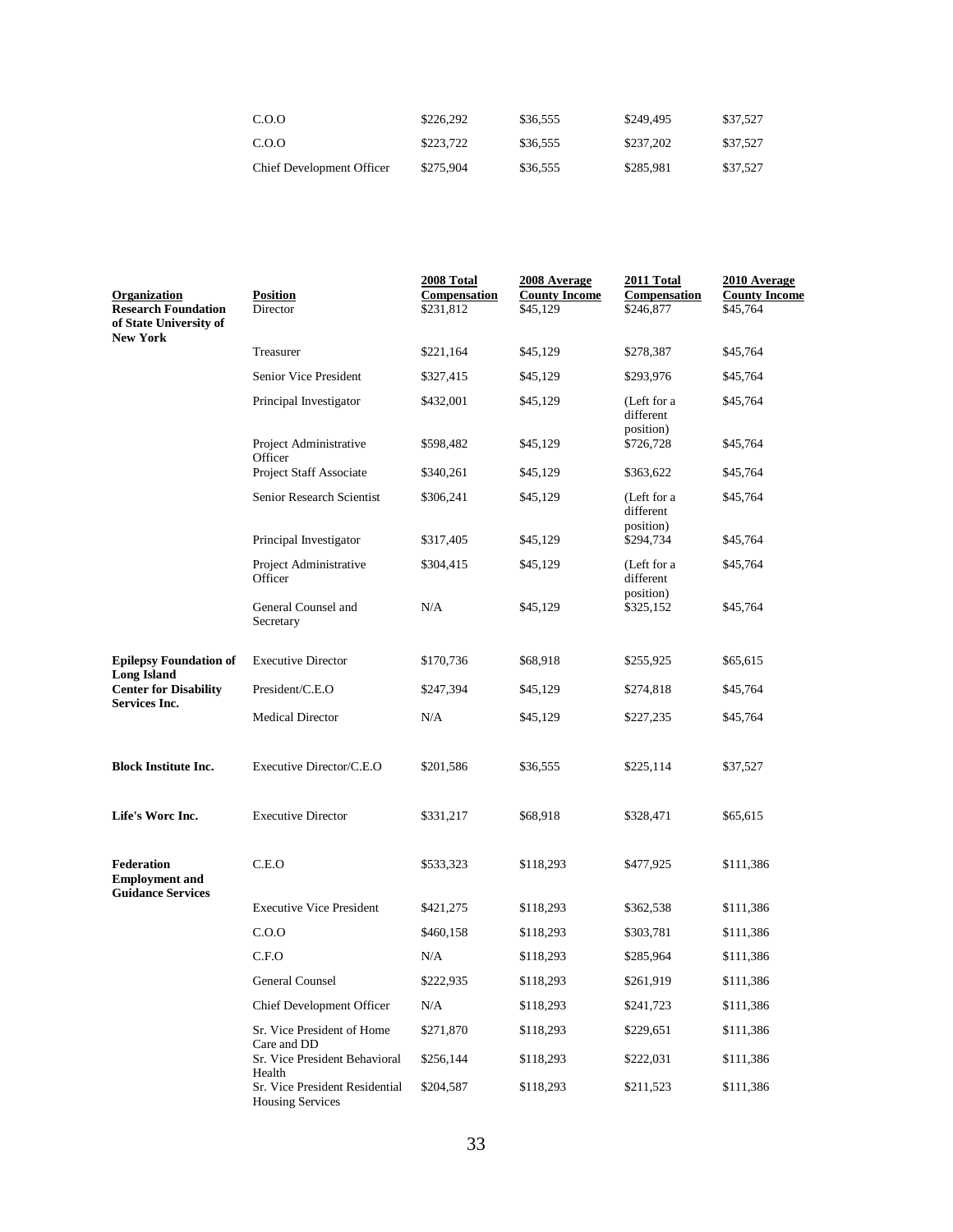| Springbrook NY Inc. | <b>Executive Director</b>                                        | \$205,937 | \$31,266  | \$217,706 | \$31,700  |
|---------------------|------------------------------------------------------------------|-----------|-----------|-----------|-----------|
|                     | <b>Services</b><br>Sr. Vice President-EMP.<br>TRNG, EDUC & Youth | \$206,998 | \$118.293 | \$163,046 | \$111,386 |
|                     | Sr. Vice President Work                                          | \$260,302 | \$118.293 | \$196.416 | \$111,386 |

| Organization<br><b>Staten Island Mental</b><br><b>Health Society Inc.</b>                         | <b>Position</b><br>Unspecified               | 2008 Total<br>Compensation<br>\$547,585 | 2008 Average<br><b>County Income</b><br>\$47,908 | 2011 Total<br>Compensation<br>\$498,311 | 2010 Average<br><b>County Income</b><br>\$47,444 |
|---------------------------------------------------------------------------------------------------|----------------------------------------------|-----------------------------------------|--------------------------------------------------|-----------------------------------------|--------------------------------------------------|
|                                                                                                   | Unspecified                                  | \$190,249                               | \$47,908                                         | \$209,342                               | \$47,444                                         |
|                                                                                                   | Unspecified                                  | \$233,740                               | \$47,908                                         | \$208,732                               | \$47,444                                         |
|                                                                                                   | Unspecified                                  | \$209,513                               | \$47,908                                         | \$223,753                               | \$47,444                                         |
| <b>Westchester Institute</b><br>for Human<br><b>Development</b>                                   | President/C.E.O                              | \$202,173                               | \$77,741                                         | \$242,422                               | \$73,159                                         |
| <b>Interfaith Medical</b><br>Center                                                               | Vice Chair, Secretary                        | \$378,525                               | \$36,555                                         | \$316,408                               | \$37,527                                         |
| <b>Adults and Children</b><br>with Learning and<br><b>Development</b><br><b>Disabilities Inc.</b> | <b>Executive Director</b>                    | \$418,865                               | \$68,918                                         | \$395,859                               | \$65,615                                         |
|                                                                                                   | C.F.A.O                                      | \$257,445                               | \$68,918                                         | \$283,731                               | \$65,615                                         |
|                                                                                                   | <b>Medical Director</b>                      | \$302,814                               | \$68,918                                         | \$286,645                               | \$65,615                                         |
|                                                                                                   | <b>Assistant Medical Director</b>            | \$211,912                               | \$68,918                                         | \$190,957                               | \$65,615                                         |
| People Inc.                                                                                       | President/C.E.O                              | \$196,261                               | \$38,437                                         | \$451,476                               | \$39,369                                         |
| <b>Family Residences and</b><br><b>Essential Enterprises</b><br>Inc (FREE)                        | C.E.O                                        | \$255,429                               | \$68,918                                         | \$308,731                               | \$65,615                                         |
|                                                                                                   | C.F.O                                        | \$166,000                               | \$68,918                                         | \$229,808                               | \$65,615                                         |
|                                                                                                   | <b>Chief Compliance Office</b>               | \$176,471                               | \$68,918                                         | \$201,081                               | \$65,615                                         |
| Occupations Inc.                                                                                  | President/C.E.O                              | \$266,561                               | \$38,304                                         | \$274,068                               | \$38,399                                         |
|                                                                                                   | <b>Executive Vice President and</b><br>C.0.0 | \$236,823                               | \$38,304                                         | \$242,333                               | \$38,399                                         |
|                                                                                                   | Vice President of Industrial<br>Operations   | \$115,497                               | \$38,304                                         | \$262,511                               | \$38,399                                         |
|                                                                                                   | Psychiatrist                                 | \$238,242                               | \$38,304                                         | \$281,823                               | \$38,399                                         |
|                                                                                                   | <b>Medical Director</b>                      | \$203,923                               | \$38,304                                         | \$194,815                               | \$38,399                                         |
| <b>Premier Healthcare</b><br>Inc.                                                                 | <b>Medical Director</b>                      | \$248,846                               | \$118,293                                        | \$259,882                               | \$111,386                                        |
|                                                                                                   | Chief of Psychiatry                          | \$211,641                               | \$118,293                                        | \$263,172                               | \$111,386                                        |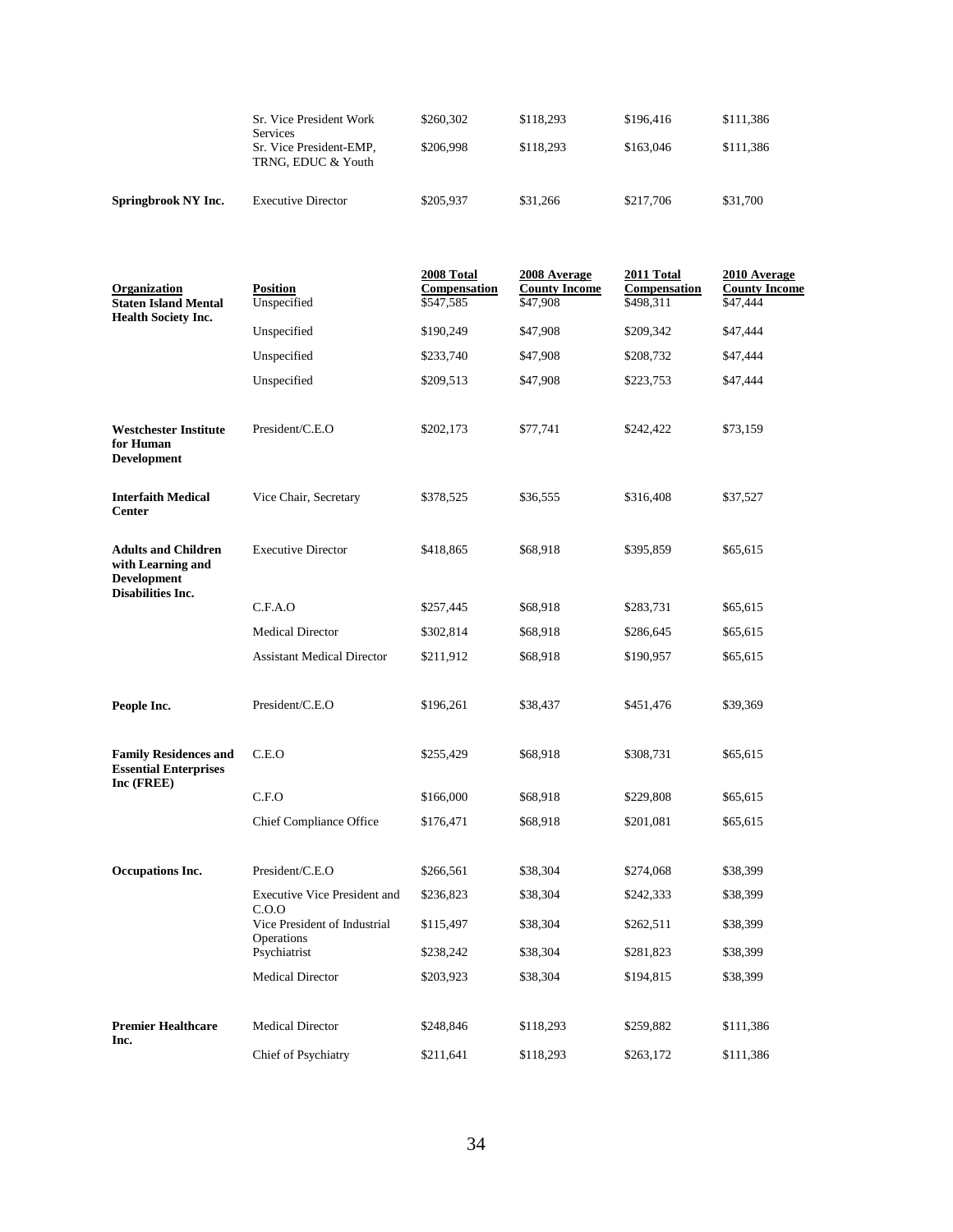| Kelberman Center Inc.                                                             | Treasurer/Secretary                          | \$258,704                               | \$33,716                                         | \$276,326                               | \$34,560                                         |
|-----------------------------------------------------------------------------------|----------------------------------------------|-----------------------------------------|--------------------------------------------------|-----------------------------------------|--------------------------------------------------|
| <b>Catholic Charities</b><br><b>Neighborhood Services</b><br>Inc.                 | C.E.O                                        | \$252,659                               | \$36,555                                         | \$279,948                               | \$37,527                                         |
| <b>HASC</b> Center Inc.                                                           | <b>Executive Director</b>                    | \$171,121                               | \$36,555                                         | \$221,294                               | \$37,527                                         |
|                                                                                   | <b>Clinical Director</b>                     | \$209,767                               | \$36,555                                         | \$236,198                               | \$37,527                                         |
| Organization<br><b>Westchester School for</b><br><b>Special Children</b>          | <b>Position</b><br><b>Executive Director</b> | 2008 Total<br>Compensation<br>\$271,430 | 2008 Average<br><b>County Income</b><br>\$77,741 | 2011 Total<br>Compensation<br>\$135,848 | 2010 Average<br><b>County Income</b><br>\$73,159 |
| <b>Institute for</b><br><b>Community Living,</b><br>Inc.                          | C.E.O                                        | \$752,330                               | \$118,293                                        | \$2,876,700                             | \$111,386                                        |
|                                                                                   | C.F.O                                        | \$244,434                               | \$118,293                                        | \$218,537                               | \$111,386                                        |
|                                                                                   | C.0.0                                        | \$266,752                               | \$118,293                                        | \$229,956                               | \$111,386                                        |
|                                                                                   | Senior Executive Vice<br>President           | \$222,110                               | \$118,293                                        | \$183,053                               | \$111,386                                        |
|                                                                                   | <b>Medical Director</b>                      | \$349,293                               | \$118,293                                        | \$305,338                               | \$111,386                                        |
|                                                                                   | A.C.F.O                                      | \$202,156                               | \$118,293                                        | \$121,211                               | \$111,386                                        |
| <b>Community Services</b><br>for the<br><b>Developmentally</b><br><b>Disabled</b> | President & C.E.O                            | \$166,137                               | \$38,437                                         | \$205,108                               | \$39,369                                         |
| Independence<br><b>Residencies Inc.</b>                                           | <b>Executive Director</b>                    | \$182,845                               | \$118,293                                        | \$218,008                               | \$111,386                                        |
| <b>Hamaspik of Rockland</b><br><b>County</b>                                      | <b>Executive Director</b>                    | \$201,602                               | \$53,826                                         | \$222,681                               | \$52,030                                         |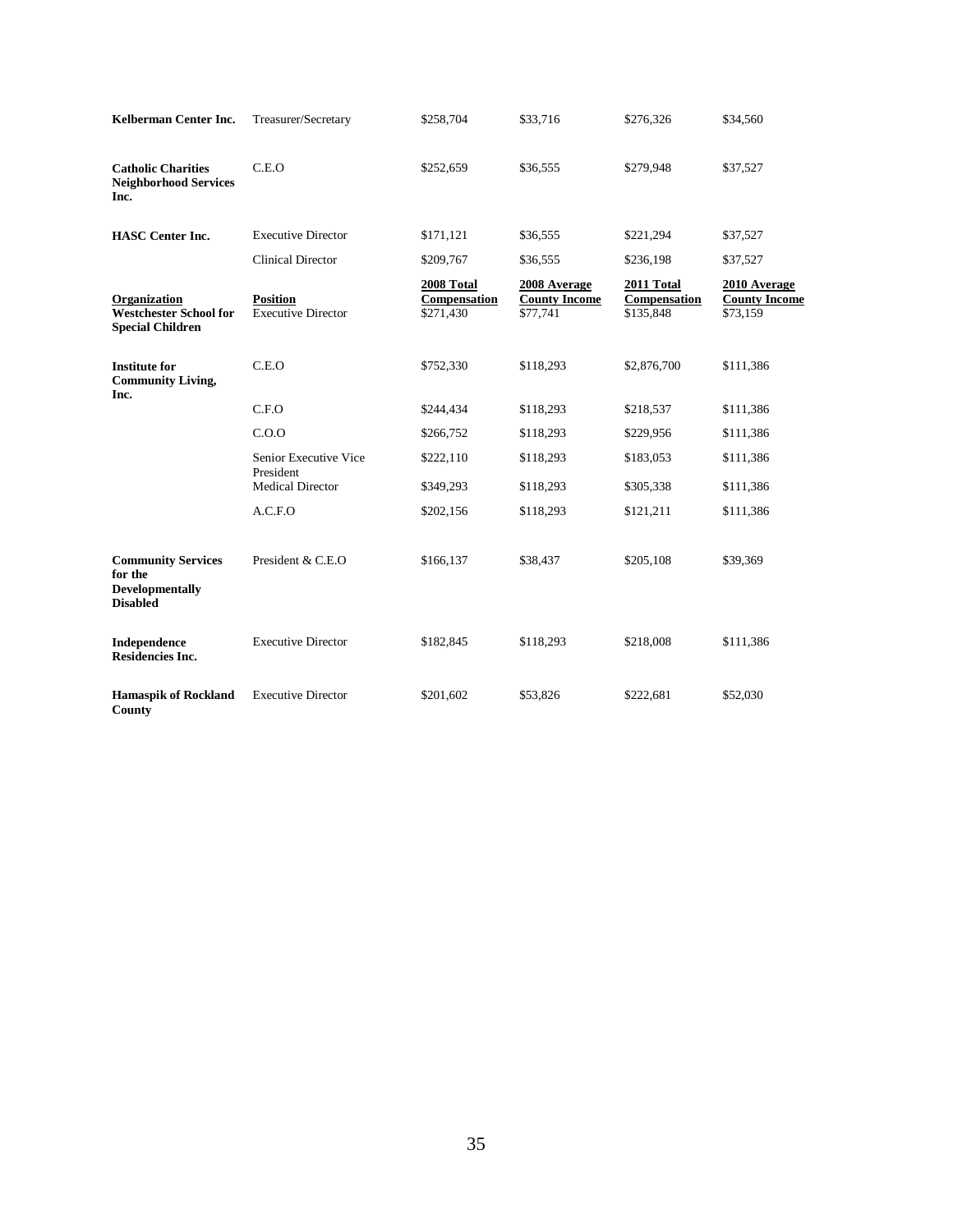#### **Appendix C: Committee's Methodology for Calculating Medicaid Overpayments**

On July 19, 2012, the (Committee) sent a letter to Dr. Nirav Shah, Commissioner of the New York State Department of Health, asking for detailed information regarding overpayments received by New York State-operated developmental centers. Despite initial assurances from State officials that New York would respond to the Committee's request for information, the State decided not to comply. Because the State refused to comply with its request, the Committee compiled as much available information as possible from reliable sources in order to estimate the amount of overpayments received by New York State's developmental centers since 1990.

The Office of the Inspector General (OIG) at the Department of Health and Human Services (HHS) supplied the Committee with a significant amount of information on these overpayments. Chiefly, OIG provided the actual payments received by New York developmental centers for state fiscal year (SFY) 2007 (\$1.828 billion), SFY 2008 (\$2.107 billion), and SFY 2009 (\$2.267 billion) as well as the daily Medicaid payment rate per patient for New York's developmental centers over the entire period. Using the actual payments received by New York's developmental centers and OIG's calculations for reimbursable expenses, OIG estimated Medicaid overpaid the State developmental centers by \$1.41 billion in SFY 2009, \$1.359 billion in SFY 2008, and \$1.063 billion in SFY 2007. The Committee requested that OIG estimate the developmental center overpayments over the past two decades using the same methodology it employed for its 2007-2009 estimates; however, OIG lacked the necessary information (the same information the State of New York has refused to provide the Committee) in order to perform the calculations.

It is important to note that OIG's calculation of overpayments relies upon the State's reported costs, and the State's reported costs were not verified or audited by either OIG or CMS. There is a complex formula with many supplementary and substantial add-ons that convert a prior year's reported costs into a current year's reimbursable costs. For example, New York's total reported costs for SFY 2008 were \$581 million. After adding the various supplementary factors, OIG calculated the reimbursable cost for SFY 2009 was \$858 million, about 48 percent higher than New York's reported costs for the previous year.

Therefore, there is reason to believe that the reimbursable costs calculated by OIG are significantly higher than are necessary to serve the State's developmental center population. According to the OIG report, the total reimbursement cost per patient was \$1,532 per day for SFY 2009. Since OIG reported that the average rate received by similar, privately-operated Intermediate Care Facilities (ICFs) was \$444 in SFY 2009, a \$1,532 rate appears very high.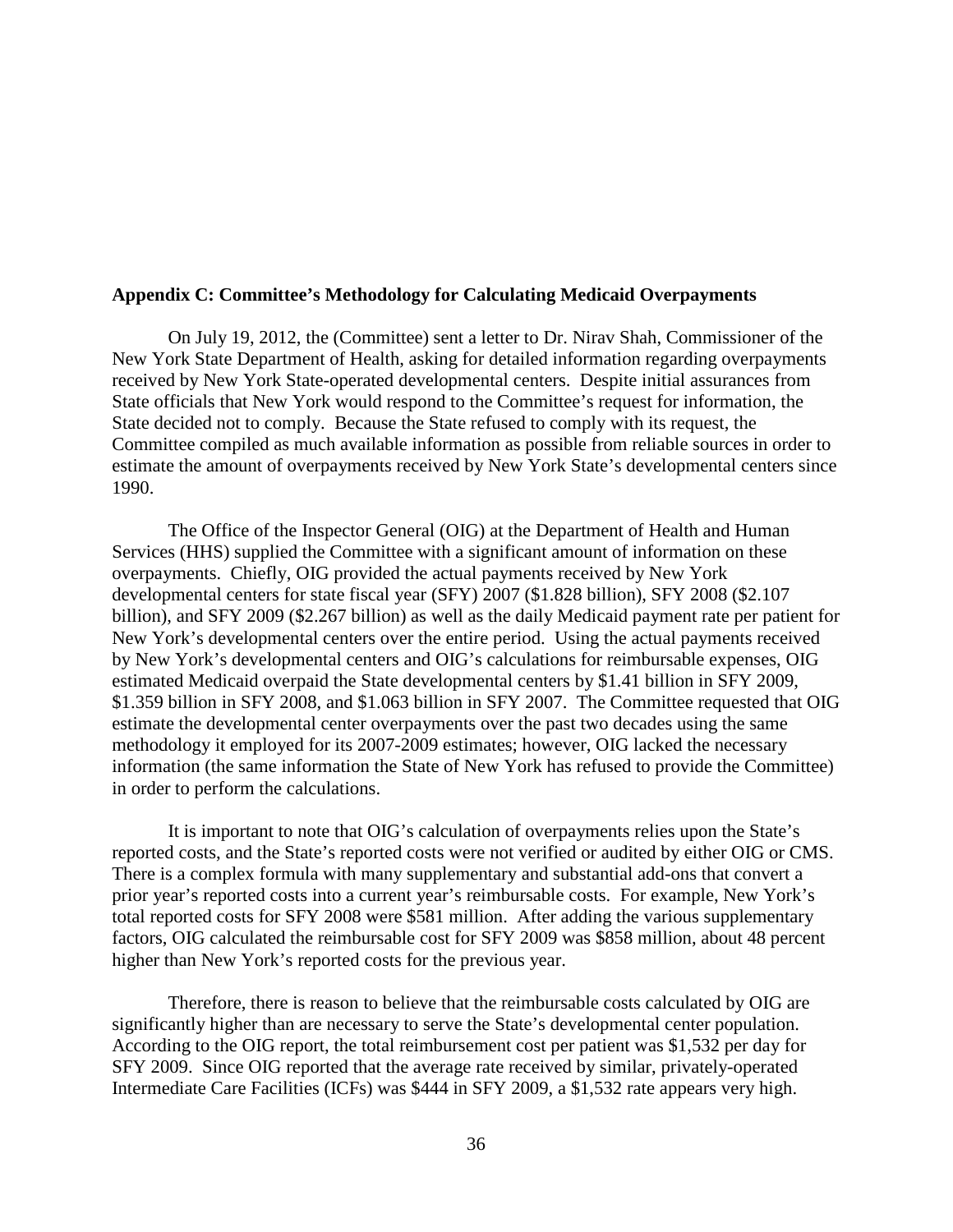Since OIG's report calculates overpayments by subtracting these inflated "reimbursable costs" from the payments received by State-operated developmental centers, the overpayments calculated by OIG for SFY 2007, SFY 2008, and SFY 2009 are likely substantially too low.

To avoid the shortcomings involved with OIG's somewhat nebulous "reimbursable costs," the Committee calculated the developmental center overpayments as the amount received by New York State-operated developmental centers in excess of the Medicaid Upper Payment Limit (UPL). According to federal Medicaid law, the UPL is the maximum a given state Medicaid program can pay to Medicaid providers in the aggregate. To satisfy UPL requirements, Medicaid payments must not exceed what the Medicare program would pay for the same services. The Committee therefore estimated the Medicaid UPL using the most expensive Medicare payment category (see Footnote ii in the Table). Since the Committee's estimates used Medicare rates for the most costly patients in skilled nursing facilities (SNFs) and not all of the developmental center patients would fall into this category, the Committee's Medicaid UPL is almost certainly too high. Therefore, since the Committee is estimating the overpayments in excess of Medicaid UPL amounts and the Committee assumed the highest possible Medicare reimbursement rates, the Committee's estimates of the overpayments received by New York developmental centers are probably too low.

Medicare's reimbursement rates also vary by geographic location and the State of New York has 14 geographic areas. The Committee calculated a weighted average of Medicare reimbursements using the geographic breakdown of the State's developmental centers in 2010. (This was the only year the Committee found an accounting of each developmental center's payment). Using developmental center population from that year, the Committee assigned Medicare payment regions the following weights: 37.19% to New York City, 21.10% to Binghamton, 15.81% to Rural New York State, 10.73% to Poughkeepsie, 8.75% to Rochester, 3.25% to Albany, and 3.18% to Buffalo. The Medicaid UPL estimates shown in the Table below for SFY 1999 through SFY 2011 were estimated using weighted average calculations. The Medicare payment information was easily obtainable only for the years after 1998. The average price change from 1999 to 2005 in Medicare's reimbursement rate for the most expensive patients in SNF was \$12. Therefore, for purposes of the Committee's estimates, the Medicare UPL was increased \$12 each year from SFY 1991 to SFY 1998.

In order to calculate the estimated payments received by New York developmental centers, the Committee multiplied daily Medicaid payment rates per patient by the estimated number of patients residing in developmental centers at one point during the SFY. OIG provided the daily Medicaid payment rates and the Committee relied on reports issued by New York's Office for People with Developmental Disabilities (OPWDD) and its predecessor agency, the Office of Mental Retardation and Developmental Disabilities (OMRDD), to estimate patient numbers.<sup>[176](#page-36-0)</sup> The fifth column in the Table shows the Committee's estimate of the amount

<span id="page-36-0"></span><sup>&</sup>lt;sup>176</sup> OMRDD reports from 1999 to 2006 contained annual counts of the total residents in the State's developmental centers and OIG provided the actual reimbursements received by the State-operated developmental centers for 2007 through 2009. The sources for 1991, 1994, 2010, and 2011 are contained in the footnotes below the Table showing the estimated overpayments by year. For the remainder of the years (1992, 1993, 1995, 1996, 1997, and 1998), the Committee used a linear interpolation to estimate the number of developmental center residents.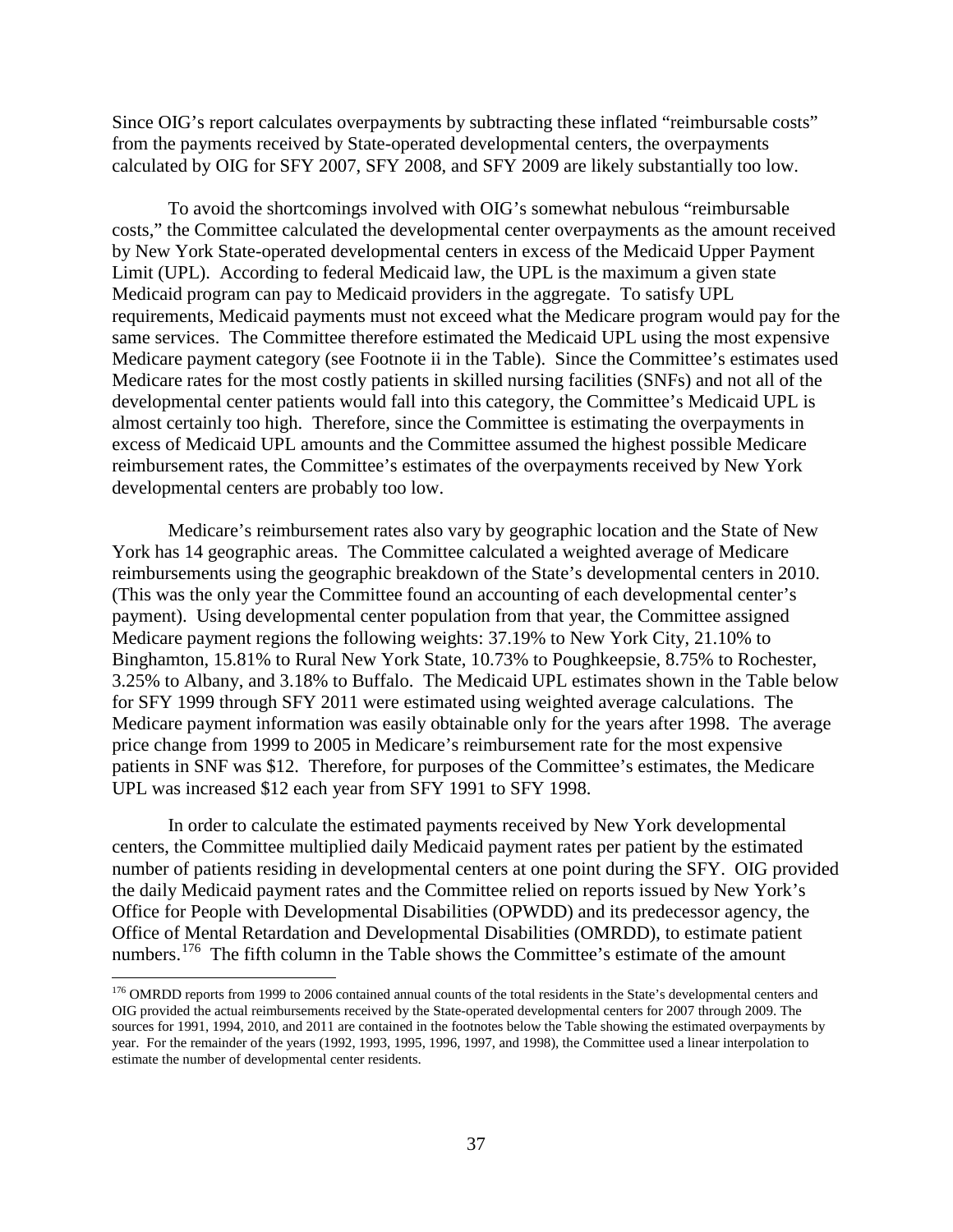Medicaid paid New York state-operated developmental centers beyond the Medicaid UPL (the amount Medicare would have otherwise paid). The second to last column is the present value of each year's estimated overpayment calculated using the consumer price index. Summing the

| <b>State</b> | Estimated              | Daily                 | Estimated           |                        | Overpayment                       | Federal                   |
|--------------|------------------------|-----------------------|---------------------|------------------------|-----------------------------------|---------------------------|
| Fiscal       | Dev. Center            | Dev. Center           | Medicaid            | Over-                  | <b>Present Value</b>              | Share of                  |
| Year         | Patients               | Pay Rate <sup>1</sup> | $UPL$ <sup>ii</sup> | payment                | $(2011 \text{ \$\})^{\text{iii}}$ | Overpayment <sup>iv</sup> |
| 1991         | $6.350^{\rm v}$        | \$389                 | \$319               | \$162.2M <sup>v1</sup> | \$267.9M                          | \$134.0M                  |
| 1992         | 5,437                  | \$442                 | \$331               | \$220.3M               | \$353.2M                          | \$176.6M                  |
| 1993         | 4,524                  | \$552                 | \$343               | \$345.1M               | \$537.2M                          | \$268.6M                  |
| 1994         | $3.611$ <sup>vii</sup> | \$654                 | \$355               | \$394.1M               | \$598.1M                          | \$299.1M                  |
| 1995         | 3,294                  | \$936                 | \$367               | \$684.2M               | \$1,009.9M                        | \$504.9M                  |
| 1996         | 2,978                  | \$1,093               | \$379               | \$776.0M               | \$1,112.6M                        | \$556.3M                  |

overpayments from 1991 to 2011 yields a net estimated overpayment of nearly \$28.8 billion beyond what was allowed by the Medicaid UPL. Finally, the last column shows the federal share of the overpayments since the federal government reimburses at least half of New York's Medicaid expenditures. The total federal overpayment (in present value terms) between 1991 and 2011 was approximately \$15 billion.

# **Table: Estimated Medicaid Overpayment to New York State-Operated Developmental Cent**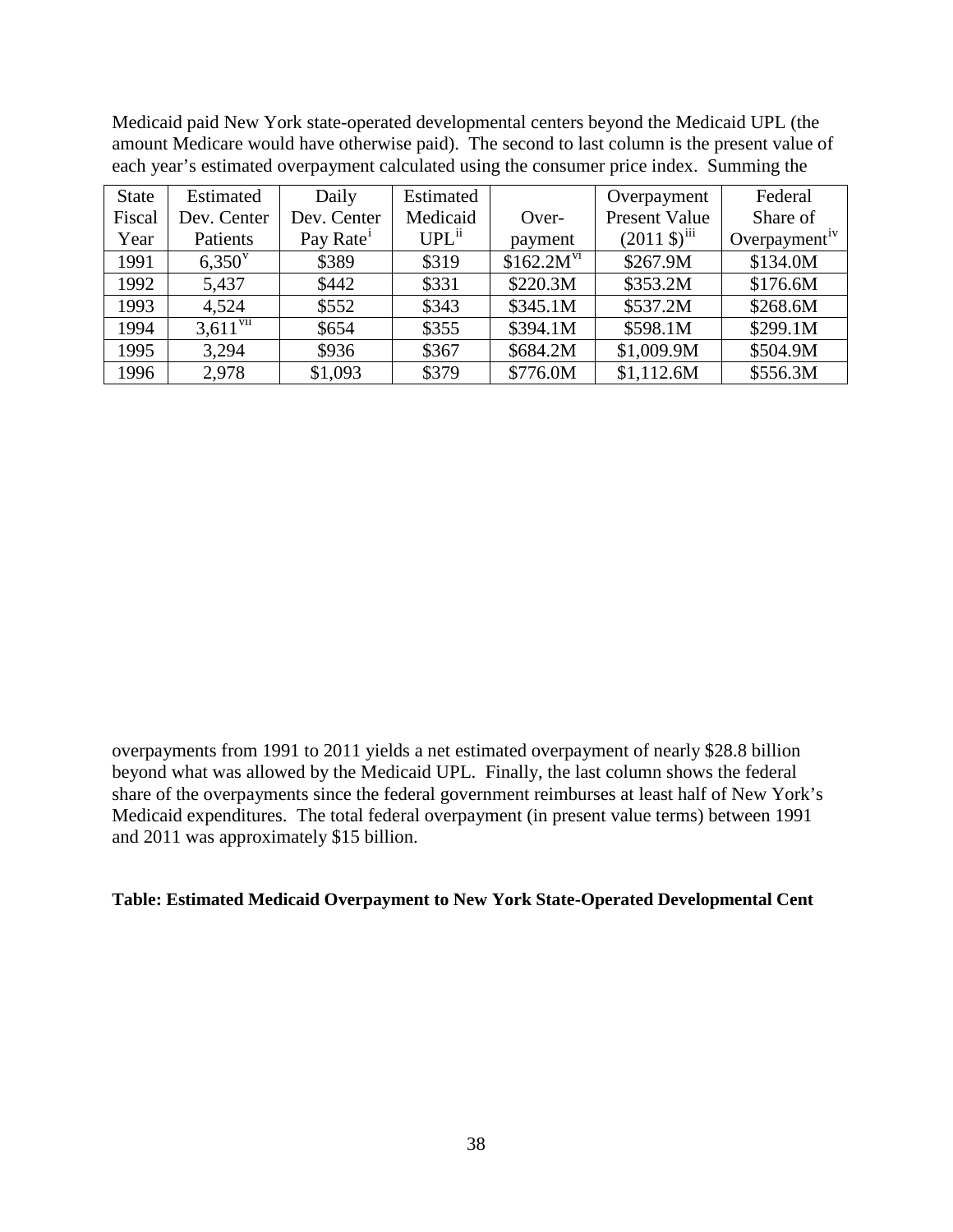| 1997  | 2,661                            | \$1,310 | \$391 | \$892.7M   | \$1,251.1M  | \$625.5M    |
|-------|----------------------------------|---------|-------|------------|-------------|-------------|
| 1998  | 2,345                            | \$1,522 | \$403 | \$957.6M   | \$1,321.5M  | \$660.8M    |
| 1999  | $2,028^{\overline{\text{viii}}}$ | \$1,729 | \$415 | \$972.6M   | \$1,313.2M  | \$656.6M    |
| 2000  | $2,020^{ix}$                     | \$1,930 | \$426 | \$1,108.9M | \$1,448.5M  | \$724.3M    |
| 2001  | $1,711^x$                        | \$2,165 | \$435 | \$1,080.4M | \$1,372.3M  | \$686.1M    |
| 2002  | $1,692$ <sup>xi</sup>            | \$2,434 | \$474 | \$1,210.4M | \$1,513.7M  | \$756.8M    |
| 2003  | $1,599^{\overline{x\text{iii}}}$ | \$2,723 | \$457 | \$1,322.5M | \$1,617.1M  | \$808.6M    |
| 2004  | $1,610$ <sup>xiii</sup>          | \$2,934 | \$483 | \$1,440.3M | \$1,715.1M  | \$882.9M    |
| 2005  | $1,696$ <sup>xiv</sup>           | \$3,063 | \$490 | \$1,592.8M | \$1,834.5M  | \$944.4M    |
| 2006  | $1,700^{xy}$                     | \$3,284 | \$594 | \$1,669.1M | \$1,862.4M  | \$931.2M    |
| 2007  | $X^{XVI}$                        | \$3,715 | \$613 | \$1,526.3M | \$1,655.9M  | \$827.9M    |
| 2008  | $X^{xvii}$                       | \$3,736 | \$658 | \$1,736.1M | \$1,813.8M  | \$906.9M    |
| 2009  | $\overline{X^{xviii}}$           | \$4,116 | \$645 | \$1,911.4M | \$2,004.1M  | \$1,090.0M  |
| 2010  | $1,417^{\overline{\text{xix}}}$  | \$4,556 | \$645 | \$2,022.8M | \$2,086.6M  | \$1,277.9M  |
| 2011  | $1.313^{xx}$                     | \$5,118 | \$751 | \$2,092.9M | \$2,092.9M  | \$1,274.3M  |
| Total |                                  |         |       |            | \$28,781.6M | \$14,993.8M |

<span id="page-38-0"></span>i <sup>i</sup> Development Center payment rates were according to the Office of Inspector General (OIG), Department of Health and Human Services.

<span id="page-38-3"></span><span id="page-38-2"></span>iii This column adjusts the overpayment column for 2011 values using the Consumer Price Index.<br><sup>iv</sup> This calculation uses the state's Federal Medicaid Assistance Percentage (FMAP). Generally, New York's FMAP is 50%. In fiscal years 2004, 2005, 2009, 2010, and 2011, the federal government increased the FMAP so the federal share of the state's Medicaid expenditures in those years is higher. New York's FMAP in SFY 2004 and SFY 2005 was 51.48%. In SFY 2009, New York's FMAP was 54.39%. In SFY 2010, New York's FMAP was 61.24%. In SFY 2011, New York's FMAP was 60.89%.

<span id="page-38-4"></span><sup>v</sup> Paul J. Castellani, *From Snake Pits to Cash Cows: Politics and Public Institutions in New York*, State University of New York, 2005, page 249.<br> $\frac{1}{2}$  All of the figures in the table are in the millions. This particular figure is \$162.2 million.

<span id="page-38-9"></span><span id="page-38-8"></span>

<span id="page-38-7"></span><span id="page-38-6"></span><span id="page-38-5"></span><sup>vii</sup> Castellani, supra note v, at 259.<br><sup>Vii</sup> The 1998-99 Budget for the New York State Office of Mental Retardation and Developmental Disabilities<br><sup>ix</sup> A Summary of the 1999-2000 Executive Budget Recommendation<br><sup>x</sup> 2000-0

<span id="page-38-12"></span>

<span id="page-38-14"></span><span id="page-38-13"></span>

<span id="page-38-15"></span>

<span id="page-38-11"></span><span id="page-38-10"></span><sup>xi</sup> 2001-02 Fiscal Year Executive Budget Recommendations for OMRDD<br><sup>xii</sup> 2002-03 Fiscal Year Executive Budget Recommendations for OMRDD<br><sup>xii</sup> 2003-04 Fiscal Year Executive Budget Recommendations for OMRDD<br><sup>xiv</sup> 2004-05 Fi developmental centers in SFY 2007. Therefore, the Committee did not have to know the number of developmental center residents this year.

<span id="page-38-1"></span>ii The Committee estimated the Medicaid UPL using the Medicare case-mix group with the highest reimbursement rate. For FY 2006 to FY 2011, this group was the Rehabilitation Plus Extensive Services (RUX) group. Beneficiaries classified under RUX generally have complex needs and require more assistance with activities of daily living, a greater amount of physical therapy, occupational therapy, and/or speech-language pathology services, and more complex clinical care. For FY 1999 to FY 2005, the group with the highest reimbursement group was RUC from the Rehabilitation case-mix group. Medicare's reimbursement rates also vary by geographic location and the State of New York has 14 geographic areas. The Committee calculated a weighted average of the Medicare reimbursement using the geographic breakdown of the developmental centers in 2010. The following weights were assigned: New York City 37.19%, Binghamton 21.10%, Rural New York State 15.81%, Poughkeepsie 10.73%, Rochester 8.75%, Albany 3.25%, Buffalo 3.18%. Therefore the estimates in this category from FY 1999 to FY 2011 were estimated using weighted average calculations. We used the average historical price change from 1999 to 2005 of \$12 to estimate that Medicaid UPL increased \$12 each year from FY 1991 to FY 1998.